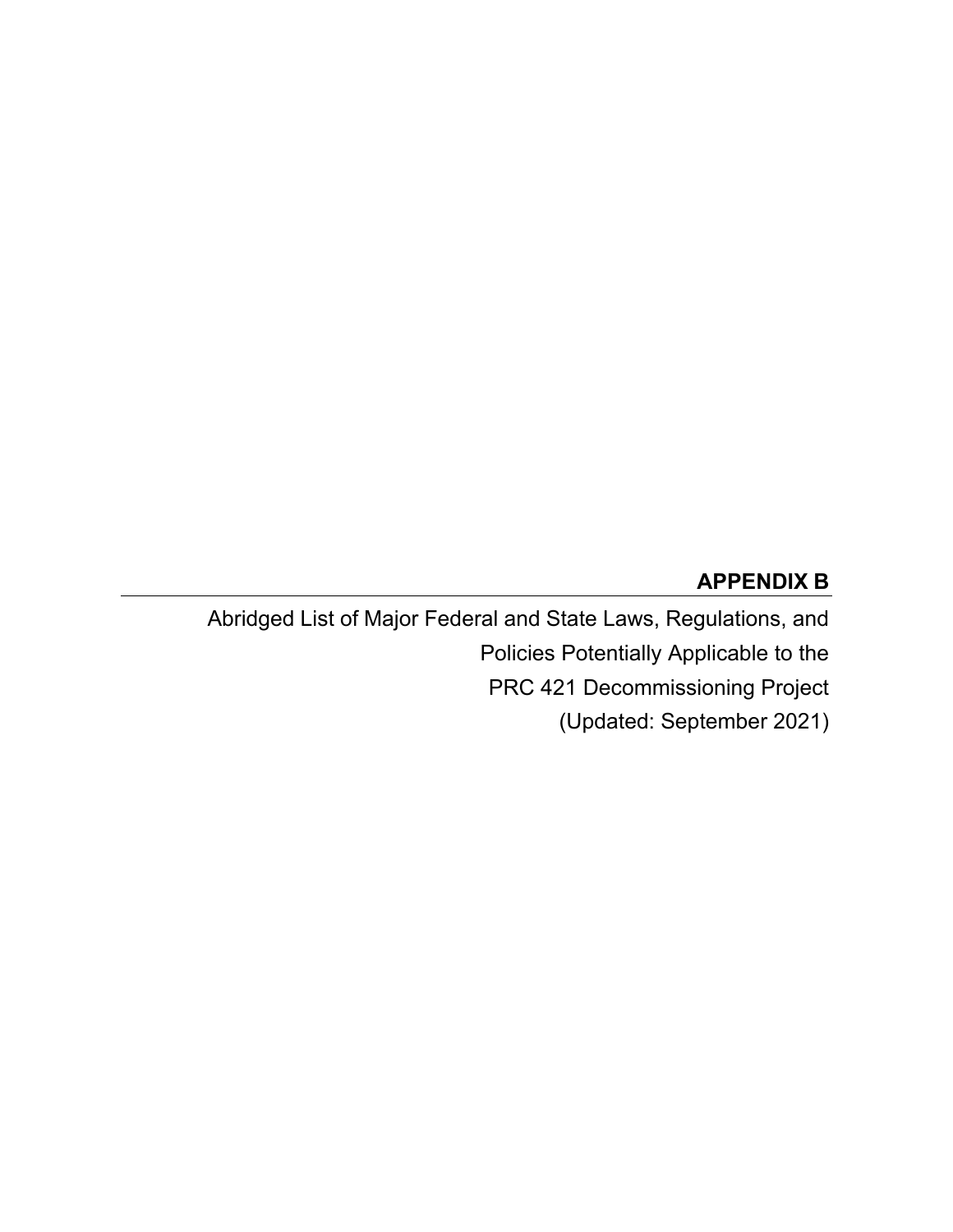#### **Frequently Used Abbreviations**

| <b>Abbreviation</b>   | <b>Definition</b>                               |
|-----------------------|-------------------------------------------------|
| $rac{\S}{AB}$         | Section                                         |
|                       | <b>Assembly Bill</b>                            |
| Cal. Code Regs.       | California Code of Regulations                  |
| Caltrans              | California Department of Transportation         |
| <b>CARB</b>           | California Air Resources Board                  |
| <b>CDFW</b>           | California Department of Fish and Wildlife      |
| <b>CEQA</b>           | California Environmental Quality Act            |
| <b>CFR</b>            | <b>Code of Federal Regulations</b>              |
| $CO2$ ; $CO2e$        | Carbon Dioxide; Carbon Dioxide Equivalent       |
| <b>CSLC</b>           | California State Lands Commission               |
| <b>EO</b>             | <b>Executive Order</b>                          |
| Fed. Reg.             | <b>Federal Register</b>                         |
| GHG                   | Greenhouse Gas                                  |
| <b>MOU</b>            | Memorandum of Understanding                     |
| <b>NMFS</b>           | <b>National Marine Fisheries Service</b>        |
| <b>NO<sub>x</sub></b> | Nitrogen Oxide                                  |
| <b>NPDES</b>          | National Pollutant Discharge Elimination System |
| P.L.                  | <b>Public Law</b>                               |
| Pub. Resources Code   | <b>Public Resources Code</b>                    |
| <b>RWQCB</b>          | Regional Water Quality Control Board            |
| <b>SB</b>             | <b>Senate Bill</b>                              |
| <b>SWRCB</b>          | <b>State Water Resources Control Board</b>      |
| U.S.C.                | <b>United States Code</b>                       |
| USEPA                 | U.S. Environmental Protection Agency            |
| <b>IUSFWS</b>         | U.S. Fish and Wildlife Service                  |

(see also List of Abbreviations and Acronyms in Table of Contents)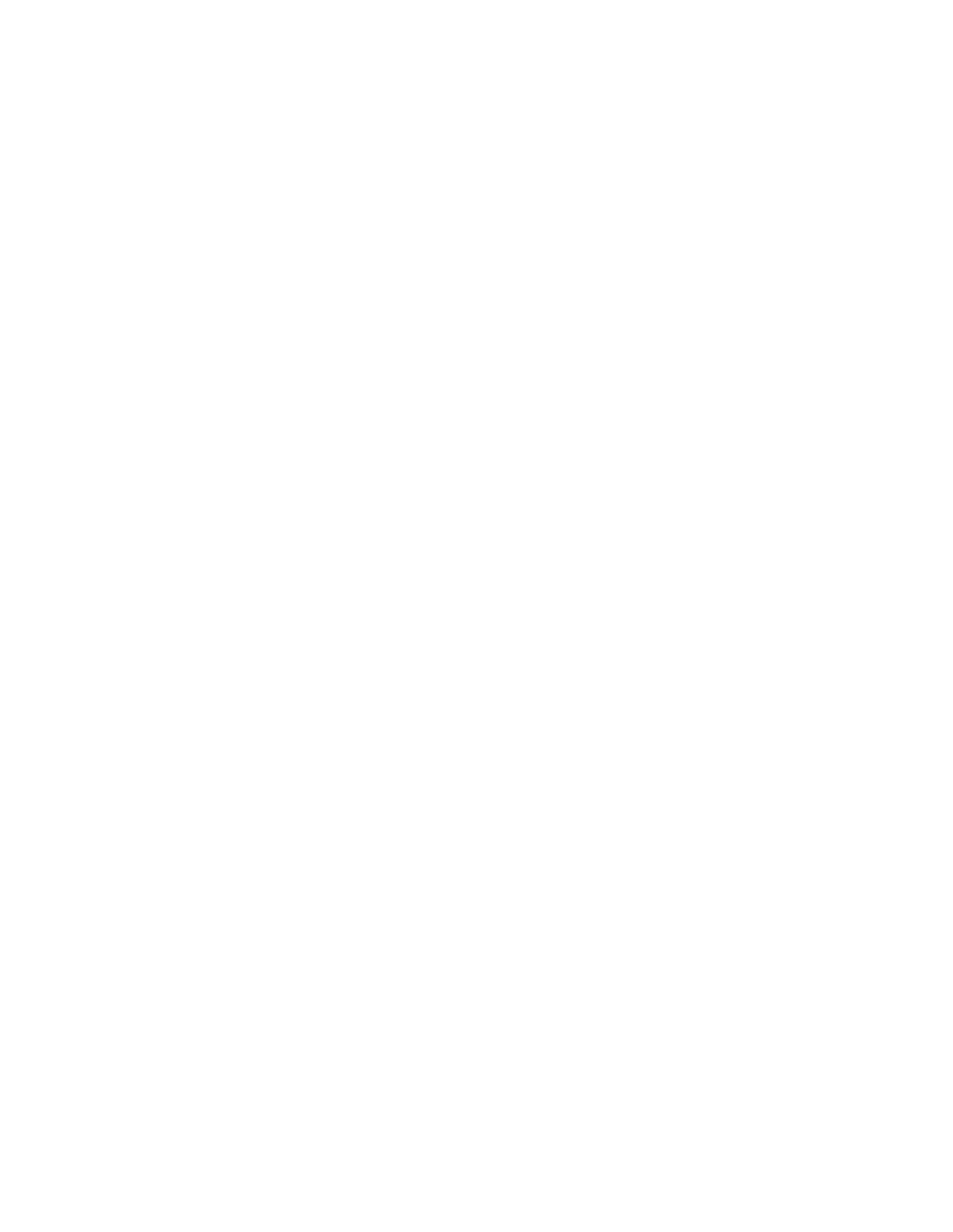Appendix B in this Environmental Impact Report identifies the major federal and state laws, regulations and policies (local or regional are presented for each California Environmental Quality Act (CEQA) Guidelines Appendix  $G<sup>1</sup>$  resource area in Section 4 of the MND) potentially applicable to the PRC 421Decommissioning Project.

### **MULTIPLE ENVIRONMENTAL ISSUES**

### Federal

### **Coastal Zone Management Act (CZMA) (42 U.S.C. § 4321 et seq.)**

The CZMA recognizes a national interest in coastal zone resources and in the importance of balancing competing uses of those resources, giving full consideration to aesthetic, cultural and historic, ecological, recreational, and other values as well as the needs for compatible economic development. Pursuant to the Act, coastal states develop and implement comprehensive coastal management programs, authorities and enforceable policies, and coastal zone boundaries, among other elements. The Act also gives state coastal management agencies regulatory control ("federal consistency" review authority) over federal activities and federally licensed, permitted or assisted activities, if the activity affects coastal resources; such activities include military projects at coastal locations and outer continental shelf oil and gas leasing, exploration and development. The California Coastal Commission (CCC) coordinates California's federally approved coastal management programs and federal consistency reviews within their respective jurisdictions.

#### State

### **California Environmental Quality Act (CEQA; Pub. Resources Code, § 21000 et seq.)**

CEQA requires state and local agencies to identify significant environmental impacts of their actions and to avoid or mitigate those impacts, if feasible. A public agency must comply with CEQA when it undertakes an activity defined by CEQA as a "project" that must receive some discretionary approval (i.e., the agency has authority to deny the requested permit or approval) which may cause either a direct physical change, or a reasonably foreseeable indirect change, in the environment.

<span id="page-3-0"></span><sup>1</sup> Environmental issue areas are found in State California Environmental Quality Act Guidelines Appendix G (http://califaep.org/docs/2019-Appendix\_G\_Checklist.pdf).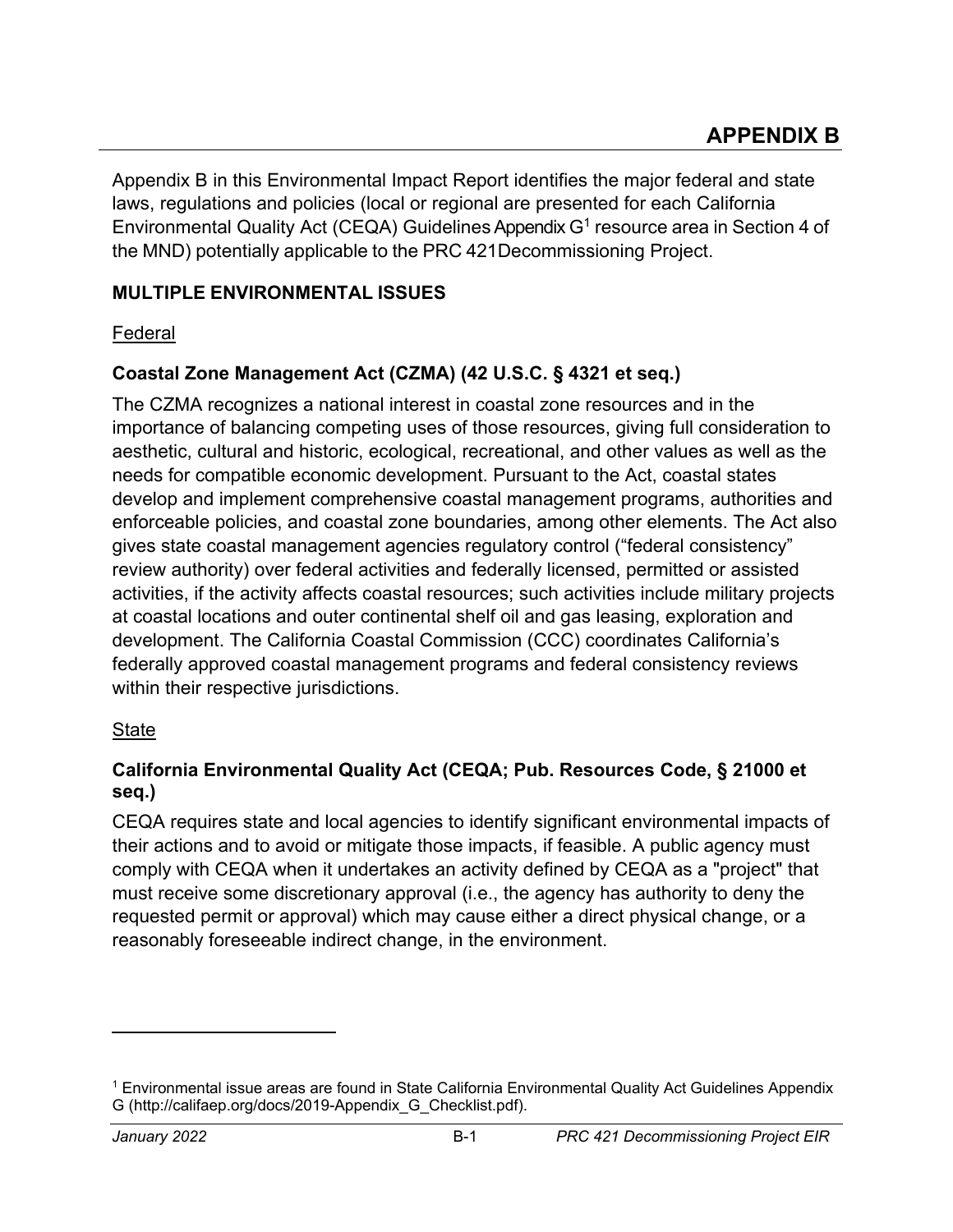## **California State Lands Commission (CSLC) and the Common Law Public Trust**

The CSLC has jurisdiction and management authority over all ungranted tidelands, submerged lands, and the beds of navigable lakes and waterways, as well as certain residual and review authority for tidelands and submerged lands legislatively granted in trust to local jurisdictions (Pub. Resources Code, §§ 6301, 6306). All tidelands and submerged lands, granted or ungranted, as well as navigable lakes and waterways, are subject to the protections of the Common Law Public Trust. As general background, the State of California acquired sovereign ownership of all tidelands and submerged lands and beds of navigable lakes and waterways upon its admission to the U.S. in 1850. The State holds these lands for the benefit of all people of the State for statewide Public Trust purposes, which include but are not limited to waterborne commerce, navigation, fisheries, water-related recreation, habitat preservation, and open space. On tidal waterways, the State's sovereign fee ownership extends landward to the ordinary highwater mark as generally shown by the mean high tide line, except for areas of fill or artificial accretion. The CSLC's jurisdiction also includes a section of tidal and submerged land 3 nautical miles wide adjacent to the coast and offshore islands, including bays, estuaries, and lagoons; the waters and underlying beds of more than 120 rivers, lakes, streams, and sloughs; and 1.3 million acres of "school lands" granted to the State by the federal government to support public education. The CSLC also has leasing jurisdiction, subject to certain conditions, over mineral extraction from state property owned and managed by other state agencies (Pub. Resources Code, § 68910, subd. (b)) and is responsible for implementing a variety of state regulations for activities affecting these State Trust Lands, including implementation of CEQA.

### **CSLC Oil & Gas provisions (Pub. Resources Code, div. 6; Cal. Code Regs., tit. 2, div. 3, ch. 1)**

The CSLC issues and administers oil and gas leases covering tide and submerged lands in accordance with Public Resources Code, division 6 (e.g., see § 6829 [methods of operation and standard requirements for conducting operations properly; prevention of waste; protection of worker safety and health; and liability of lessees for personal injuries and property damage],§ 6829.2 [possible arresting or amelioration of land subsidence]; §§ 6873.2 and 6873.5 [carrying out CEQA requirements]). CSLC regulations pertaining to oil and gas leases, exploration permits, and operating requirements on tide and submerged lands under the CSLC's jurisdiction include the following:

**Articles 3.3 and 3.4** apply to operations conducted from mobile rigs, fixed offshore structures, and upland locations serving these leases. Article 3.3 provisions include prevention and elimination of any contamination or pollution of the ocean and tidelands, prevention of waste, regulations on wellhead equipment, surface and subsurface safety valves, remedial and well maintenance work, supervision and training, anomalous casing annulus pressure, subsurface injection, conversion of a well to fluid injection, waste disposal, pressure relief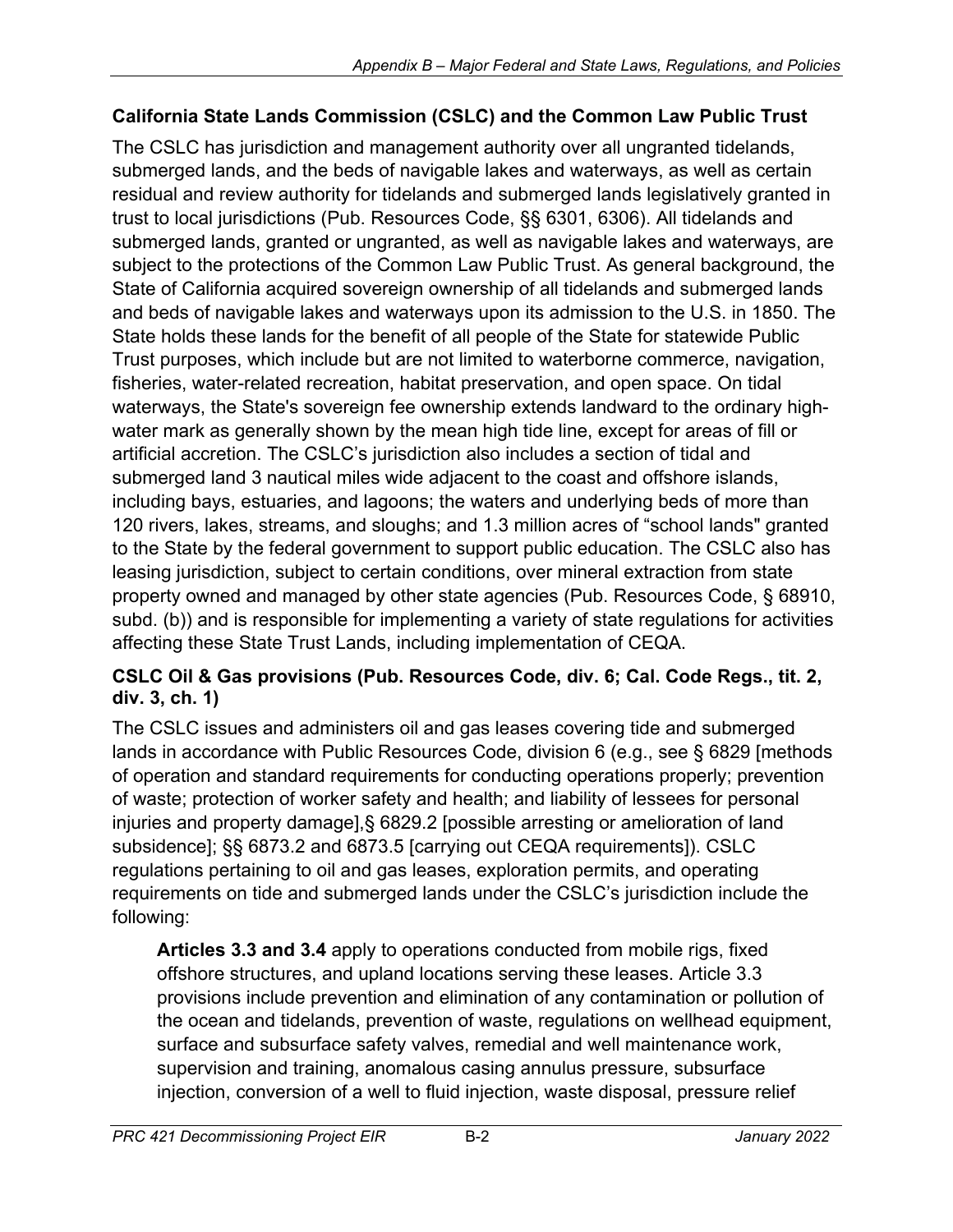valves, personal protective equipment, and pipeline inspections. Article 3.4 provisions include prohibitions of pollution and contamination, suspension of operations and corrective action, disposal of drill cuttings and drilling muds, oil spill contingency plan requirements, pollution control and removal equipment, critical operations and curtailment plans, and pollution reports to the U.S. Coast Guard and State Office of Emergency Services.

**Article 3.6** pertains to operation manuals and emergency planning, and requires operators to prepare an operations manual describing equipment and procedures that the operator employs to protect the public health and safety and the environment and to prevent oil spills.

#### **California Coastal Act (Pub. Resources Code, § 30000 et seq.) and California Federal Consistency Program**

Pursuant to the Coastal Act, the CCC, in partnership with coastal cities and counties, plans and regulates the use of land and water in the coastal zone. The Coastal Act includes specific policies (see Chapter 3) that address issues such as shoreline public access and recreation, lower cost visitor accommodations, terrestrial and marine habitat protection, visual resources, landform alteration, agricultural lands, commercial fisheries, industrial uses, water quality, oil and gas development, transportation, development design, power plants, ports, and public works. Development activities in the coastal zone generally require a coastal permit from either the CCC or the local government: (1) the CCC retains jurisdiction over the immediate shoreline areas below the mean high tide line and offshore areas to the 3 nautical mile state water limit; and (2) following certification of county- and municipality-developed Local Coastal Programs, the CCC has delegated permit authority to many local governments for the portions of their jurisdictions within the coastal zone. The CCC also implements the CZMA as it applies to federal activities (e.g., development projects, permits, and licenses) in the coastal zone by reviewing specified federal actions for consistency with the enforceable policies of Chapter 3 of the Coastal Act.

## **AESTHETICS**

### Federal

There are no major federal laws, regulations, and policies potentially applicable to this project.

## **State**

## **California Scenic Highway Program (Sts. & Hy. Code, § 260 et seq.)**

The purpose of California's Scenic Highway Program, which was created by the Legislature in 1963 and is managed by the California Department of Transportation (Caltrans), is to preserve and protect scenic highway corridors from change which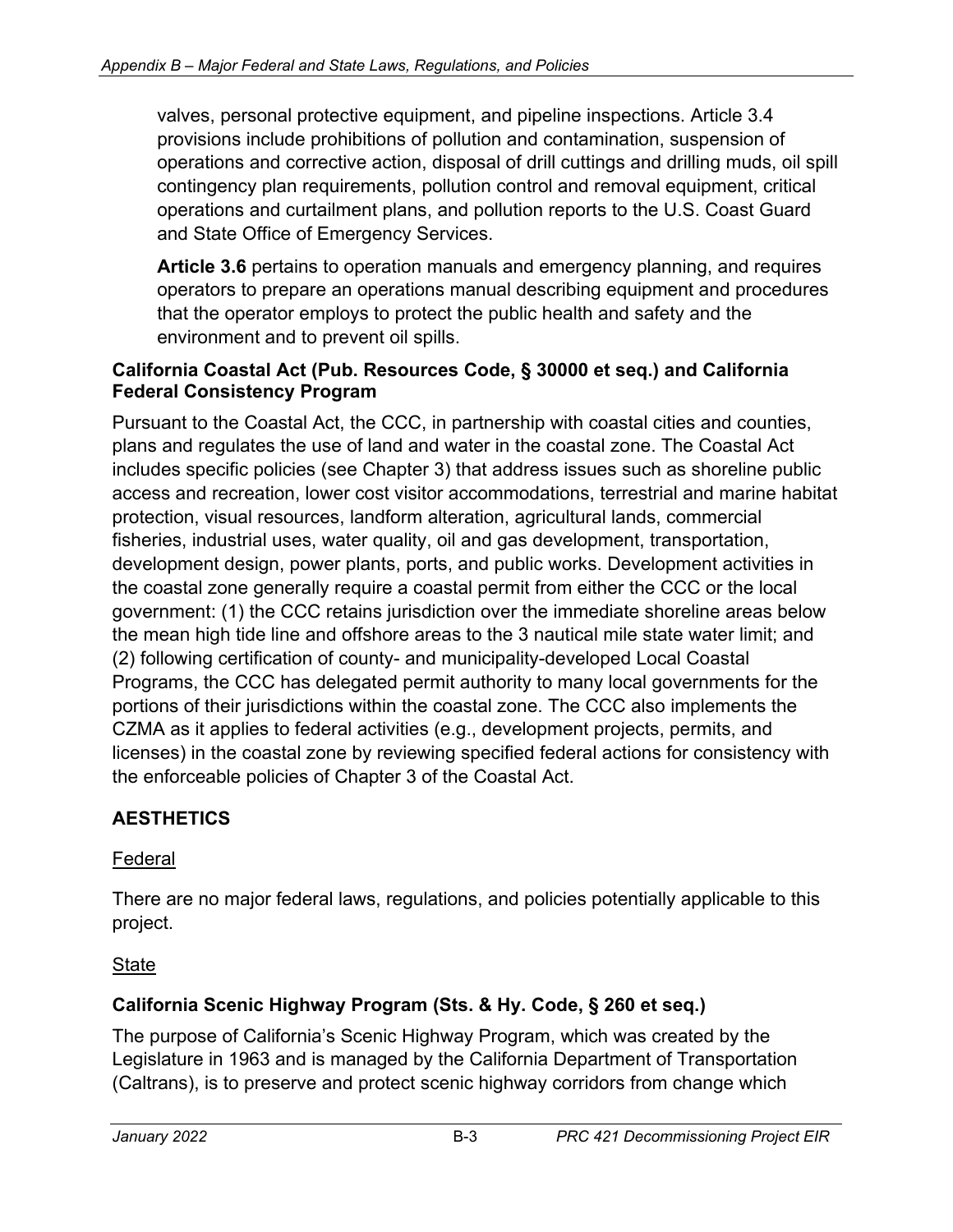would diminish the aesthetic value of lands adjacent to highways. State highways identified as scenic, or eligible for designation, are listed in Streets and Highways Code section 260 et seq. A highway's status changes from eligible to officially designated when a local governmental agency has implemented a corridor protection program for an eligible highway that meets the standards of an official scenic highway (Caltrans 2008).

## **Coastal Act Chapter 3 policies (see also Multiple Environmental Issues)**

The Coastal Act is concerned with protecting the public viewshed, including views from public areas, such as roads, beaches, coastal trails, and access ways. Section 30251 states: Permitted development shall be sited and designed to protect views to and along the ocean and scenic coastal areas, to minimize the alteration of natural landforms, to be visually compatible with the character of the surrounding area, and, where feasible, to restore and enhance visual quality in visually degraded areas. New development in highly scenic areas such as those designated in the California Coastline Preservation and Recreation Plan prepared by the Department of Parks and Recreation and by local government shall be subordinate to the character of its setting.

**Section 30253 states:** New development shall, where appropriate, protect special communities and neighborhoods that, because of their unique characteristics, are popular visitor destination points for recreational uses.

# **AGRICULTURE AND FORESTRY RESOURCES**

### Federal and State

There are no major federal or state laws, regulations, and policies potentially applicable to this Project.

## **AIR QUALITY**

### Federal

### **Federal Clean Air Act (FCAA) (42 U.S.C. § 7401 et seq.)**

The FCAA requires the U.S. Environmental Protection Agency (USEPA) to identify National Ambient Air Quality Standards (NAAQS) to protect public health and welfare. National standards are established for ozone, carbon monoxide (CO), nitrogen dioxide, sulfur dioxide, particulate matter (PM, PM10 and PM2.5), and lead. The Federal Clean Air Act (FCAA) mandates that states submit and implement a State Implementation Plan for local areas not meeting those standards; plans must include pollution control measures that demonstrate how the standards would be met. Pursuant to the 1990 FCAA amendments, the USEPA also regulates hazardous air pollutants, which are pollutants that result in harmful health effects, but are not specifically addressed through the establishment of NAAQS. Hazardous air pollutants require the use of the maximum or best available control technology to limit emissions. USEPA classifies air basins (or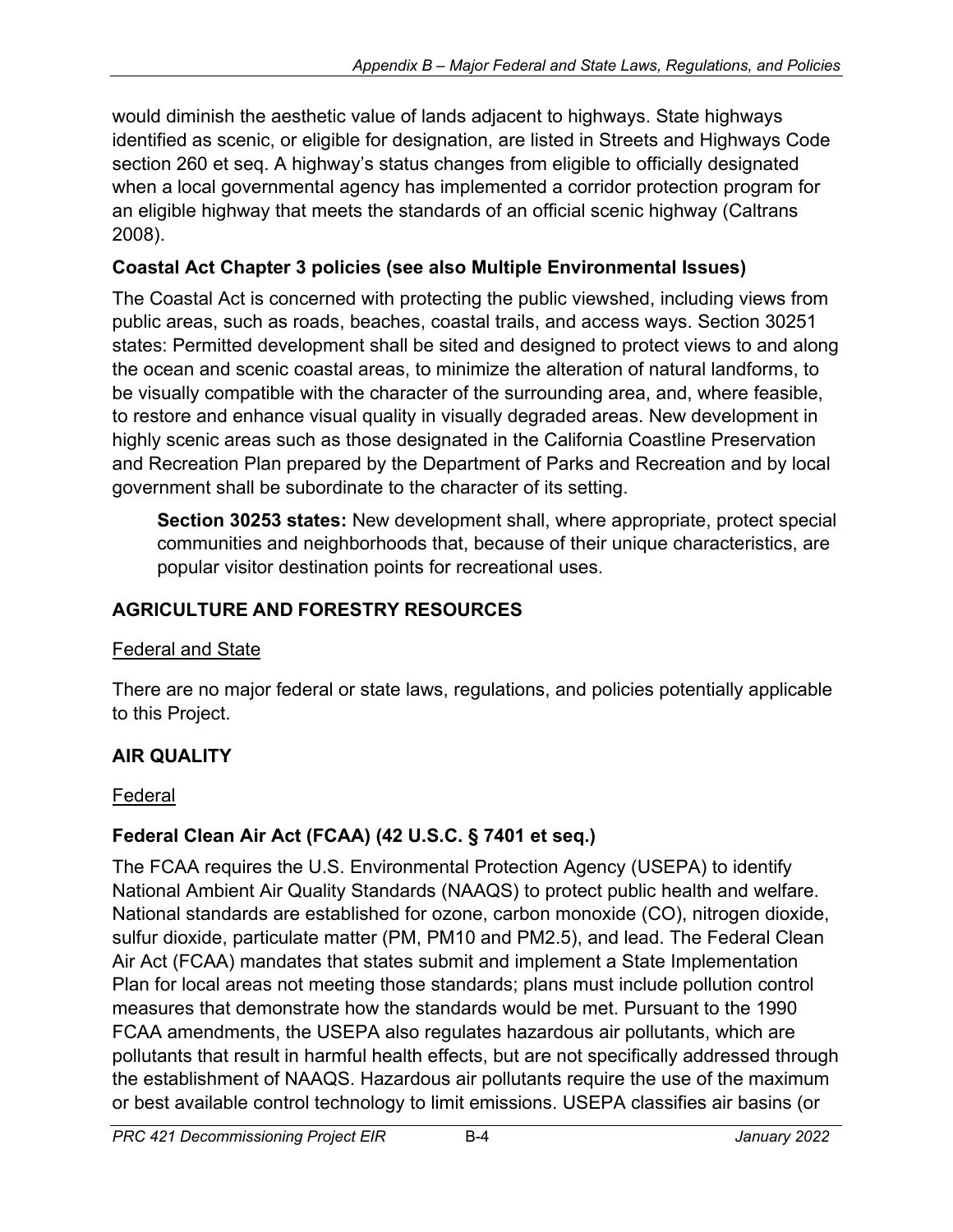portions thereof) as in "attainment" or "nonattainment" for each criteria air pollutant by comparing monitoring data with state and federal standards to determine if the NAAQS are achieved. Areas are classified for a pollutant as follows:

- "**Attainment**" the pollutant concentration is lower than the standard.
- "**Nonattainment**" the pollutant concentration exceeds the standard.
- "**Unclassified**" there are not enough data available for comparisons.

In 2007, the U.S. Supreme Court ruled that carbon dioxide (CO2) is an air pollutant as defined under the FCAA, and that the USEPA has authority to regulate greenhouse gas (GHG) emissions.

The FCAA allows delegation of the enforcement of many of the federal air quality regulations to the states. In California, the California Air Resources Board (CARB) is responsible for enforcing air pollution regulations in concert with regional air pollution control districts.

### **Marine Diesel Engine Emission Standards**

In March 2008, the USEPA adopted more stringent emission standards for locomotives and marine compression-ignition engines (73 Fed.Reg. 37096 (USEPA 2008a)). To reduce emissions from Category 1 (at least 50 horsepower [hp] but less than 7 liters per cylinder displacement) and Category 2 (7 to 30 liters per cylinder displacement) marine diesel engines, the USEPA has established emission standards for new engines, referred to as Tier 2 marine engine standards. The Tier 2 standards were phased in from 2004 to 2007 (year of manufacture), depending on the engine size (USEPA 1999). The 2008 final rule includes the first-ever national emission standards for existing marine diesel engines, applying to engines larger than 600 kilowatts (kW) when they are remanufactured. The rule also sets Tier 3 emissions standards for newly built engines that began implementation phase-in in 2009.

Finally, the rule establishes Tier 4 standards for newly built commercial marine diesel engines above 600 kW, based on the application of high-efficiency catalytic aftertreatment technology that began implementation in 2014 (USEPA 2008b).

The new diesel marine engine standards will reduce emissions of diesel PM by 90 percent and emissions of nitrogen oxide (NOx) by 80 percent for engines meeting Tier 4 standards, in comparison with engines meeting the current Tier 2 standards. The USEPA's three-part program:

(1) tightened standards for existing marine diesel engines when they are remanufactured, taking effect as certified remanufacture systems are available starting in 2008;

(2) sets near-term emission standards, referred to as Tier 3 standards, for newly built locomotive and diesel marine engines, which reflect the application of currently available technologies to reduce engine-out PM and NOx emissions and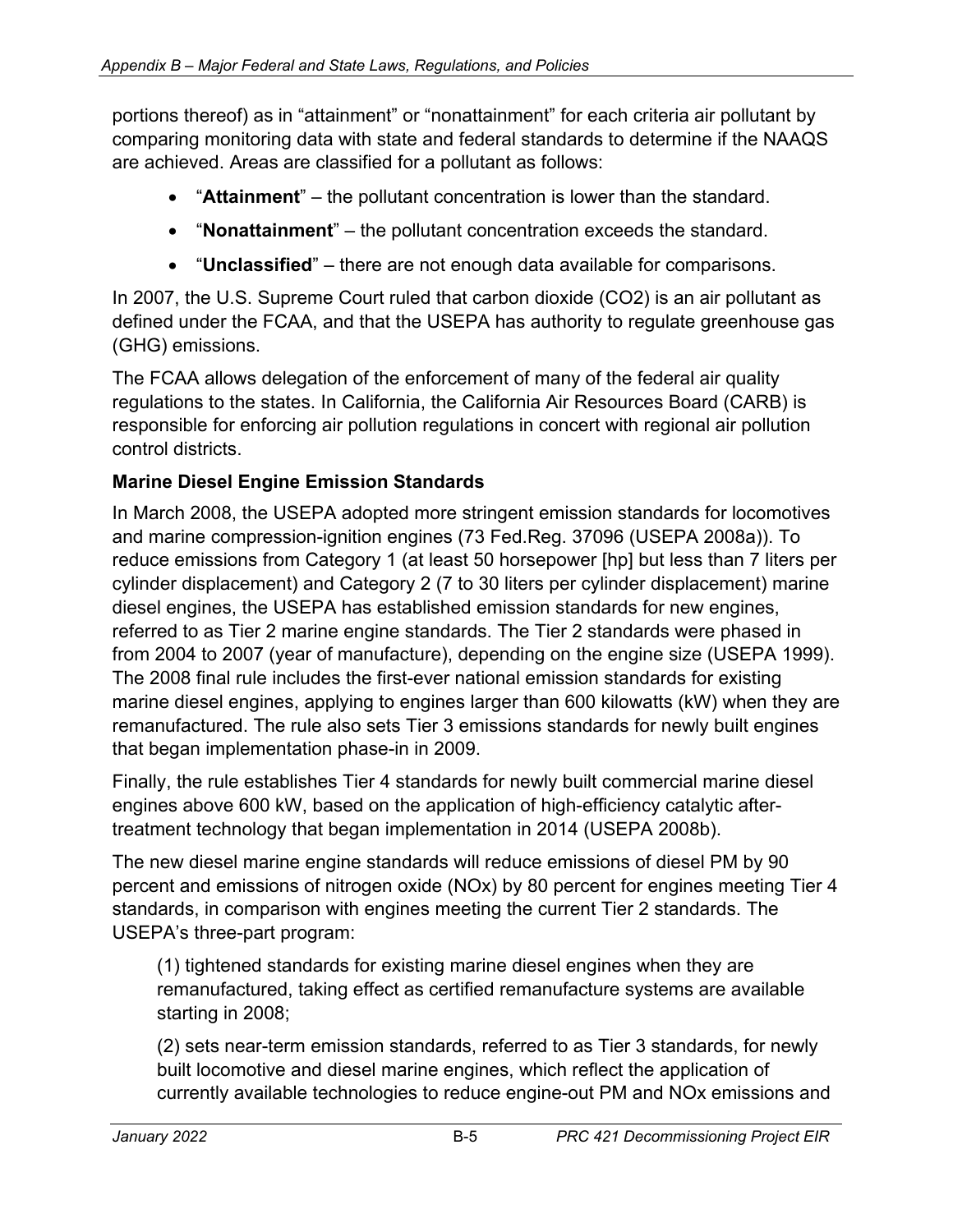phase-in starting in 2009; and

(3) applies the final long-term Tier 4 emissions standards to marine diesel engines.

## **Non-Road Diesel Engine Emission Standards**

The USEPA has established a series of cleaner emission standards for new off-road diesel engines culminating in the Tier 4 Final Rule of June 2004 (USEPA 2004a). The Tier 1, Tier 2, Tier 3, and Tier 4 standards require compliance with progressively more stringent emission standards. Tier 1 standards were phased in from 1996 to 2000 (year of manufacture), depending on the engine horsepower category. Tier 2 standards were phased in from 2001 to 2006, and the Tier 3 standards were phased in from 2006 to 2008. The Tier 4 standards complement the latest 2007 and later on-road heavy-duty engine standards by requiring 90 percent reductions in diesel PM and NOx when compared against current emission levels. The Tier 4 standards were phased in starting with smaller engines in 2008 until all but the very largest diesel engines were to meet NOx and PM standards in 2015.

# **On-Road Trucks Emission Standards**

To reduce emissions from on-road, heavy-duty diesel trucks, the USEPA established a series of cleaner emission standards for new engines, starting in 1988. These emission standards regulations have been revised over time. The latest effective regulation, the 2007 Heavy-Duty Highway Rule, provides for reductions in PM, NOx, and non-methane hydrocarbon emissions that were phased in during the model years 2007 through 2010 (USEPA 2000).

# **Non-Road Diesel Fuel Rule**

In May 2004, the USEPA set sulfur limits for non-road diesel fuel, including locomotives but not marine fuel. Under this rule, diesel fuel used by line-haul locomotives began being limited to 500 parts per million (ppm) starting June 1, 2007, and 15 ppm starting January 1, 2012 (USEPA 2004b), at which time it would be equivalent to sulfur content restrictions of the California Diesel Fuel Regulations.

# State

# **California Clean Air Act of 1988 (CCAA)**

The CCAA requires all air districts in the state to endeavor to achieve and maintain state ambient air quality standards for ozone, CO, sulfur dioxide, nitrogen dioxide, and PM. CARB sets air quality standards for the state at levels to protect public health and welfare with an adequate margin of safety. The California Ambient Air Quality Standards (CAAQS) are generally stricter than national standards for the same pollutants; California also has standards for sulfates, hydrogen sulfide, vinyl chloride, and visibilityreducing particles. The CAAQS describe adverse conditions (i.e., pollution levels must be below these standards before a basin can attain the standard). Air quality is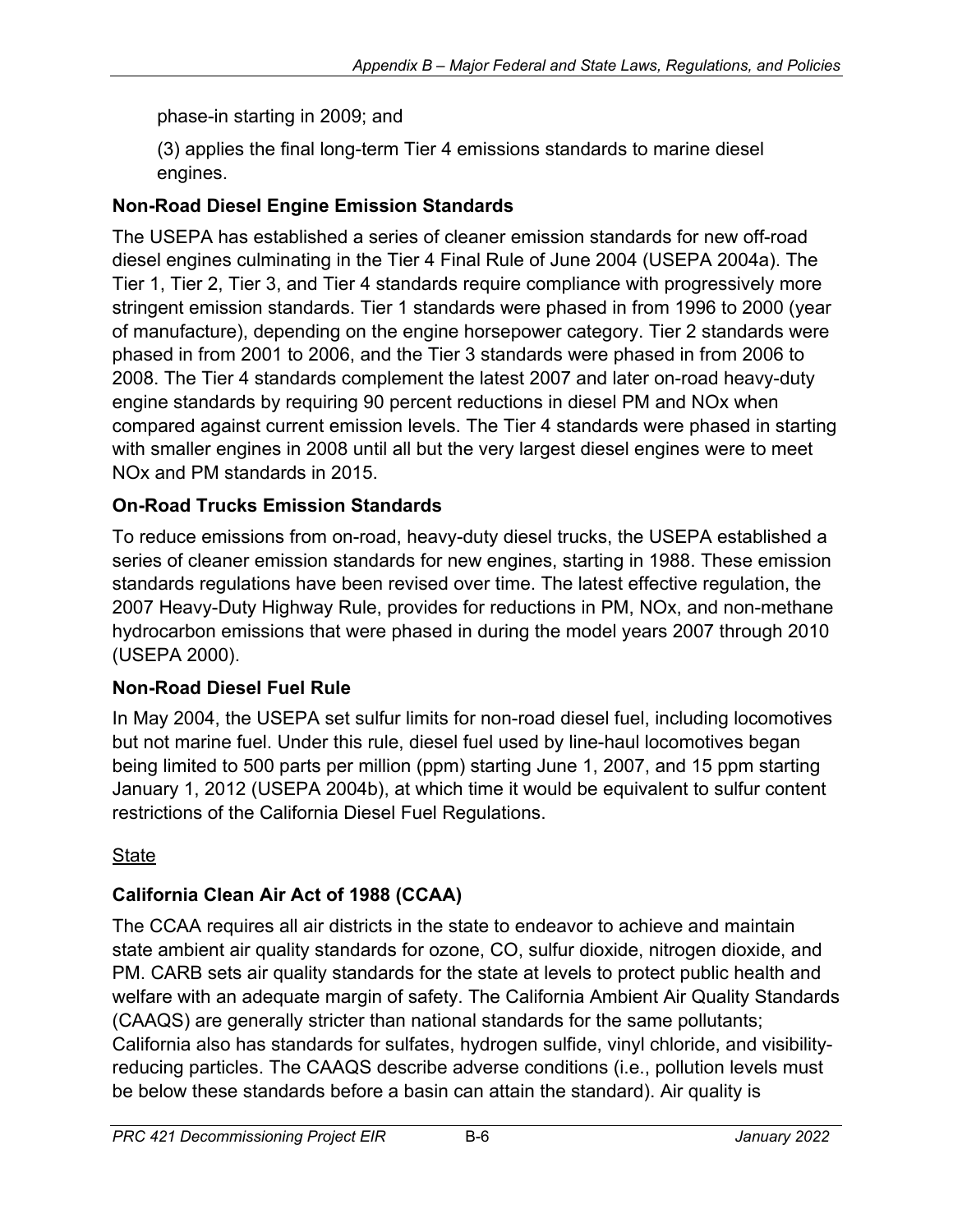considered in "attainment" if pollutant levels are continuously below or equal to the standards and violate the standards no more than once each year. The 1992 CCAA Amendments divide ozone nonattainment areas into four categories of pollutant levels (moderate, serious, severe, and extreme) to which progressively more stringent requirements apply. CARB also regulates toxic air contaminants (pollutants that result in harmful health effects, but are not specifically addressed by air quality standards) using air toxic control measures.

### **California Air Resources Board Programs, Regulations, and Standards**

- **California Diesel Fuel Regulations** (Cal. Code Regs., tit. 13, §§ 2281-2285; Cal. Code Regs., tit. 17, § 93114). In 2004, the CARB set limits on the sulfur content of diesel fuel sold in California for use in on-road and off-road motor vehicles. Harbor craft and intrastate locomotives were later included by a 2004 rule amendment (CARB 2005a). Under this rule, diesel fuel used in motor vehicles except harbor craft and intrastate locomotives has been limited to 500 ppm sulfur since 1993. The sulfur limit was reduced to 15 ppm beginning on September 1, 2006. Diesel fuel used in harbor craft in the South Coast Air Basin also was limited to 500 ppm sulfur starting January 1, 2006, and was lowered to 15 ppm sulfur on September 1, 2006. Diesel fuel used in intrastate locomotives (switch locomotives) was limited to 15 ppm sulfur starting on January 1, 2007.
- **California Diesel Risk Reduction Plan**. CARB has adopted several regulations that are meant to reduce the health risk associated with on- and off-road and stationary diesel engine operation. This plan recommends many control measures with the goal of an 85 percent reduction in diesel PM emissions by 2020. The regulations noted below, which may also serve to significantly reduce other pollutant emissions, are all part of this risk reduction plan.
- **Commercial Harbor Craft Regulation** requires upgrades to Tier 2 or Tier 3 standards to reduce diesel PM and NOx emissions from diesel engines used on commercial harbor craft (e.g., tugboats, crew and supply vessels, work boats, barges, dredges) operated in California Regulated Waters (internal waters, estuarine waters, ports and coastal waters within 24 nautical miles of the coast).
- **Emission Standards for On-Road and Off-Road Diesel Engines**. Similar to the USEPA standards for on-road and off-road emissions described above, the CARB has established emission standards for new on-road and off-road diesel engines. These regulations have model year-based emissions standards for NOx, hydrocarbons, CO, and PM.
- **Heavy Duty Diesel Truck Idling Rule – Heavy Duty Diesel Truck Idling Regulation**. This CARB rule became effective February 1, 2005, and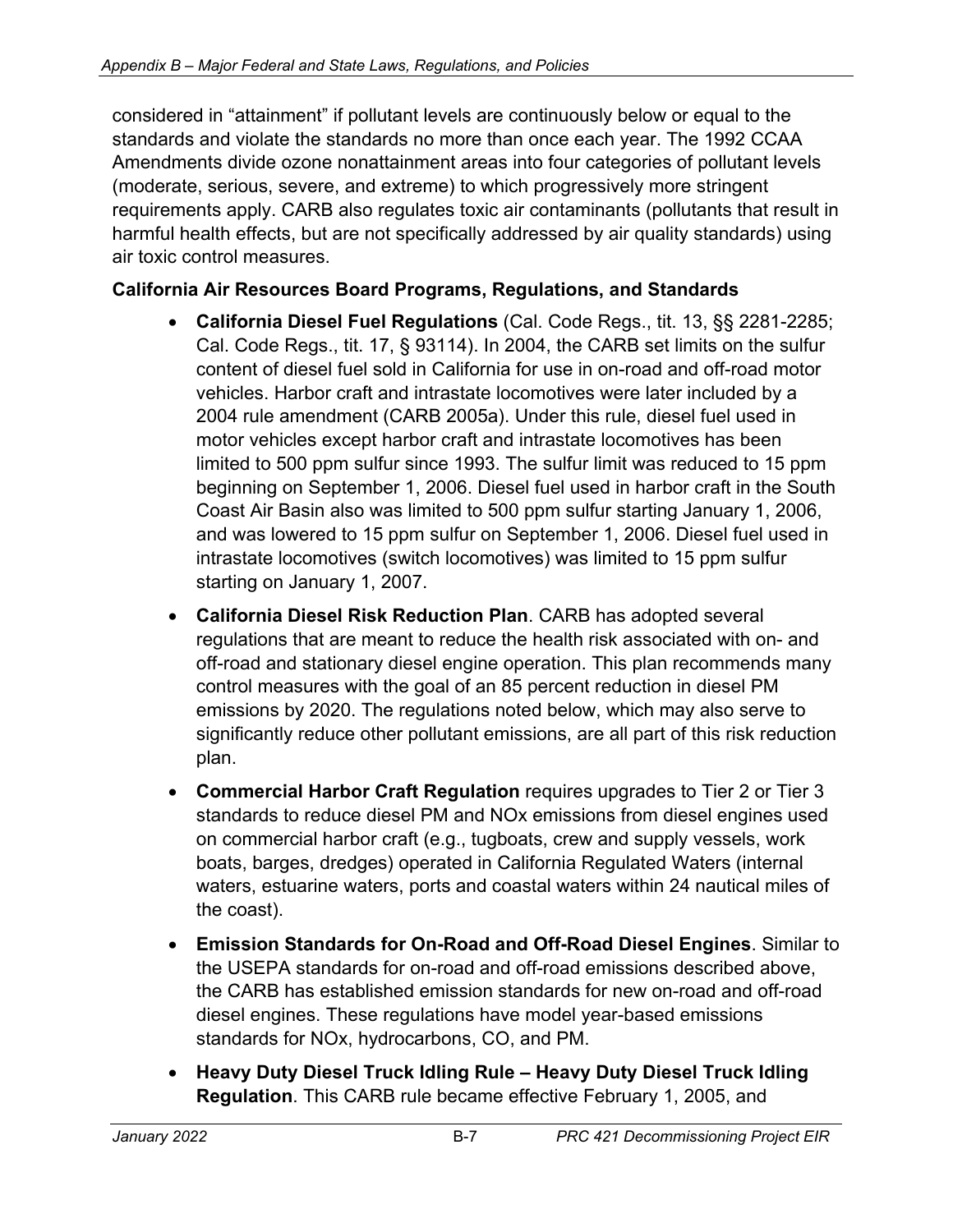prohibits heavy-duty diesel trucks from idling for longer than 5 minutes at a time, unless they are queuing and provided the queue is located beyond 100 feet from any homes or schools (CARB 2006).

- **In-Use Off-Road Vehicle Regulation** (Cal. Code Regs., tit. 13, § 2449). The state has also enacted a regulation to reduce diesel PM and criteria pollutant emissions from in-use off- road diesel-fueled vehicles. This regulation provides target emission rates for PM and NOx emissions from owners of fleets of diesel-fueled off-road vehicles, and applies to off-road equipment fleets of three specific sizes, as follows:
	- $\circ$  Small Fleet Fleet or municipality with equipment totaling less than or equal to 2,500 hp, or municipal fleet in lower population area, captive attainment fleet, or non-profit training center regardless of horsepower.
	- $\circ$  Medium Fleet Fleet with equipment totaling 2,501 to 5,000 hp.
	- $\circ$  Large Fleet Fleet with equipment totaling more than 5,000 hp, or all state and federal government fleets regardless of total hp.
	- $\circ$  The target emission rates for these fleets are reduced over time. Specific regulation requirements include:
	- $\circ$  Limit on idling, requiring a written idling policy, and disclosure when selling vehicles;
	- o Require all vehicles to be reported to CARB (using the Diesel Off-Road Online Reporting System [DOORS]) and labeled;
	- o Restrict the adding of older vehicles into fleets starting on January 1, 2014; and
	- o Require fleets to reduce their emissions by retiring, replacing, or repowering older engines, or installing Verified Diesel Emission Control Strategies (i.e., exhaust retrofits). (CARB 2014)
- **Off-Road Mobile Sources Emission Reduction Program**. The CCAA mandates that CARB achieve the maximum degree of emission reductions from all off-road mobile sources (e.g., construction equipment, marine vessels, and harbor craft) to attain state ambient air quality standards. Tier 2, Tier 3, and Tier 4 exhaust emissions standards apply to off-road equipment. In addition, CARB fleet requirements specify how equipment that is already in use can be retrofitted to achieve lower emissions using the CARB-verified retrofit technologies. USEPA standards for marine compression-ignition engines address NOx and diesel PM emissions, depending on engine size and year of manufacture. Tier 2 standards for marine engines were phased in for model years 2004 to 2007, and Tier 3 standards were phased in for currently available technologies to reduce NOx and PM, starting in 2009.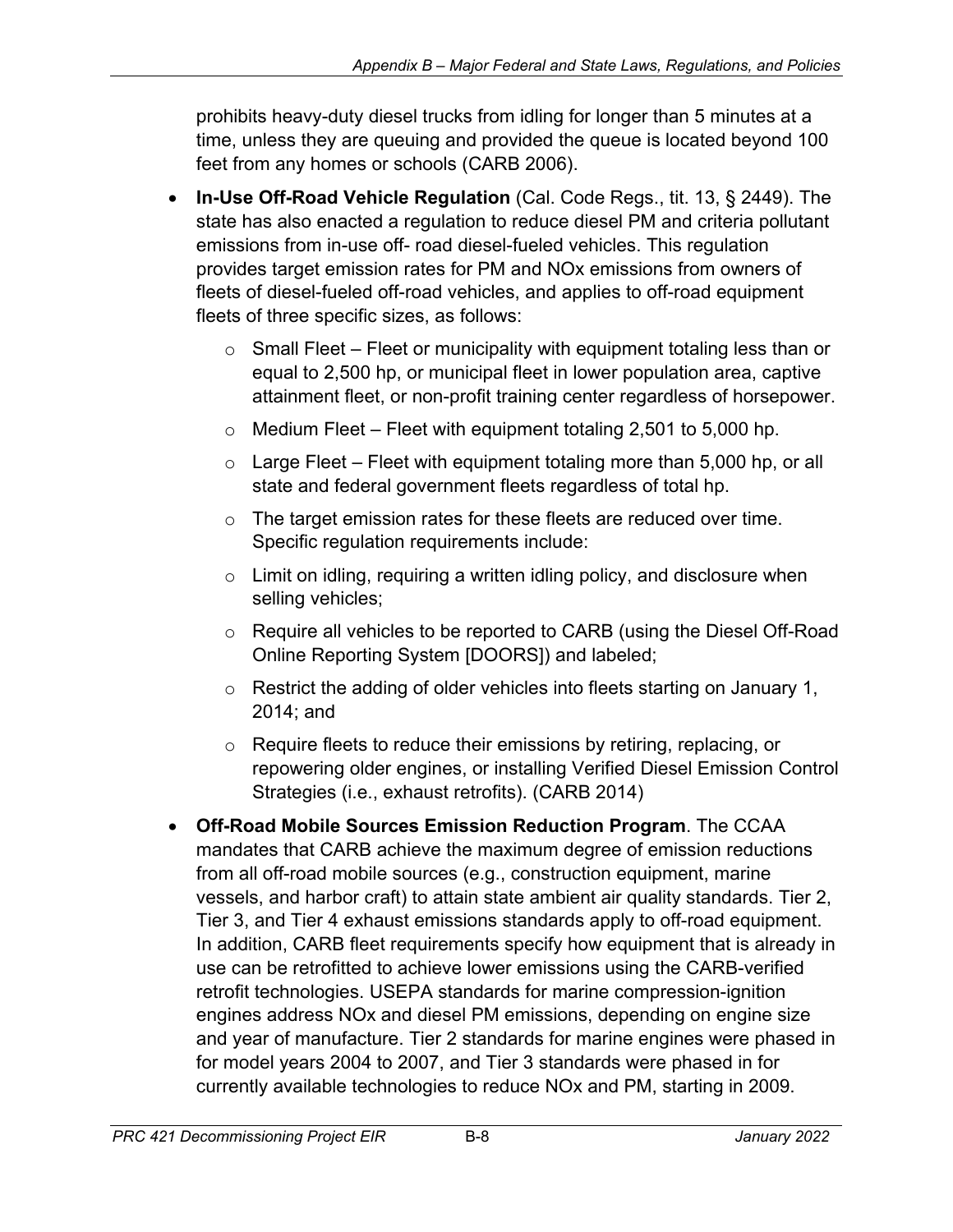• **Statewide Portable Equipment Registration Program (PERP)**. The PERP establishes a uniform program to regulate portable engines and portable engine-driven equipment units (CARB 2005b). Once registered in the PERP, engines and equipment units may operate throughout California without the need to obtain individual permits from local air districts, if the equipment is located at a single location for no more than 12 months.

## **Health and Safety Code**

- **Sections 25531-25543** (1) provide guidelines to identify a more realistic health risk; (2) require high-risk facilities to submit an air toxic emission reduction plan; (3) hold air pollutioncontrol districts accountable for ensuring that plans achieve objectives; and (4) require high-risk facilities to achieve their planned emission reductions
- **The Air Toxics Hot Spots Information and Assessment Act (§ 44300 et seq.)** provides for the regulation of over 200 toxic air contaminants. Under the act, local air districts may request that a facility account for its toxic air contaminant emissions. Local air districts then prioritize facilities based on emissions; high priority designated facilities must submit a healthrisk assessment.

### **Coastal Act Chapter 3 policies (see also** *Multiple Environmental Issues***)**

• **Section 30253**, subdivision (c) requires that new development shall be consistent with requirements imposed by an air pollution control district or CARB as to each development.

### **BIOLOGICAL RESOURCES**

### Federal

## **Federal Endangered Species Act (FESA) (7 U.S.C. § 136, 16 U.S.C. § 1531 et seq.)**

The FESA, which is administered in California by the United States Fish and Wildlife Service (USFWS) and National Marine Fisheries Service (NMFS), provides protection to species listed as threatened or endangered, or proposed for listing as threatened or endangered. When applicants propose projects with a federal nexus that "may affect" a federally listed or proposed species, the federal agency must (1) consult with the USFWS or NMFS, as appropriate, under Section 7, and (2) ensure that any actions authorized, funded, or carried out by the agency are not likely to jeopardize the continued existence of any endangered or threatened species or result in the destruction or adverse modification of areas determined to be critical habitat.

Section 9 prohibits the "take" of any member of a listed species.

- **Take** To harass, harm, pursue, hunt, shoot, wound, kill, trap, capture, or collect, or to attempt to engage in any such conduct
- **Harass** An intentional or negligent act or omission that creates the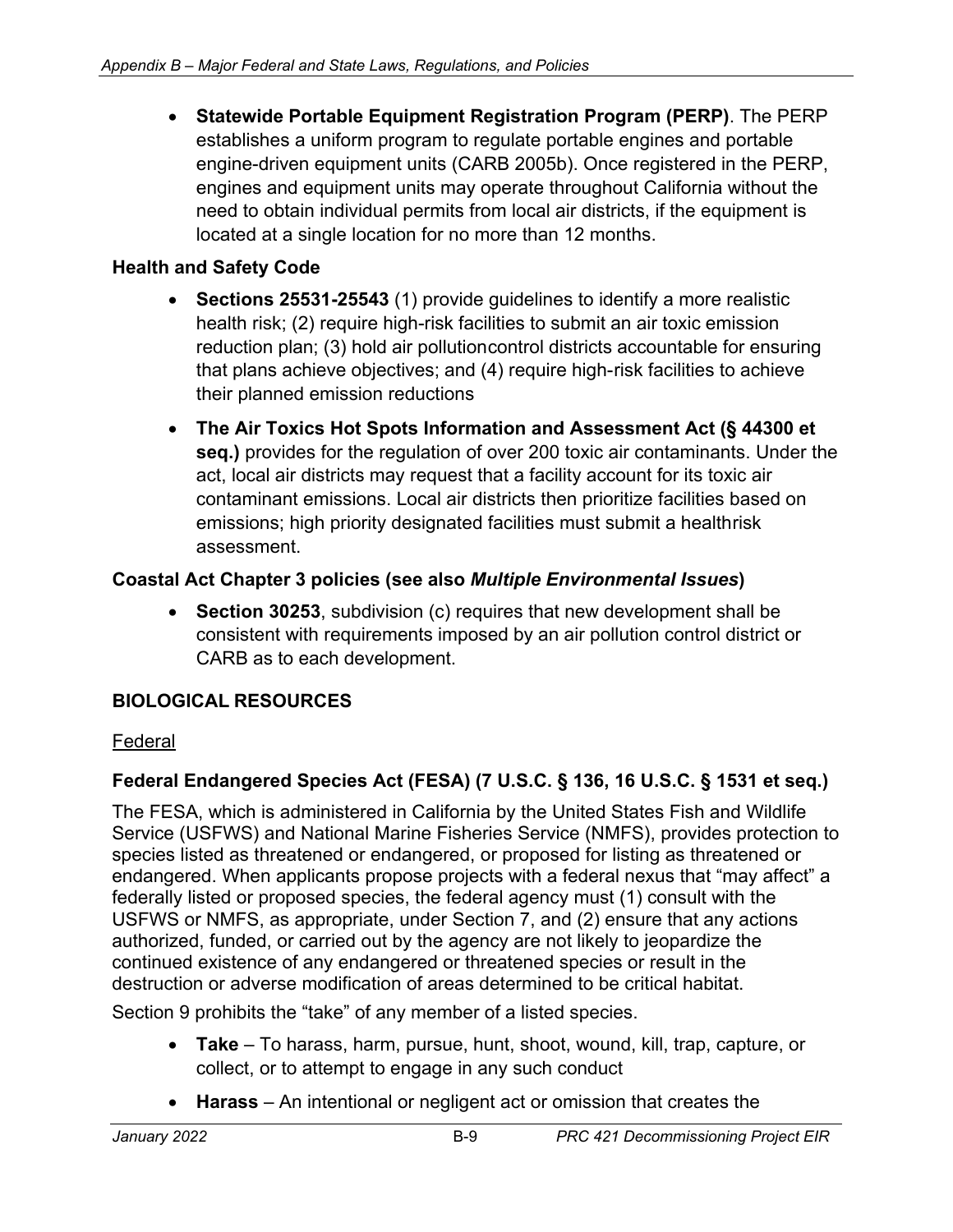likelihood of injury to a listed species by annoying it to such an extent as to significantly disrupt normal behavior patterns that include, but are not limited to, breeding, feeding, or sheltering

• **Harm** – Significant habitat modification or degradation that results in death or injury to listed species by significantly impairing behavioral patterns such as breeding, feeding, or sheltering

### **Fish and Wildlife Coordination Act of 1958**

This Act requires that whenever a body of water is proposed to be controlled or modified, the lead agency must consult with the state and federal agencies responsible for fish and wildlife management (e.g., USFWS, the California Department of Fish and Wildlife [CDFW], and National Oceanic and Atmospheric Administration [NOAA]). The Act allows for recommendations addressing adverse impacts associated with a proposed project, and for mitigating or compensating for impacts on fish and wildlife.

### **Magnuson-Stevens Fishery Conservation and Management Act (MSA) (16 U.S.C. § 1801 et seq.)**

The MSA governs marine fisheries management in federal waters. The MSA was first enacted in 1976 and amended by the Sustainable Fisheries Act of 1996 and the Magnuson-Stevens Fishery Conservation and Management Reauthorization Act in 2007. Amendments require the identification of Essential Fish Habitat (EFH) for federally managed species and the implementation of measures to conserve and enhance this habitat. Any project requiring federal authorization, such as a U.S. Army Corps of Engineers (ACOE) permit, is required to complete and submit an EFH Assessment with the application and either show that no significant impacts to the essential habitat of managed species are expected or identify mitigations to reduce those impacts. Under the MSA, Congress defined EFH as "those waters and substrate necessary to fish for spawning, breeding, feeding, or growth to maturity" (16 U.S.C. § 1802(10)). The EFH provisions of the MSA offer resource managers a means to heighten consideration of fish habitat in resource management. Federal agencies shall consult with the NMFS regarding any action they authorize, fund, or undertake that might adversely affect EFH (§ 305(b)(2)).

## **Marine Mammal Protection Act (MMPA) (16 U.S.C. § 1361 et seq.)**

The MMPA is designed to protect and conserve marine mammals and their habitats. It prohibits takes of all marine mammals in the U.S. (including territorial seas) with few exceptions. The Act defines "take" as hunt, capture, or kill, or attempt to harass, hunt, capture, or kill any marine mammal." "Harassment" is defined as any act of pursuit, torment, or annoyance that has the potential to injure a marine mammal or marine mammal stock in the wild; or has the potential to disturb a marine mammal or marine mammal stock in the wild by causing disruption of behavioral patterns, including, but not limited to, migration, breathing, nursing, breeding, feeding, or sheltering.

The NMFS may issue a take permit under Section 104 if the activities are consistent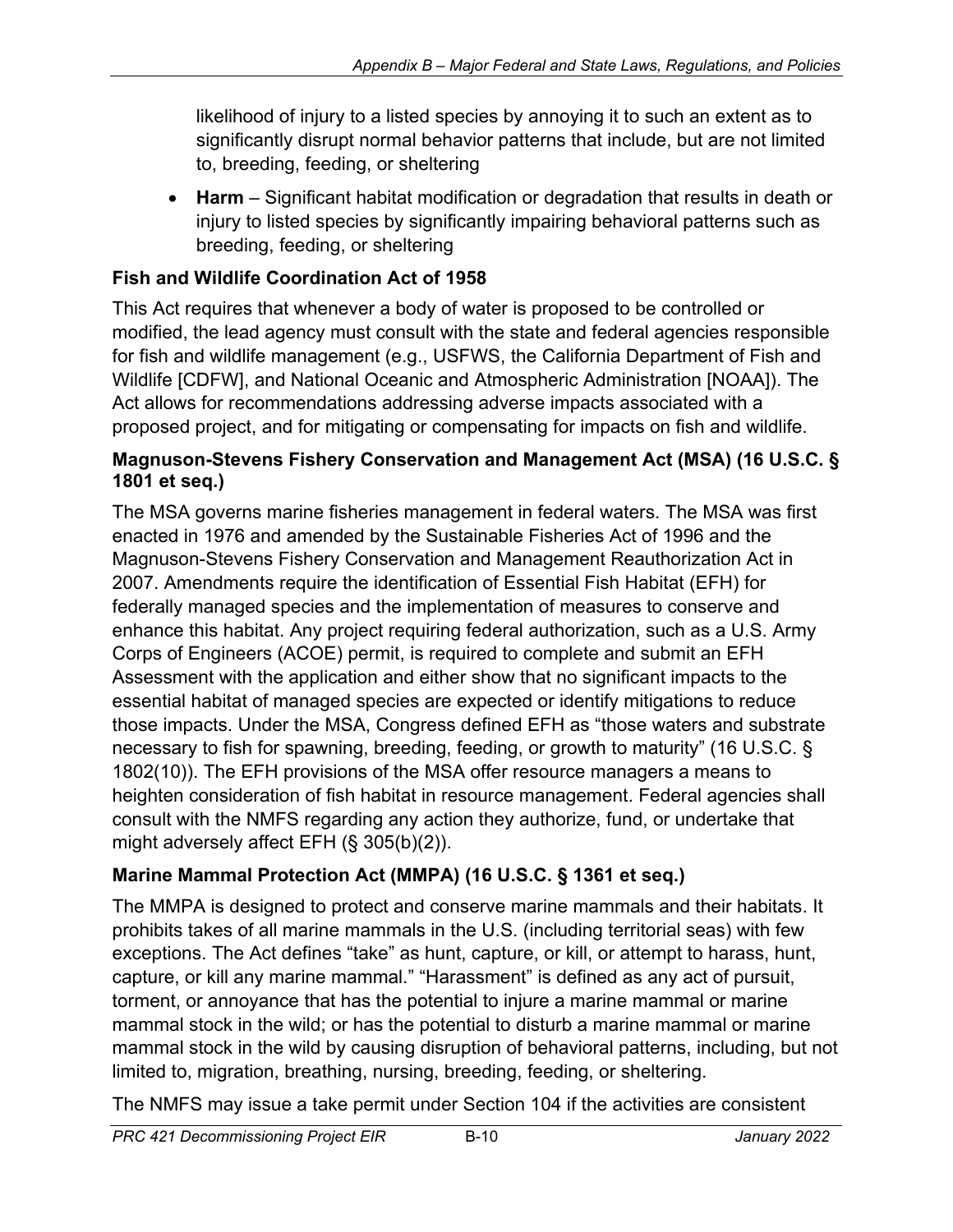with the purposes of the MMPA and applicable regulations at 50 Code of Federal Regulations (CFR), Part 216. The NMFS must also find that the manner of taking is "humane" as defined in the MMPA. If lethal taking of a marine mammal is requested, the applicant must demonstrate that using a non-lethal method is not feasible. In 1994 a simplified process for obtaining "small take" exemptions was added for unintentional taking by incidental harassment only. Under this process, incidental take of small numbers of marine mammals by harassment can be authorized for periods of up to one year.

## **Executive Orders (EO)**

- **EO 11990** requires federal agencies to provide leadership and take action to minimize the destruction, loss or degradation of wetlands, and to preserve and enhance the natural and beneficial values of wetlands. Each agency, to the extent permitted by law, must (1) avoid undertaking or providing assistance for new construction located in wetlands unless the head of the agency finds there is no practical alternative to such construction or the proposed action includes all practical measures to minimize harm to wetlands that may result from such use; (2) take into account economic, environmental and other pertinent factors in making this finding; and (3) provide opportunity for early public review of any plans or proposals for new construction in wetlands.
- **EO 13112** requires federal agencies to use authorities to prevent introduction of invasive species, respond to and control invasions, and provide for restoration of native species and habitat conditions in invaded ecosystems; also established the Invasive Species Council, which prepares a National Invasive Species Management Plan that details and recommends performance-oriented goals and objectives and measures of success for federal agencies.
- **EO 13158** requires federal agencies to (1) identify actions that affect natural or cultural resources that are within a Marine Protected Area (MPA); and (2) in taking such actions, to avoid harm to the natural and cultural resources that are protected by an MPA.

### **Other Federal Acts**

- **Clean Water Act and Rivers and Harbors Act** (see Hydrology and Water Quality)
- **Coastal Zone Management Act** (see Multiple Environmental Issues)
- **Estuary Protection Act (16 U.S.C. § 1221-1226)** authorizes federal agencies to assess the impacts of commercial and industrial developments on estuaries.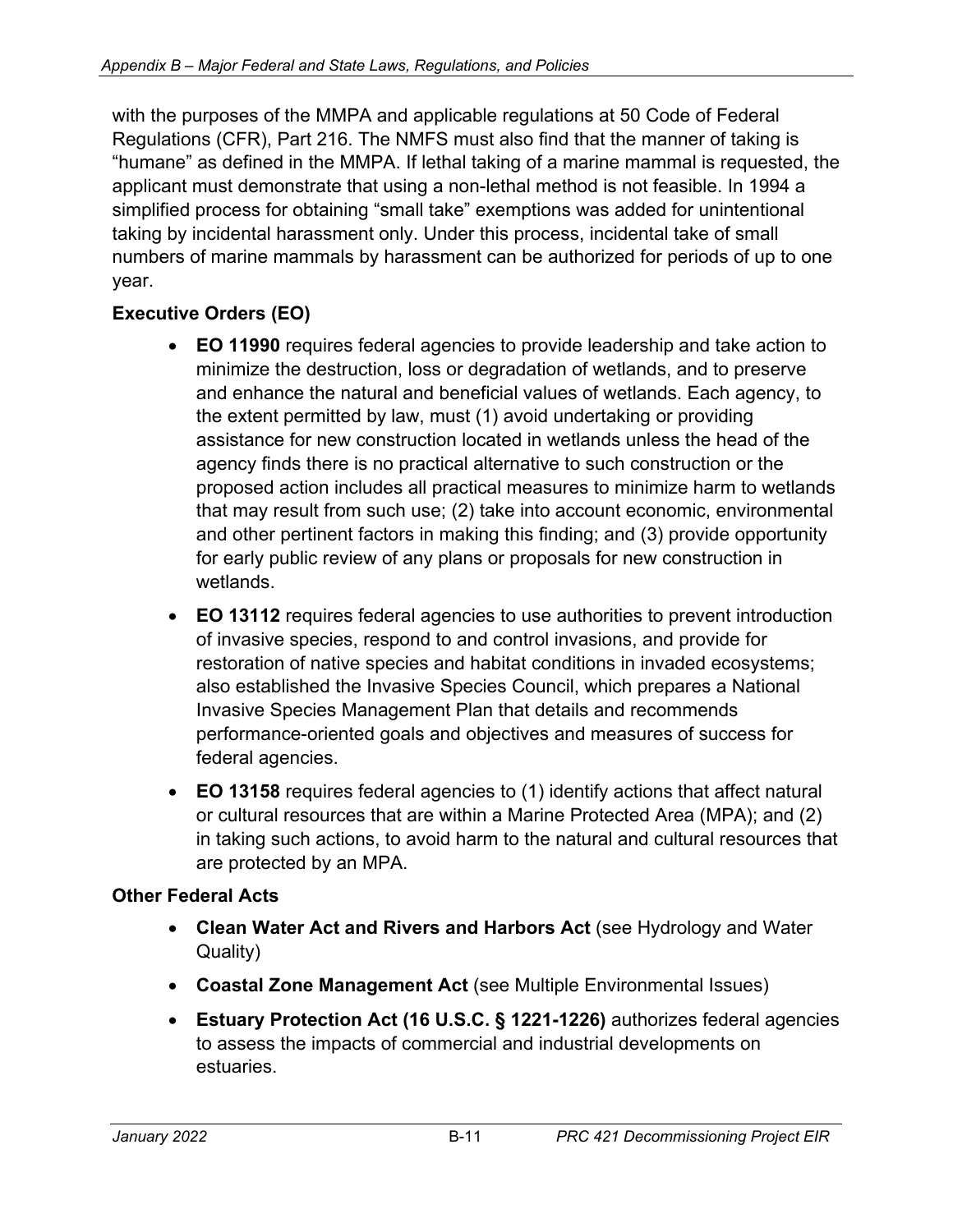## **State**

## **California Endangered Species Act (CESA) (Fish & G. Code, § 2050 et seq.)**

The CESA provides for the protection of rare, threatened, and endangered plants and animals, as recognized by the CDFW, and prohibits the taking of such species without its authorization. Furthermore, the CESA provides protection for those species that are designated as candidates for threatened or endangered listings. Under the CESA, the CDFW has the responsibility for maintaining a list of threatened species and endangered species (Fish & G.Code, § 2070). The CDFW also maintains a list of candidate species, which are species that the CDFW has formally noticed as under review for addition to the threatened or endangered species lists. The CDFW also maintains lists of Species of Special Concern that serve as watch lists. Pursuant to CESA requirements, an agency reviewing a proposed project within its jurisdiction must determine whether any state-listed endangered or threatened species may be present in the project site and determine whether the proposed project will have a significant impact on such species. The CDFW encourages informal consultation on any proposed project that may affect a candidate species. The CESA also requires a permit to take a state-listed species through incidental or otherwise lawful activities (§ 2081, subd. (b)).

## **Lake and Streambed Alteration Program (Fish & G. Code, §§ 1600-1616)**

These regulations require that the CDFW: be notified of activities that would interfere with the natural flow of, or substantially alter, the channel, bed, or bank of a lake, river, or stream; determines if the activity may substantially adversely affect an existing fish and wildlife resource; and issue a Streambed Alteration Agreement if applicable.

### **Marine Life Protection Act (MLPA) (Fish & G. Code, §§ 2850–2863)**

Pursuant to this Act, the CDFW established and manages a network of MPAs to, among other goals, protect marine life and habitats and preserve ecosystem integrity. For the purposes of MPA planning, California was divided into five distinct regions (four coastal and San Francisco Bay) each of which had its own MPA planning process. The coastal portion of California's MPA network is now in effect statewide; options for a planning process in San Francisco Bay have been developed for consideration at a future date. The MLPA establishes clear policy guidance and a scientifically sound planning process for the siting and design of MPAs such as:

- State Marine Reserves (SMRs), which typically preclude all extractive activities (such as fishing or kelp harvesting)
- State Marine Parks (SMPs), which do not allow any commercial extraction
- State Marine Conservation Areas (SMCAs), which preclude some combination of commercial and/or recreational extraction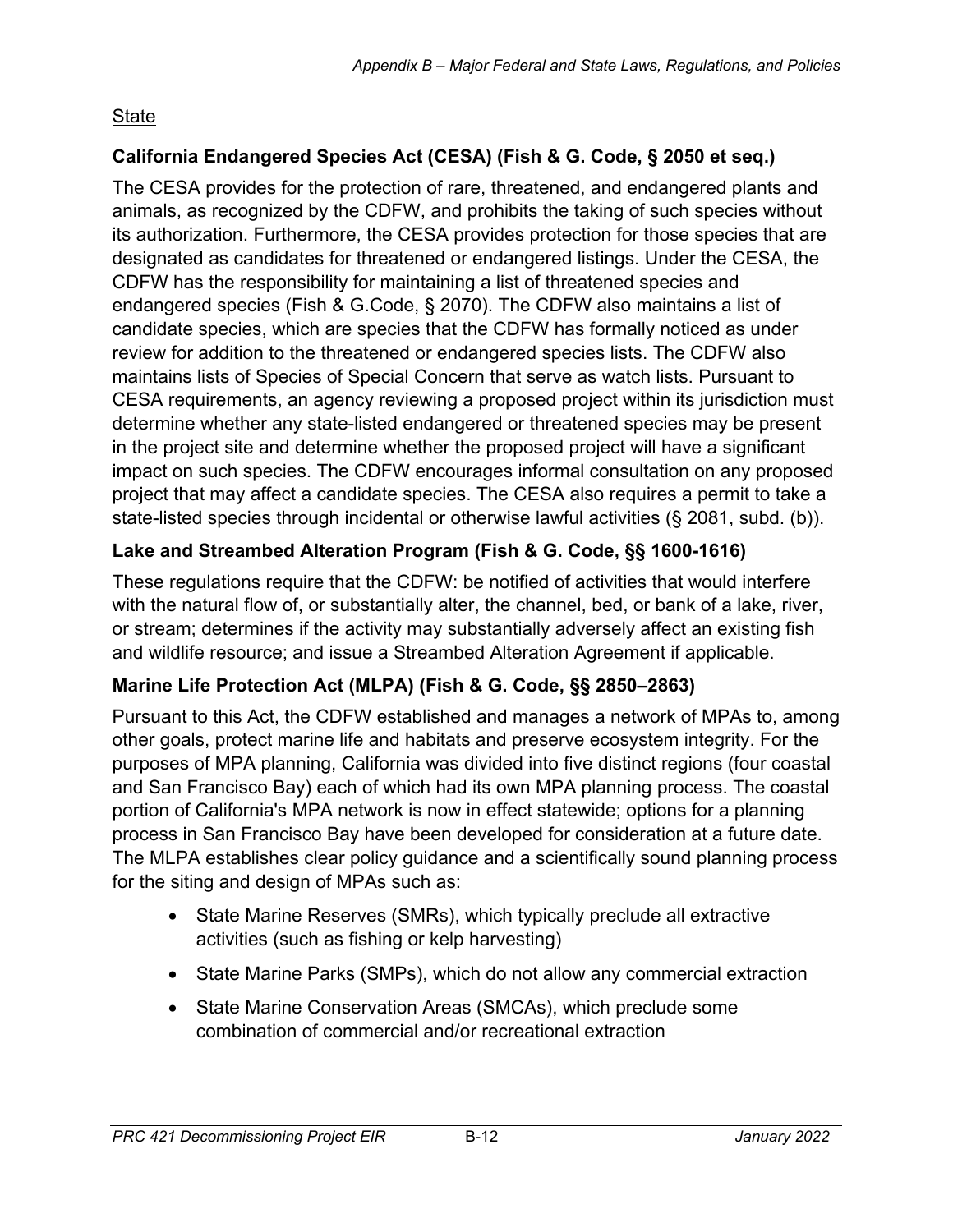#### **Other relevant California Fish and Game Code sections and Programs/Plans**

- **Section 1900 et seq**. (California Native Plant Protection Act) is intended to preserve, protect, and enhance endangered or rare native plants in California. Under section 1901, a species is endangered when its prospects for survival and reproduction are in immediate jeopardy from one or more causes. A species is rare when, although not threatened with immediate extinction, it is in such small numbers throughout its range that it may become endangered. The Act includes provisions that prohibit taking of listed rare or endangered plants from the wild and a salvage requirement for landowners.
- **Sections 3503 & 3503.5** prohibit take and possession of native birds' nests and eggs from all forms of needless take and provide that it is unlawful to take, possess, or destroy any birds in the orders Falconiformes or Strigiformes (birds-of-prey) or to take, possess, or destroy the nests or eggs of any such bird except as otherwise provided by this Code or any regulation adopted pursuant thereto.
- **Sections 3511 (birds), 4700 (mammals), 5050 (reptiles and amphibians), & 5515 (fish)** designate certain species as "fully protected;" such species, or parts thereof, may not be taken or possessed at any time without permission by the CDFW.

#### **Coastal Act Chapter 3 policies (see also Multiple Environmental Issues)**

- **Section 30230** Marine resources shall be maintained, enhanced, and where feasible, restored. Special protection shall be given to areas and species of special biological or economic significance. Uses of the marine environment shall be carried out in a manner that will sustain the biological productivity of coastal waters and that will maintain healthy populations of all species of marine organisms adequate for long-term commercial, recreational, scientific, and educational purposes.
- **Section 30231** The biological productivity and the quality of coastal waters, streams, wetlands, estuaries, and lakes appropriate to maintain optimum populations of marine organisms and for the protection of human health shall be maintained and, where feasible, restored through, among other means, minimizing adverse effects of waste water discharges and entrainment, controlling runoff, preventing depletion of ground water supplies and substantial interference with surface water flow, encouraging waste water reclamation, maintaining natural vegetation buffer areas that protect riparian habitats, and minimizing alteration of natural streams.
- **Section 30232** Protection against the spillage of crude oil, gas, petroleum products, or hazardous substances shall be provided in relation to any development or transportation of such materials. Effective containment and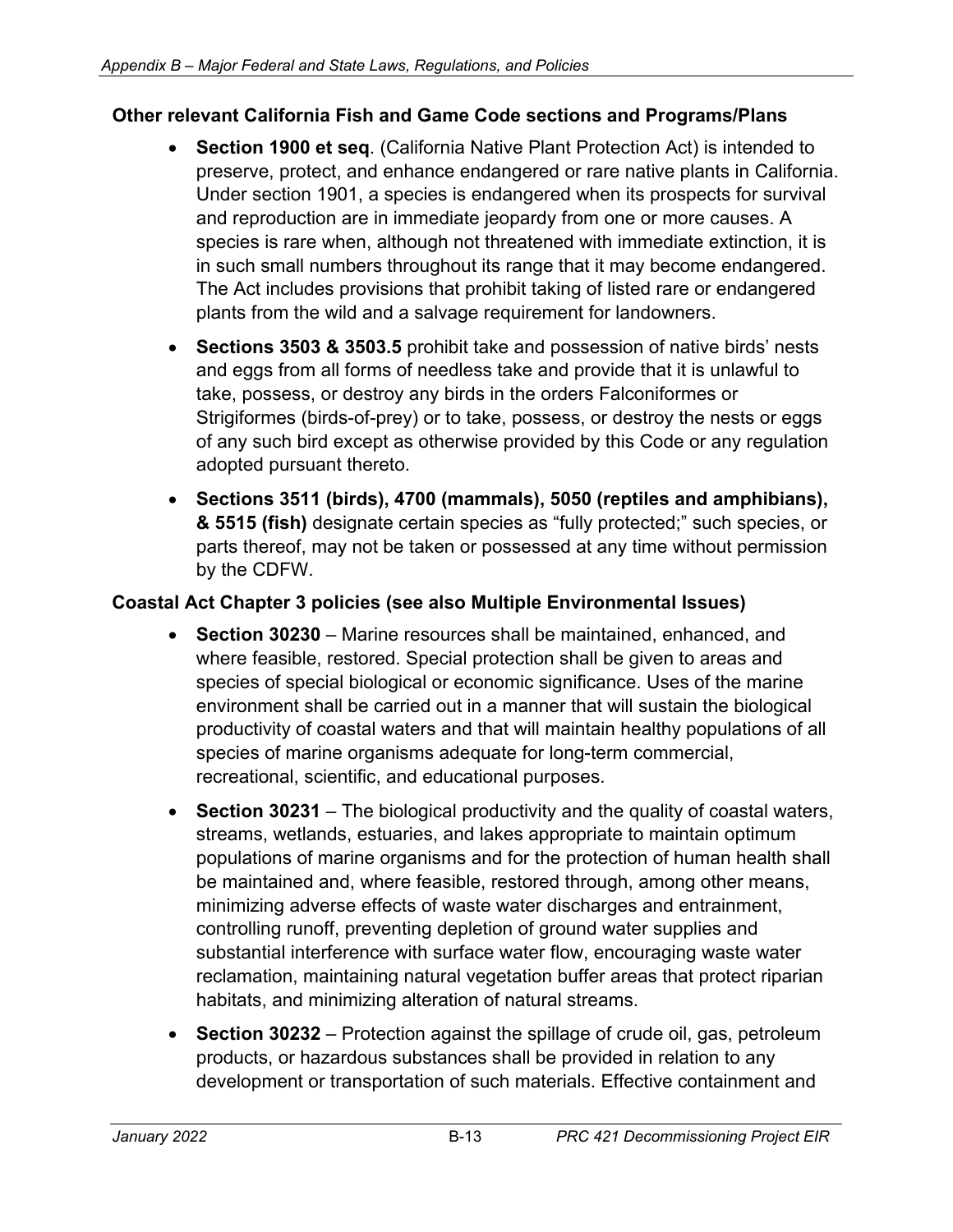cleanup facilities and procedures shall be provided for accidental spills that do occur.

- **Section 30233** applies in part to development activities within or affecting wetlands and other sensitive areas, identifies eight allowable uses, requires projects be the least environmentally damaging feasible alternative, and where applicable, requires feasible and appropriate mitigation.
- **Section 30240** (a) Environmentally sensitive habitat areas shall be protected against any significant disruption of habitat values, and only uses dependent on those resources shall be allowed within those areas. (b) Development in areas adjacent to environmentally sensitive habitat areas and parks and recreation areas shall be sited and designed to prevent impacts which would significantly degrade those areas, and shall be compatible with the continuance of those habitat and recreation areas.

### **Other**

- **Lempert-Keene-Seastrand Oil Spill Prevention and Response Act** (see Hazards and Hazardous Materials)
- **Wetlands Conservation Policy** no net loss of wetland acreage; long-term gain in the quantity, quality, and permanence of California's wetlands

## **CULTURAL RESOURCES**

### Federal

### **Archaeological and Historic Preservation Act (AHPA)**

The AHPA provides for the preservation of historical and archaeological data that might be irreparably lost or destroyed as a result of (1) flooding, the building of access roads, the erection of workmen's communities, the relocation of railroads and highways, and other alterations of terrain caused by the construction of a dam by an agency of the U.S. or by any private person or corporation holding a license issued by any such agency; or (2) any alteration of the terrain caused as a result of a federal construction project or federally licensed project, activity, or program. This Act requires federal agencies to notify the Secretary of the Interior when they find that any federally permitted activity or program may cause irreparable loss or destruction of significant scientific, prehistoric, historical, or archaeological data. The AHPA built upon national policy, set out in the Historic Sites Act of 1935, "...to provide for the preservation of historic American sites, buildings, objects, and antiquities of national significance.

## **Archaeological Resources Protection Act of 1979 (ARPA) (P.L. 96-95; 93 Stat. 712)**

The ARPA states that archaeological resources on public or Indian lands are an accessible and irreplaceable part of the nation's heritage and:

• Establishes protection for archaeological resources to prevent loss and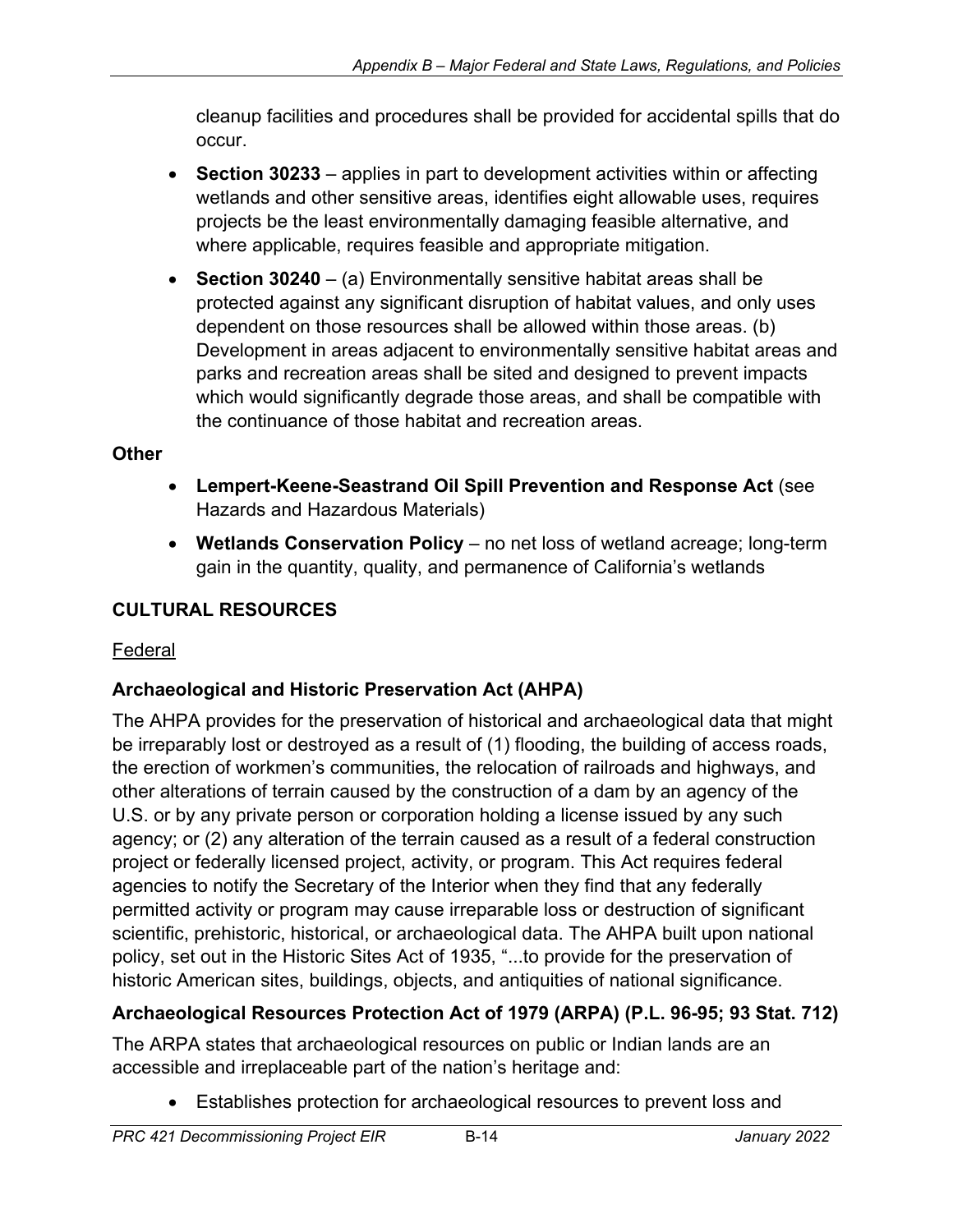destruction due to uncontrolled excavations and pillaging;

- Encourages increased cooperation and exchange of information between government authorities, the professional archaeological community, and private individuals having collections of archaeological resources prior to the enactment of this Act;
- Establishes permit procedures to permit excavation or removal of archaeological resources (and associated activities) located on public or Indian land; and
- Defines excavation, removal, damage, or other alteration or defacing of archaeological resources as a "prohibited act" and provides for criminal and monetary rewards to be paid to individuals furnishing information leading to the finding of a civil violation or conviction of a criminal violator.

An anti-trafficking provision prohibits interstate or international sale, purchase, or transport of any archaeological resource excavated or removed in violation of a state or local law, ordinance, or regulation. ARPA's enforcement provision provides for criminal and civil penalties against violators of the Act. The ARPA's permitting component allows for recovery of certain artifacts consistent with NPS Federal Archeology Program standards and requirements.

#### **National Historic Preservation Act of 1966 (NHPA) (16 U.S.C. § 470 et seq.) and implementing regulations (Protection of Historic Properties; 36 CFR 800) (applies only to federal undertakings)**

Archaeological resources are protected through the NHPA and its implementing regulation (Protection of Historic Properties; 36 Code of Federal Regulations 800), the AHPA, and the ARPA. This Act presents a general policy of supporting and encouraging the preservation of prehistoric and historic resources for present and future generations by directing federal agencies to assume responsibility for considering the historic resources in their activities. The state implements the NHPA through its statewide comprehensive cultural resource surveys and preservation programs coordinated by the California Office of Historic Preservation (OHP) in the State Department of Parks and Recreation, which also advises federal agencies regarding potential effects on historic properties.

The OHP also maintains the California Historic Resources Inventory. The State Historic Preservation Officer (SHPO) is an appointed official who implements historic preservation programs within the state's jurisdictions, including commenting on federal undertakings. Under the NHPA, historic properties include "any prehistoric or historic district, site, building, structure, or object included in, or eligible for inclusion in, the National Register of Historic Places" (16 U.S.C. § 470w [5]).

## **Executive Order (EO) 13158**

EO 13158 requires federal agencies to (1) identify actions that affect natural or cultural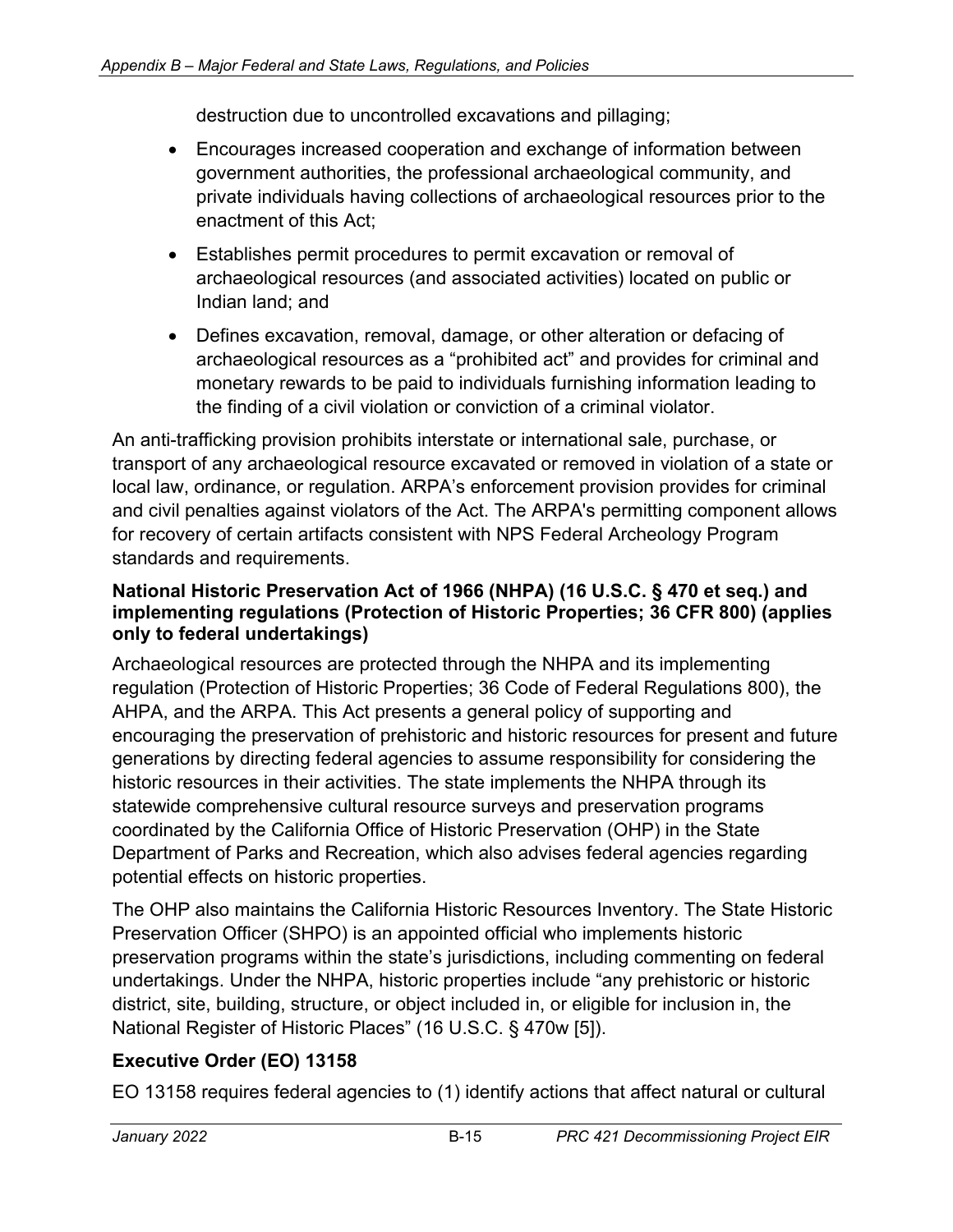resources that are within an MPA; and (2) in taking such actions, to avoid harm to the natural and cultural resources that are protected by an MPA.

### **State**

## **California Register of Historical Resources (CRHR)**

The CRHR is "an authoritative listing and guide to be used by state and local agencies, private groups, and citizens in identifying the existing historical resources of the state and to indicate which resources deserve to be protected, to the extent prudent and feasible, from substantial adverse change" (Pub. Resources Code, § 5024.1, subd. (a)). CRHR eligibility criteria are modeled after National Register of Historic Places (NRHP) criteria but focus on resources of statewide significance. Certain resources are determined by the statute to be automatically included in the CRHR, including California properties formally determined to be eligible for, or listed in, the NRHP. To be eligible for the CRHR, a prehistoric or historical period property must be significant at the local, state, or federal level under one or more of the following criteria (State CEQA Guidelines, § 15064.5, subd. (a)(3)):

- **Criterion 1**: Is associated with events that have made a significant contribution to the broad patterns of California's history and cultural heritage
- **Criterion 2**: Is associated with the lives of persons important in California's past
- **Criterion 3**: Embodies the distinctive characteristics of a type, period, region, or method of construction, or represents the work of an important creative individual, or possesses high artistic values
- **Criterion 4**: Has yielded, or may be likely to yield, information important in prehistory or history

A resource eligible for the CRHR must meet one of the criteria of significance above, and retain enough of its historic character or appearance (integrity) to be recognizable as an historical resource and to convey the reason for its significance. An historic resource that may not retain sufficient integrity to meet the criteria for listing in the NRHP, may still be eligible for listing in the CRHR. Properties listed, or formally designated as eligible for listing, on the National Register are automatically listed on the CRHR, as are certain State Landmarks and Points of Interest. A lead agency is not precluded from determining that the resource may be an historical resource as defined in Public Resources Code sections 5020.1, subdivision (j), or 5024.1 (State CEQA Guidelines, § 15064.5, subd. (a)(4)).

## **CEQA (Pub. Resources Code, § 21000 et seq.)**

CEQA section 21084.1 provides that a project that may cause a substantial adverse change in the significance of an historical resource is a project that may have a significant effect on the environment. An "historical resource" includes: (1) a resource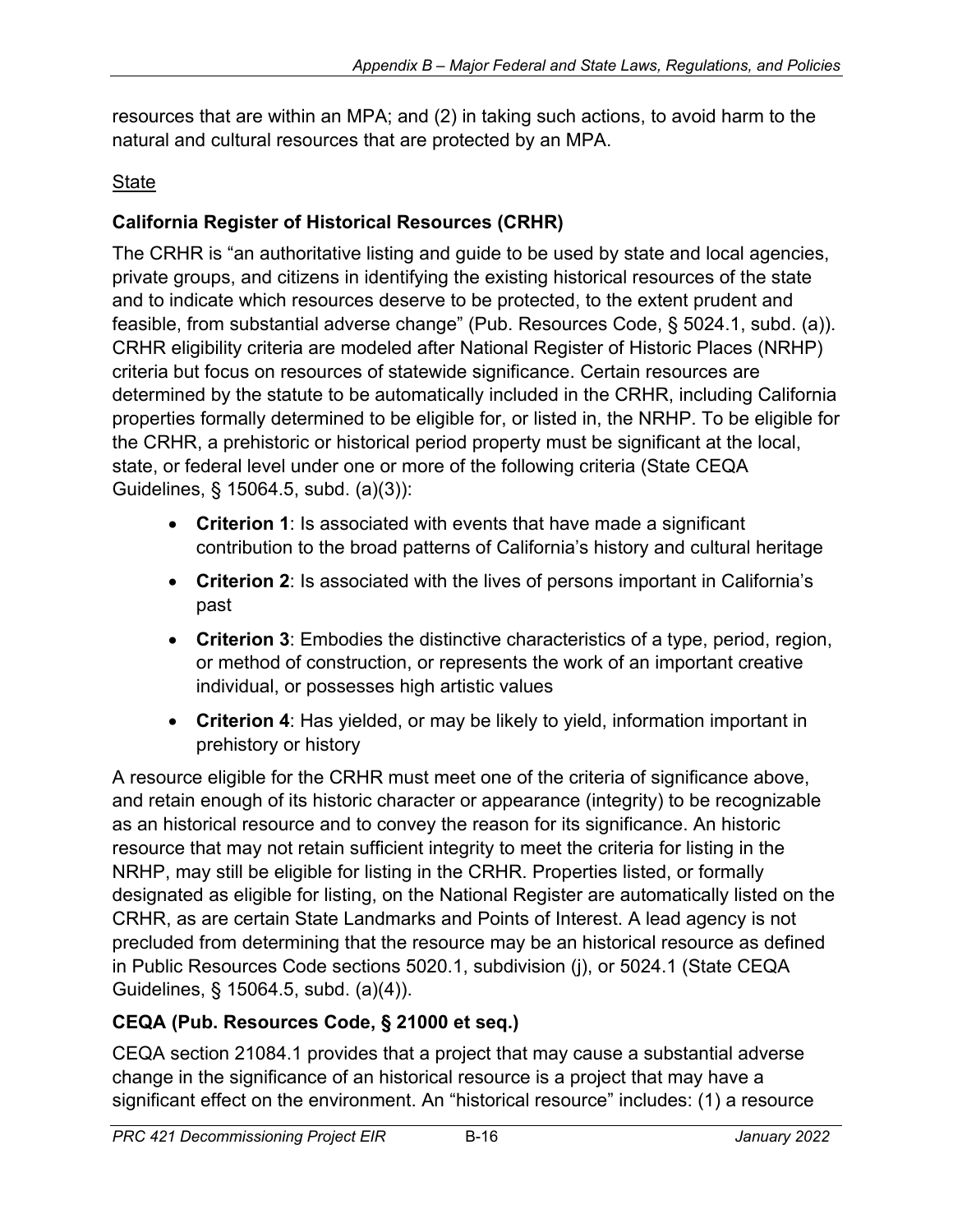listed in, or eligible for listing in, the California Register of Historic Resources; (2) a resource included in a local register of historical or identified as significant in an historical resource surveys; and (3) any resource that a lead agency determines to be historically significant for the purposes of CEQA, when supported by substantial evidence in light of the whole record. Historical resources may include archaeological resources. Mitigation measures for significant impacts to historical resources must be identified and implemented if feasible.

### **Coastal Act Chapter 3 policies (see also Multiple Environmental Issues)**

Section 30244 states: Where development would adversely impact archaeological or paleontological resources as identified by the State Historic Preservation Officer, reasonable mitigation measures shall be required.

### **CULTURAL RESOURCES – TRIBAL**

#### Federal

#### **Native American Graves Protection and Repatriation Act of 1990 (P.L. 101-601; 104 Stat. 3049)**

Assigns ownership or control of Native American human remains, funerary objects, sacred objects, and objects of cultural patrimony that are excavated or discovered on federal lands or tribal lands after passage of the act to lineal descendants or affiliated Indian tribes or Native Hawaiian organizations; establishes criminal penalties for trafficking in human remains or cultural objects; and requires federal agencies and museums that receive federal funding to inventory Native American human remains and associated funerary objects in their possession or control and identify their cultural and geographical affiliations within 5 years, and prepare summaries of information about Native American unassociated funerary objects, sacred objects, or objects of cultural patrimony. This is to provide for repatriation of such items when lineal descendants, Indian tribes, or Native Hawaiian organizations request it.

#### **Executive Order (EO) 13007, Indian Sacred Sites**

EO 13007 requires federal agencies with administrative or legal responsibility to manage federal lands to accommodate access to and ceremonial use of Indian sacred sites by Indian religious practitioners and avoid adversely affecting the physical integrity of such sites (to the extent practicable permitted by law and not clearly inconsistent with essential agency functions).

#### State

#### **CEQA (Pub. Resources Code, § 21073, 21074, 21080.3.1, 21080.3.2, 21082.3, 21083.09, 21084.2, and 21084.3 [AB 52 (Gatto, Stats. 2014, Ch. 532)])**

The Assembly Bill (AB) 52 (effective July 1, 2015) amendments to CEQA relate to consultation with California Native American tribes, consideration of tribal cultural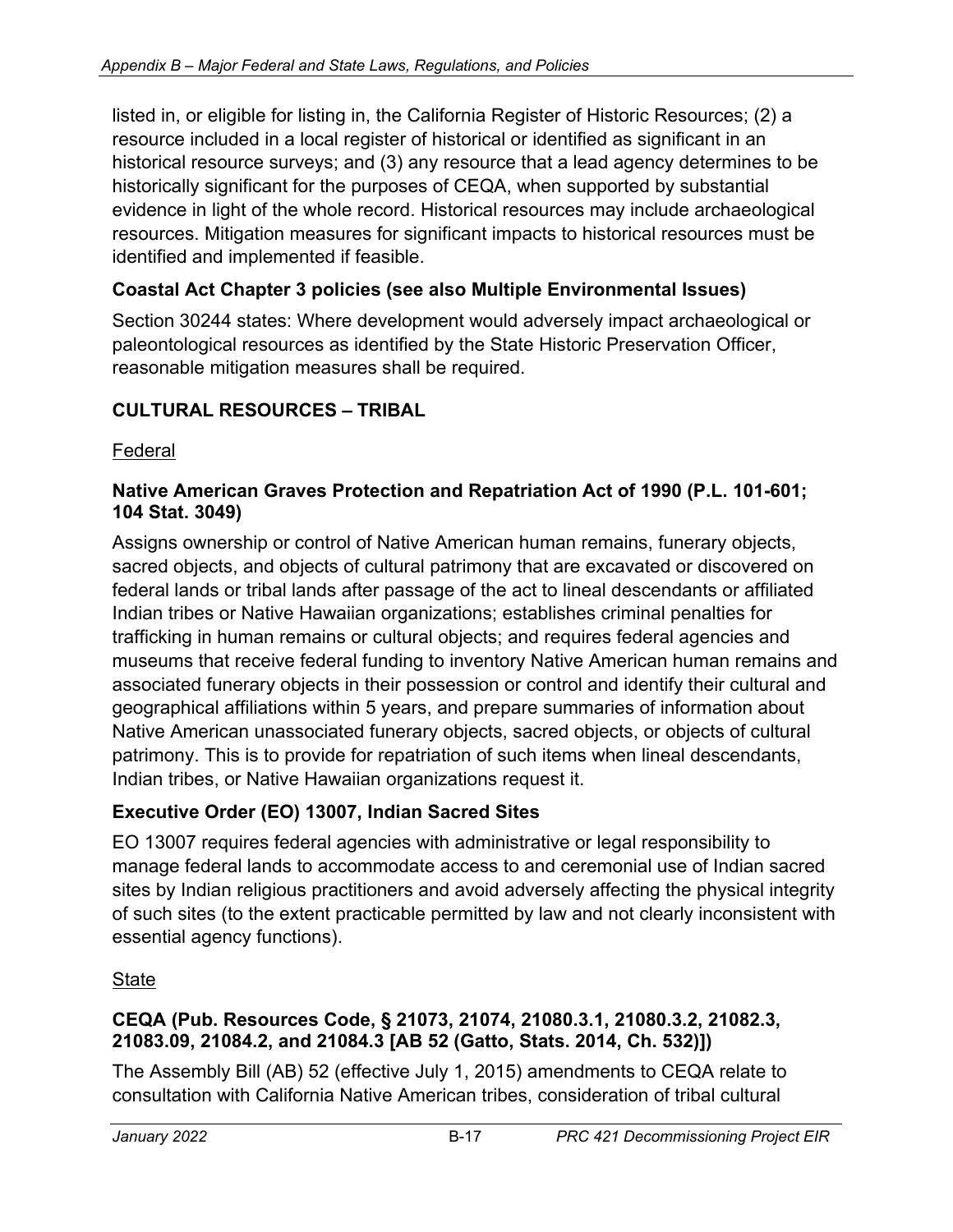resources, and confidentiality. The definition of tribal cultural resources considers tribal cultural values in addition to scientific and archaeological values when determining impacts and mitigation. AB 52 provides procedural and substantive requirements for lead agency consultation with California Native American tribes and consideration of effects on tribal cultural resources, as well as examples of mitigation measures to avoid or minimize impacts to tribal cultural resources. AB 52 establishes that if a project may cause a substantial adverse change in the significance of a tribal cultural resource, that project may have a significant effect on the environment. Lead agencies must avoid damaging effects to tribal cultural resources, when feasible, and shall keep information submitted by tribes confidential.

## **Health and Safety Code section 7050.5**

This section provides for treatment of human remains exposed during construction; no further disturbance may occur until the County Coroner makes findings as to origin and disposition pursuant to Public Resources Code section 5097.98. The Coroner has 24 hours to notify the Native American Heritage Commission (NAHC) if the remains are determined to be of Native American descent. The NAHC contacts most likely descendants about how to proceed.

## **Public Resources Code section 5097.98**

This section provides (1) a protocol for notifying the most likely descendent from the deceased if human remains are determined to be Native American in origin and (2) mandated measures for appropriate treatment and disposition of exhumed remains.

## **Executive Order B-10-11**

EO B-10-11 establishes as state policy that all agencies and departments shall encourage communication and consultation with California Indian Tribes and allow tribal governments to provide meaningful input into proposed decisions and policies that may affect tribal communities.

## **ENERGY**

### Federal

There are no major federal laws, regulations, and policies potentially applicable to this project.

### **State**

## **Clean Energy and Pollution Reduction Act (SB 350; Stats. 2015, ch. 547)**

This Act requires that the amount of electricity generated and sold to retail customers from renewable energy resources be increased to 50 percent by December 31, 2030, and that statewide energy efficiency savings in electricity and natural gas by retail customers be doubled by January 1, 2030.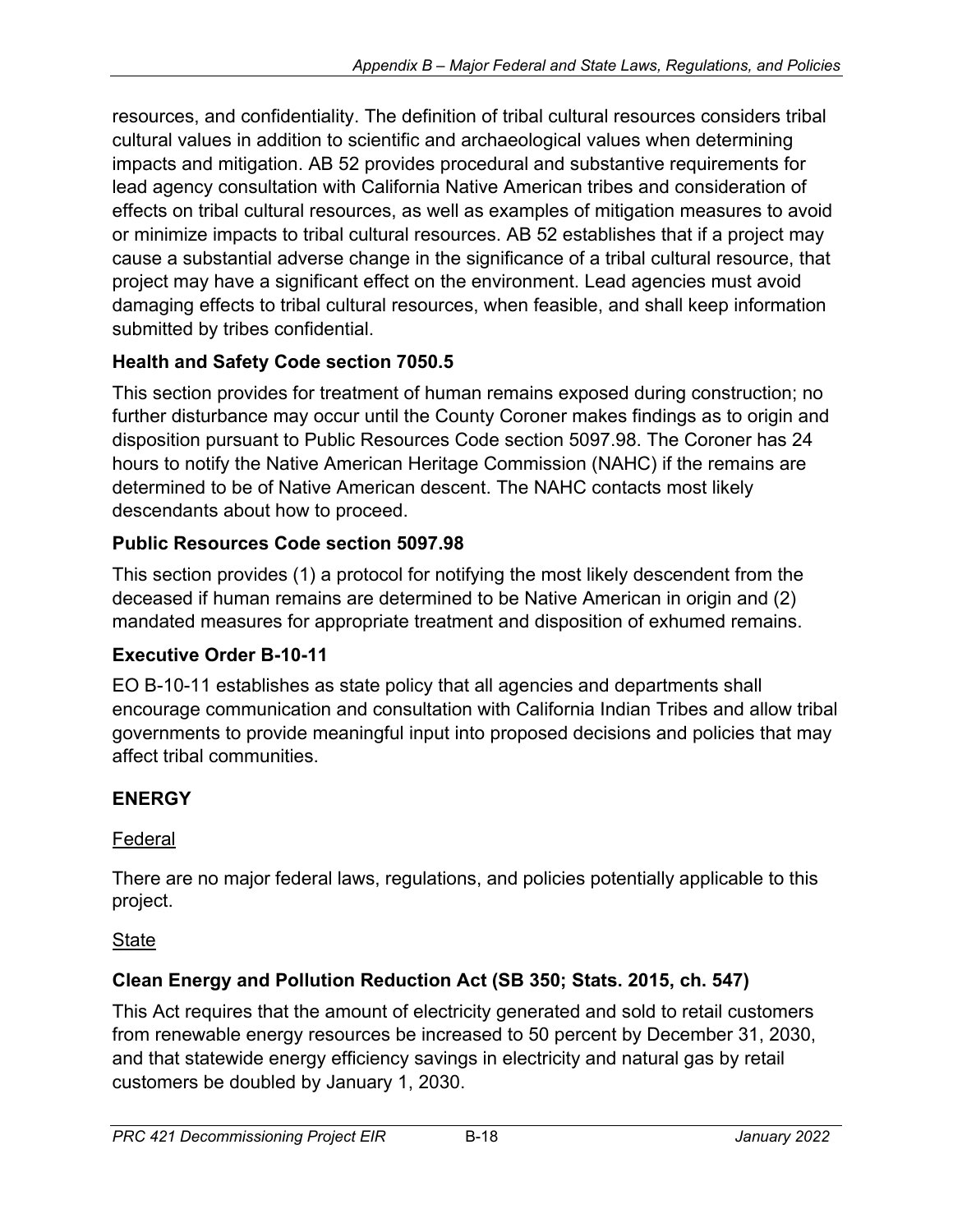### **GEOLOGY, SOILS, AND PALEONTOLOGICAL RESOURCES**

#### Federal

### **Building Codes**

The Uniform Building Code (UBC) designates and ranks regions of the U.S., according to their seismic hazard potential, as Seismic Zones 1 through 4, with Zone 1 having the least seismic potential and Zone 4 having the highest seismic potential. The International Building Code (IBC) sets design standards to accommodate a maximum considered earthquake (MCE), based on a project's regional location, site characteristics, and other factors.

### **Paleontological Resources Preservation Act (16 U.S.C. § 470)**

Enacted to preserve paleontological resources for current and future generations on federal lands under the jurisdiction of the National Park Service, Bureau of Land Management, Bureau of Reclamation, and USFWS, this Act identifies management requirements, collection requirements, curation requirements, authorizes criminal and civil penalties, rewards and forfeiture.

### **Omnibus Public Land Management Act of 2009 - Public Law 111-11 (123 Stat. 991)**

Public Law 111-011 at Title VI, subtitle D lays out statutory requirements for Paleontological Resources Preservation (PRP). PRP provides definitions but requires the definition of some terms, and uses other terms and concepts that need further definition or details to clarify intent or enforcement. PRP identifies management requirements, collection requirements, curation requirements, need for both criminal and civil penalties, rewards and forfeiture, and the need for confidentiality of some significant resource locations.

#### **Other Relevant Laws**

• **Public Resources Code section 5097.5** prohibits excavation or removal of any "vertebrate paleontological site or historical feature, situated on public lands, except with the express permission of the public agency having jurisdiction over such lands"

#### **State**

### **Alquist-Priolo Earthquake Fault Zoning Act (Pub. Resources Code, §§ 2621-2630)**

This Act requires that "sufficiently active" and "well-defined" earthquake fault zones be delineated by the State Geologist and prohibits locating structures for human occupancy on active and potentially active surface faults. (Note that since only those potentially active faults that have a relatively high potential for ground rupture are identified as fault zones, not all potentially active faults are zoned under the Alquist-Priolo Earthquake Fault Zone, as designated by the State of California.)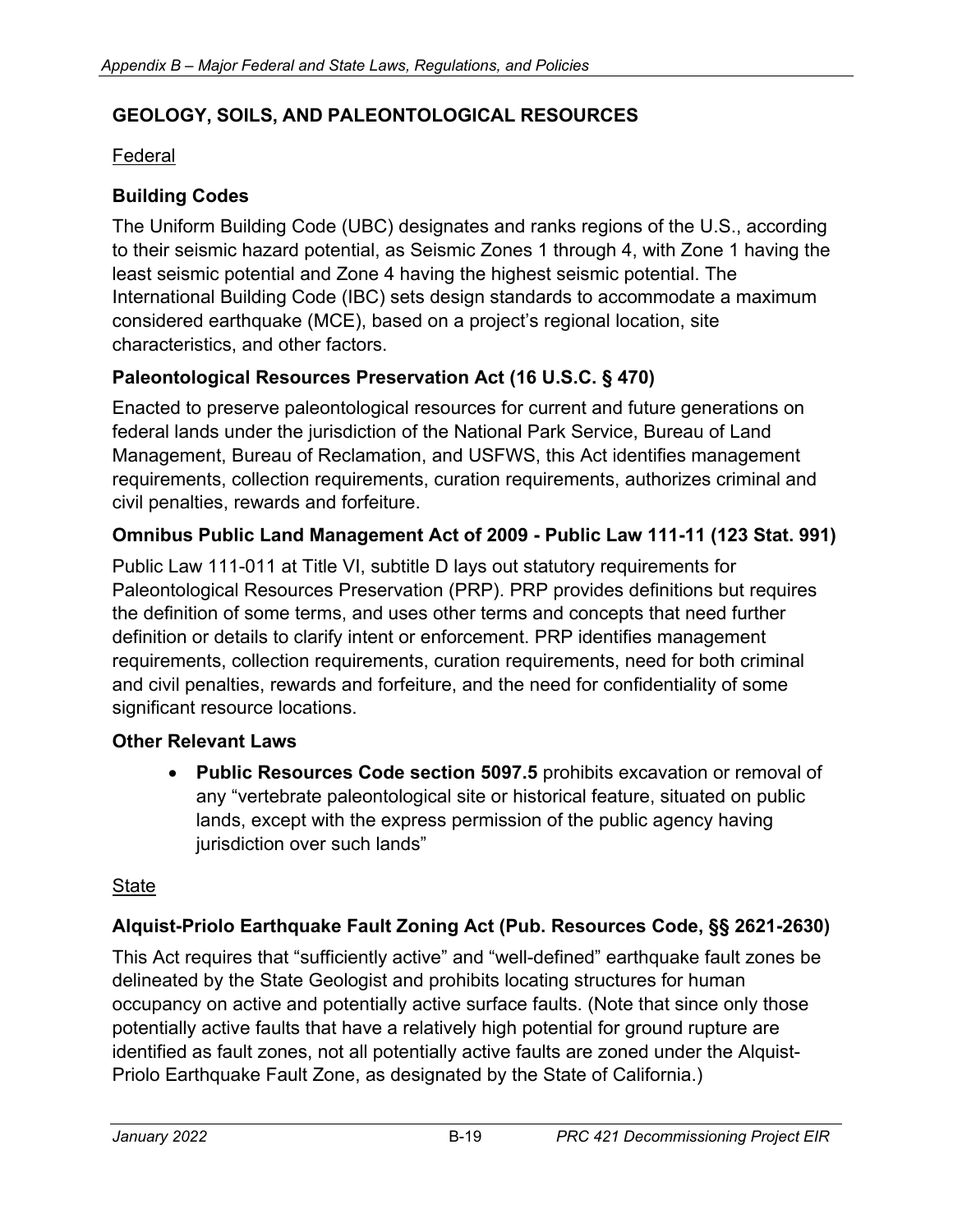## **California Building Code (Cal. Code Regs., tit. 23)**

The California Building Code provides a minimum standard for building design, which is based on the UBC, but is modified for conditions unique to California. The Code, which is selectively adopted by local jurisdictions, based on local conditions, contains requirements pertaining to multiple activities, including: excavation, site demolition, foundations and retaining walls, grading activities including drainage and erosion control, and construction of pipelines alongside existing structures. For example, sections 3301.2 and 3301.3 contain provisions requiring protection of adjacent properties during excavations and require a 10-day written notice and access agreements with adjacent property owners.

#### **Seismic Hazards Mapping Act & Mapping Regs (Pub. Resources Code, § 2690; Cal. Code Regs., tit. 14, div. 2, ch. 8, art. 10).**

These regulations were promulgated to promote public safety by protecting against the effects of strong ground shaking, liquefaction, landslides, other ground failures, or other hazards caused by earthquakes. The Act requires that site-specific geotechnical investigations be conducted identifying the hazard and formulating mitigation measures prior to permitting most developments designed for human occupancy. California Division of Mines and Geology Special Publication 117, Guidelines for Evaluating and Mitigating Seismic Hazards in California (1997), constitutes the guidelines for evaluating seismic hazards other than surface fault- rupture, and for recommending mitigation measures as required by Public Resources Code section 2695, subdivision (a). The Act does not apply offshore as the California Geological Survey has not zoned offshore California under the Act.

### **Coastal Act Chapter 3 policies (see also Multiple Environmental Issues)**

With respect to geological resources, Section 30253 requires, in part, that new development shall: (a) Minimize risks to life and property in areas of high geologic, flood, and fire hazard; and (b) Assure stability and structural integrity, and neither create nor contribute significantly to erosion, geologic instability, or destruction of the site or surrounding area or in any way require the construction of protective devices that would substantially alter natural landforms along bluffs and cliffs. Section 30243 also states in part that the long-term productivity of soils and timberlands shall be protected.

### **Public Resources Code division 6, parts 1 and 2 (see Multiple Environmental Issues)**

California Code of Regulations, title 2, division 3, chapter 1, article 3 (see Multiple Environmental Issues)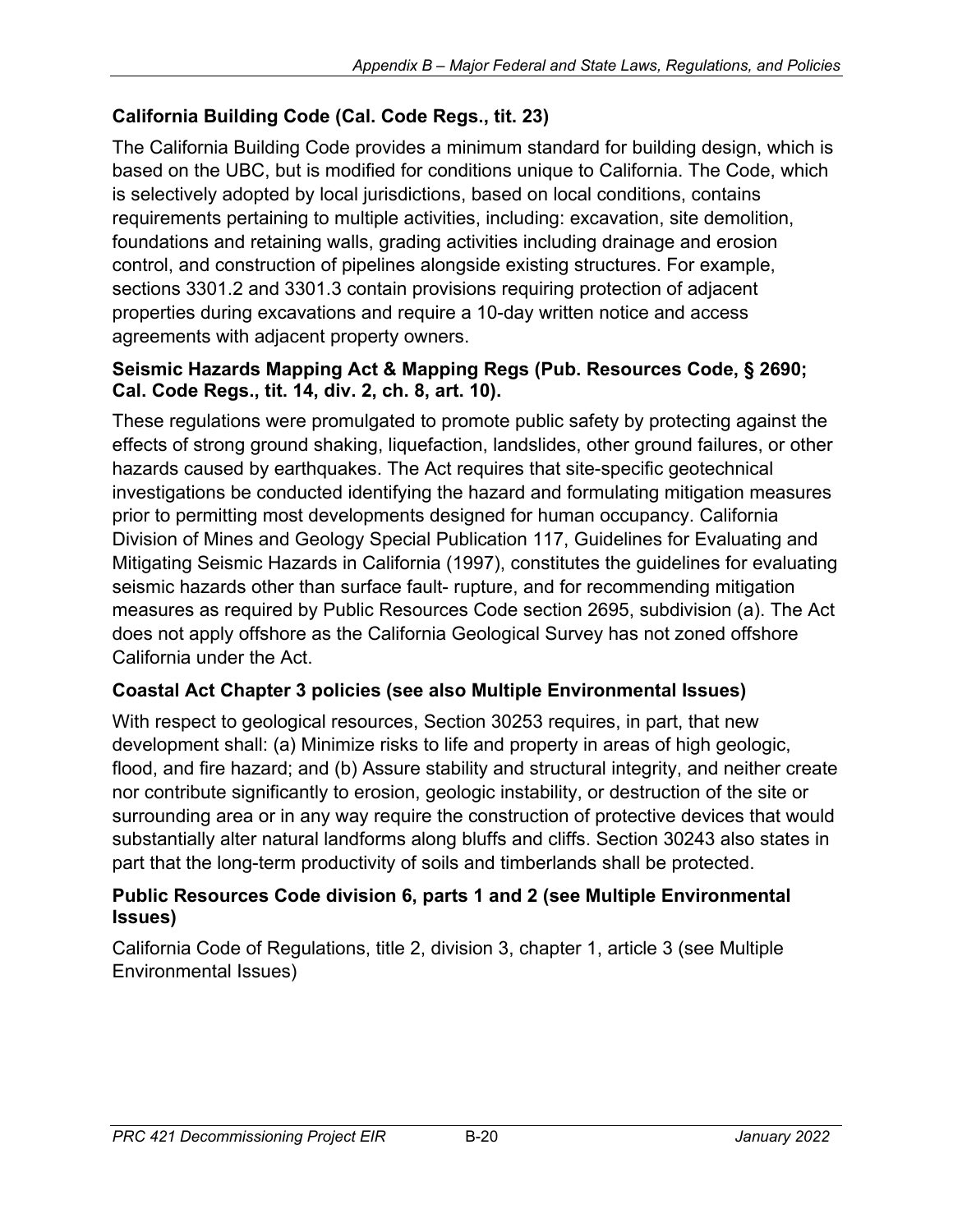### **GREENHOUSE GAS EMISSIONS**

#### Federal

### **FCAA (42 U.S.C. § 7401 et seq.)**

In 2007, the U.S. Supreme Court ruled that CO2 is an air pollutant as defined under the Federal Clean Air Act (FCAA), and that the US Environmental Protection Agency (USEPA) has authority to regulate Greenhouse Gas (GHG) emissions.

### **Mandatory Greenhouse Gas Reporting (74 Fed. Reg. 56260)**

On September 22, 2009, the USEPA issued the Mandatory Reporting of Greenhouse Gases Rule, which requires reporting of GHG data and other relevant information from large sources (industrial facilities and power plants that emit more than 25,000 metric tons of carbon dioxide– equivalent (MTCO2e) emissions per year) in the U.S. The purpose of the Rule is to collect accurate and timely GHG data to inform future policy decisions. The Rule is referred to as 40 Code of Federal Regulations Part 98 (Part 98). Gases covered by implementation of Part 98 (GHG Reporting Program) are: CO2, methane, nitrous oxide, hydrofluorocarbons, perfluorocarbons, sulfur hexafluoride, and other fluorinated gases including nitrogen trifluoride and hydrofluorinated ethers.

#### **Kyoto Protocol and Paris Climate Agreement**

On March 21, 1994, the Kyoto Protocol, the first international agreement to regulate GHG emissions, was signed. The Kyoto Protocol was a treaty made under the United Nations Framework Convention on Climate Change. If the commitments outlined in the Kyoto Protocol are met, global GHG emissions would be reduced by 5 percent from 1990 levels during the commitment period of 2008 to 2012. The U.S. was a signatory to the Kyoto Protocol; however, Congress has not ratified it and the U.S. is not bound by the Protocol's commitments.

In December 2015, the Paris Climate Agreement was endorsed and adopted by 195 countries including the U.S. (which has since withdrawn from the Agreement). The overarching goal was to reduce pollution levels so that the rise in global temperatures is limited to no more than 2o Celsius (3.6o Fahrenheit). The Agreement included voluntary commitments to cut or limit the growth of their GHG emissions and provide regular and transparent reporting of every country's carbon reductions.

#### **State**

#### **California Global Warming Solutions Act of 2006 (AB 32, Stats. 2006, ch. 488)**

Under Assembly Bill (AB) 32, the California Air Resources Board (CARB) is responsible for monitoring and reducing GHG emissions in the state and for establishing a statewide GHG emissions cap for 2020 based on 1990 emissions levels. CARB has adopted the AB 32 Climate Change Scoping Plan (Scoping Plan), initially approved in 2008 and updated in 2014, which contains the main implementation strategies for California to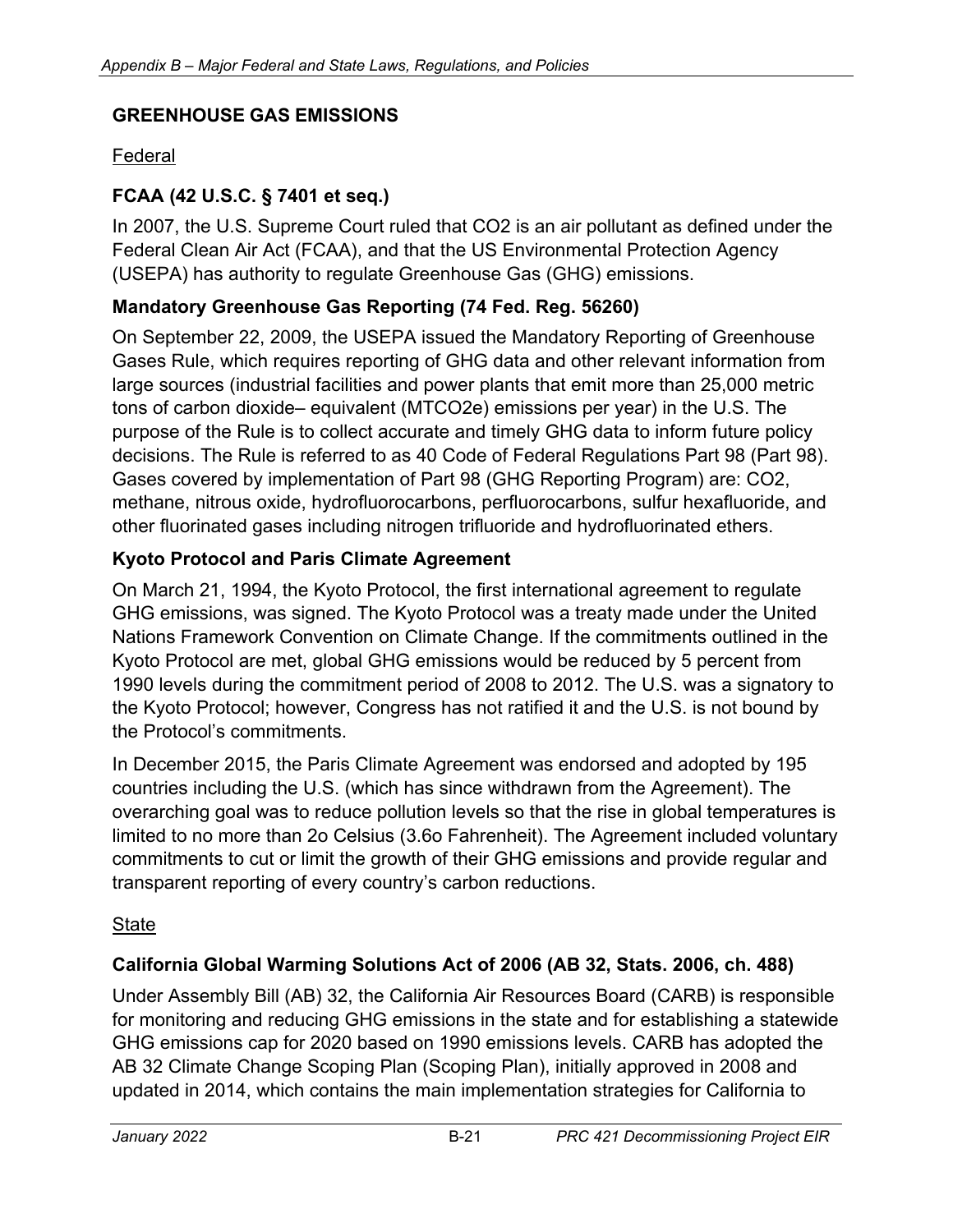reduce CO2e emissions by 169 million metric tons (MMT) from the state's projected 2020 emissions level of 596 MMT CO2e under a business-as-usual scenario. The Scoping Plan breaks down the amount of GHG emissions reductions CARB recommends for each emissions sector of the state's GHG inventory, but does not directly discuss GHG emissions generated by construction activities.

#### **California Global Warming Solutions Act of 2006: emissions limit (SB 32, Stats. 2016, ch. 249)**

The update made by SB 32 requires a reduction in statewide GHG emissions to 40 percent below 1990 levels by 2030 to meet the target set in EO B-30-15. The 2017 Climate Change Scoping Plan provides a path to meet the SB 32 GHG emissions reduction goals and provides several GHG emissions reduction strategies to meet the 2030 interim GHG emissions reduction target including implementation of the Sustainable Freight Action Plan, Diesel Risk Reduction Plan, Renewable Portfolio Standard (50 percent by 2030), Advanced Clean Cars policy, and Low Carbon Fuel Standard.

## **Clean Energy and Pollution Reduction Act (SB 350; Stats. 2015, ch. 547)**

This Act requires that the amount of electricity generated and sold to retail customers from renewable energy resources be increased to 50 percent by December 31, 2030, and that statewide energy efficiency savings in electricity and natural gas by retail customers be doubled by January 1, 2030.

### **SB 97 (Stats. 2007, ch. 185)**

Pursuant to SB 97, the State Office of Planning and Research prepared, and the Natural Resources Agency adopted amendments to the state CEQA Guidelines for the feasible mitigation of GHG emissions or the effects of GHG emissions. Effective as of March 2010, the revisions to the CEQA Environmental Checklist Form (Appendix G) and the Energy Conservation Appendix (Appendix F) provide a framework to address global climate change impacts in the CEQA process; state CEQA Guidelines section 15064.4 was also added to provide an approach to assessing impacts from GHGs.

As discussed in state CEQA Guidelines section 15064.4, the determination of the significance of GHG emissions calls for a careful judgment by the lead agency, consistent with the provisions in section 15064. Section 15064.4 further provides that a lead agency should make a good-faith effort, to the extent possible, on scientific and factual data, to describe, calculate, or estimate the amount of GHG emissions resulting from a project.

A lead agency shall have discretion to determine, in the context of a particular project, whether to:

• Use a model or methodology to quantify GHG emissions resulting from a project, and determine which model or methodology to use. The lead agency has discretion to select the model or methodology it considers most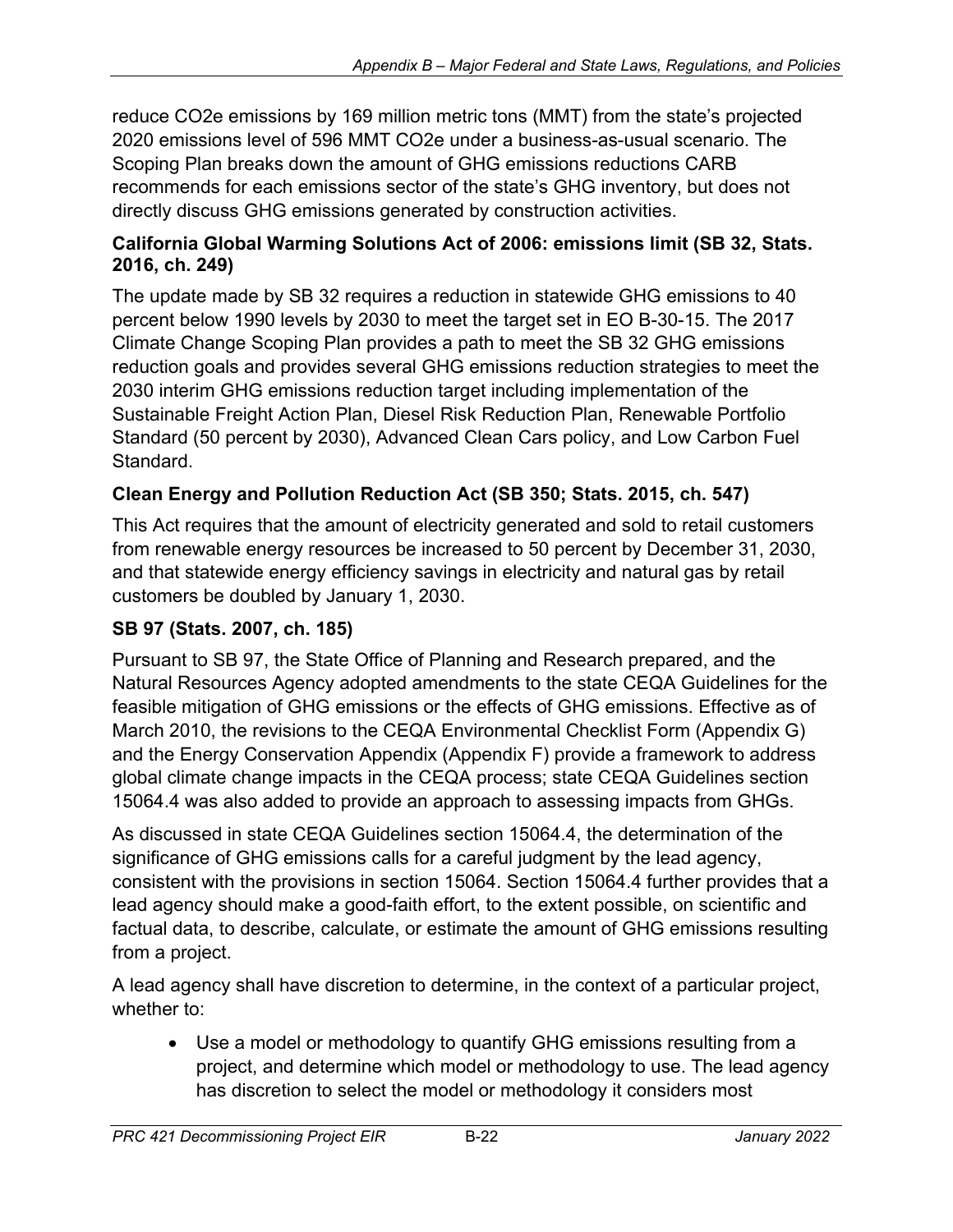appropriate provided it supports its decision with substantial evidence. The lead agency should explain the limitations of the particular model or methodology selected for use; and/or

• Rely on a qualitative analysis or performance-based standards.

Section 15064.4 also advises a lead agency to consider the following factors, among others, when assessing the significance of impacts from GHG emissions on the environment: the extent to which the project may increase or reduce GHG emissions as compared to the existing environmental setting; whether the project emissions exceed a threshold of significance that the lead agency determines applies to the project; and the extent to which the project complies with regulations or requirements adopted to implement a statewide, regional, or local plan for the reduction or mitigation of GHG emissions.

### **Other Legislation**

- **AB 1493** (Stats. 2002, ch. 200) required CARB to develop and implement regulations (stricter emissions standards) to reduce automobile and light truck GHG emissions beginning with model year 2009.
- **AB 2800** (Stats. 2016, ch. 580) requires, in part, that state agencies, until 2020, take into account current and future climate change impacts when planning, designing, building, operating, maintaining, and investing in infrastructure.
- **SB 1383** (Stats. 2016, ch. 395) requires CARB to approve and begin implementing its Short- Lived Climate Pollutant Reduction Strategy by January 1, 2018, to achieve a 40 percent reduction in methane, 40 percent reduction in hydrofluorocarbon gases, and 50 percent reduction in anthropogenic black carbon by 2030, relative to 2013 levels.

### **Executive Orders (EOs)**

- **EO B-30-15** (Governor Brown, 2015) established a new interim statewide GHG emission reduction target to reduce GHG emissions to 40 percent below 1990 levels by 2030 to ensure California meets its target to reduce GHG emissions to 80 percent below 1990 levels by 2050. State agencies with jurisdiction over sources of GHG emissions to implement measures were also directed pursuant to statutory authority, to achieve GHG emissions reductions to meet the 2030 and 2050 targets.
- **EO S-21-09** (Governor Schwarzenegger, 2009) directed CARB to adopt a regulation consistent with the goal of EO S-14-08.
- **EO S-13-08** (Governor Schwarzenegger, 2008) directed state agencies to take specified actions to assess and plan for impacts of global climate change, particularly sea-level rise.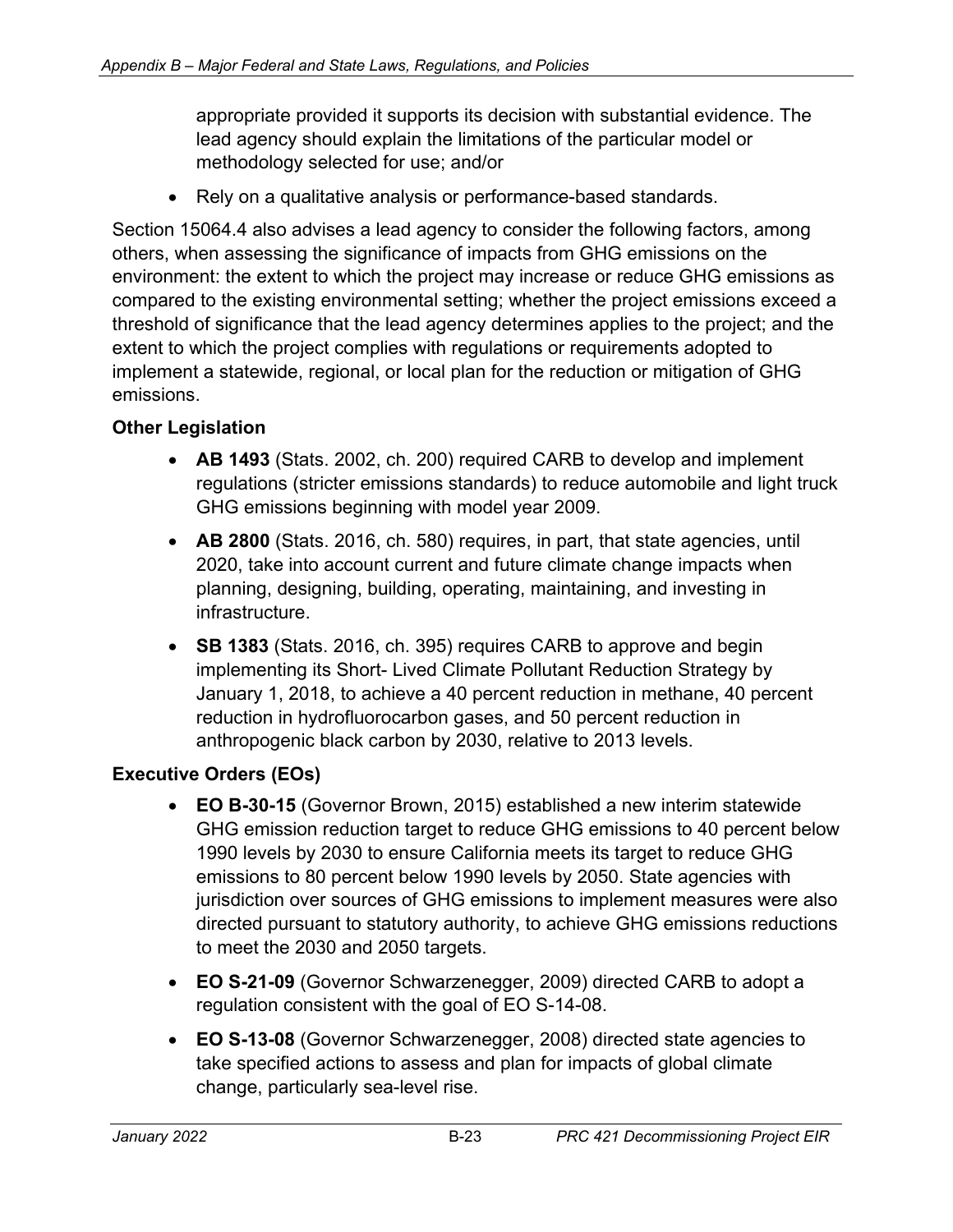- **EO S-01-07** (Governor Schwarzenegger, 2007) set a low carbon fuel standard for California, and directed the carbon intensity of California's transportations fuels to be reduced by at least 10 percent by 2020.
- **EO S-3-05** (Governor Schwarzenegger, 2005) directed reductions in GHG emissions to 2000 levels by 2010, 1990 levels by 2020, and 80 percent below 1990 levels by 2050.

## **HAZARDS AND HAZARDOUS MATERIALS**

## Federal

## **Safe Drinking Water Act**

The US Environmental Protection Agency (USEPA)'s authority under the Safe Drinking Water Act sets federal limits for drinking water contaminants. Water suppliers must provide water that meets these standards, called maximum contaminant levels.

## **Hazardous Materials Transportation Act (HMTA) (49 U.S.C. § 5901)**

The HMTA delegates authority to the U.S. Department of Transportation to develop and implement regulations pertaining to the transport of hazardous materials and hazardous wastes by all modes of transportation. The USEPA's Hazardous Waste Manifest System is a set of forms, reports, and procedures for tracking hazardous waste from a generator's site to the disposal site. Applicable regulations are contained primarily in CFR Titles 40 and 49.

### **Comprehensive Environmental Response, Compensation, and Liability Act (CERCLA) (42 U.S.C., Ch. 103)**

CERCLA, commonly known as Superfund, provides broad federal authority to respond directly to releases or threatened releases of hazardous substances that may endanger public health or the environment. CERCLA establishes requirements concerning closed and abandoned hazardous waste sites, provides for liability of persons responsible for releases of hazardous waste at these sites, and establishes a trust fund to provide for cleanup when no responsible party could be identified. CERCLA was amended by the Superfund Amendments and Reauthorization Act on October 17, 1986.

# **Emergency Planning and Community Right-to-Know Act (EPCRA).**

Under the Emergency Planning and Community Right-to-Know Act (EPCRA), or Title III of the Superfund Amendments and Reauthorization Act of 1986 (SARA), the EPA requires local agencies to regulate the storage and handling of hazardous materials and requires development of a plan to mitigate the release of hazardous materials. Businesses that handle any of the specified hazardous materials must submit to government agencies (i.e., Environmental Health Services Department), an inventory of the hazardous materials, and emergency response plan, and an employee training program. These business plans must provide a description of the types of hazardous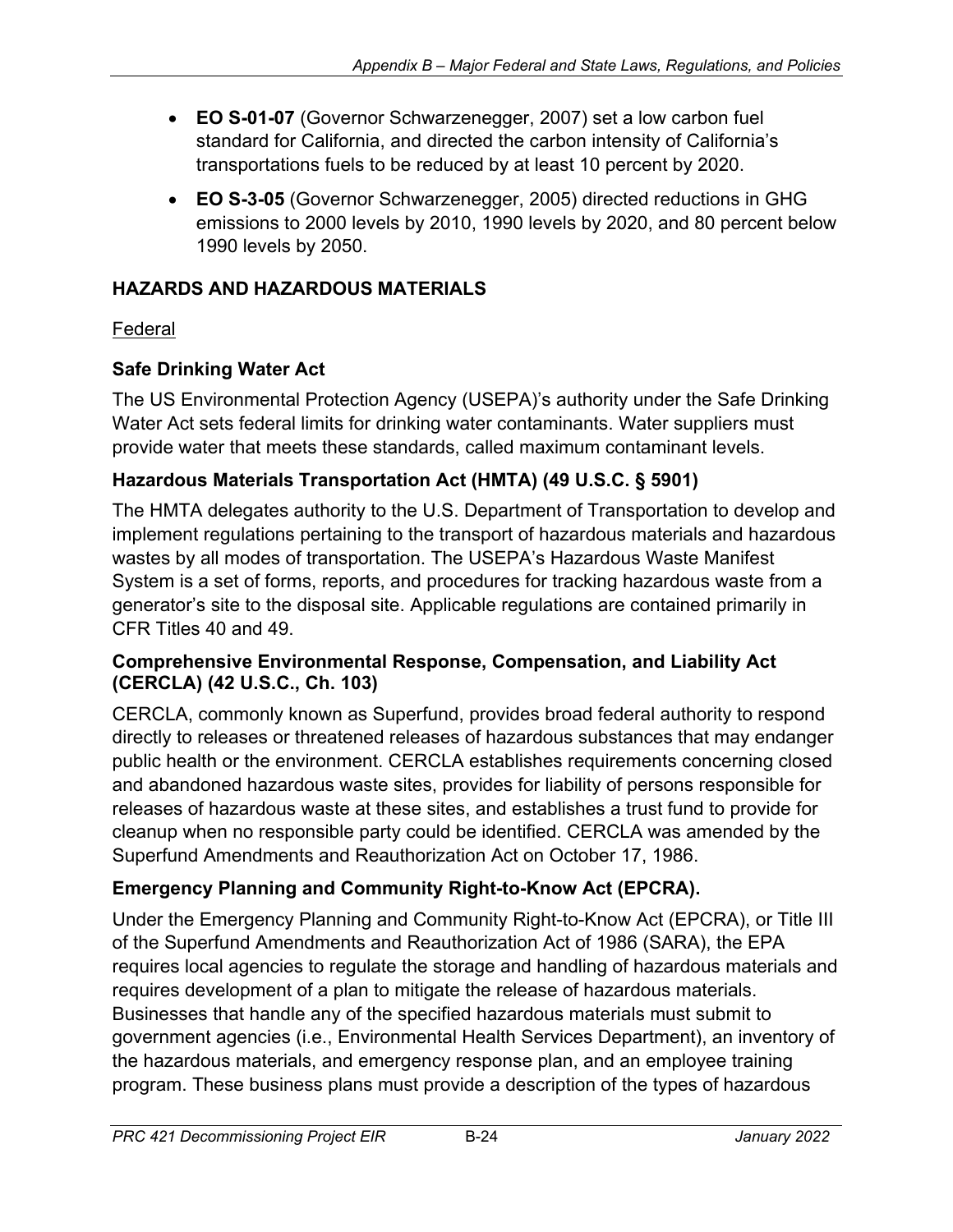materials/waste onsite and the location of these materials. The information in the business plan can then be used in the event of an emergency to determine the appropriate response action, the need for public notification, and the need for evacuation.

#### **National Oil and Hazardous Substances Pollution Contingency Plan (NCP) (40 CFR 300)**

Authorized under the Comprehensive Environmental Response, Compensation, and Liability Act of 1980 (CERCLA: 42 U.S.C. § 9605), as amended by the Superfund Amendments and Reauthorization Act of 1986 (SARA: Pub. L. 99-499); and by Clean Water Act section 311(d), as amended by the Oil Pollution Act (Pub. L. 101-380), the NCP outlines requirements for responding to oil spills and hazardous substance releases. It specifies compliance, but does not require preparation of a written plan, and provides a comprehensive system for reporting, spill containment, and cleanup. Per 40 CFR 300.175 and 40 CFR 300.120, the U.S. Coast Guard has responsibility for oversight of regional response for oil spills in "coastal zones."

## **Occupational Safety and Health Act of 1970**

Congress created the California Division of Occupational Safety and Health (Cal/OSHA) to assure safe and healthful working conditions for working men and women by setting and enforcing standards and by providing training, outreach, education and assistance. Cal/OSHA has entered into an agreement with California under which California regulations covers all private sector places of employment within the state with certain exceptions.

## **Oil Pollution Act (OPA) of 1990 (33 U.S.C. § 2712)**

The OPA requires owners and operators of facilities that could cause substantial harm to the environment to prepare and submit, and maintain up-to-date, plans for responding to worst- case discharges of oil and hazardous substances and for facilities and vessels to demonstrate that they have sufficient response equipment under contract to respond to and clean up a worst-case spill. The passage of the OPA motivated California to pass a more stringent spill response and recovery regulation and the creation of the Office of Spill Prevention and Response to review and regulate oil spill plans and contracts. The OPA includes provisions to expand prevention and preparedness activities, improve response capabilities, provide funding for natural resource damage assessments, ensure that shippers and oil companies pay the costs of spills that do occur, and establish an expanded research and development program.

Pursuant to a Memorandum of Understanding established to divide areas of responsibility, the U.S. Coast Guard is responsible for tank vessels and marine terminals, the USEPA for tank farms, and the Research and Special Programs Administration for pipelines; each of these agencies has developed regulations for its area of responsibility. In addition, the Secretary of Interior is responsible for spill prevention, oil-spill contingency plans, oil-spill containment and clean-up equipment,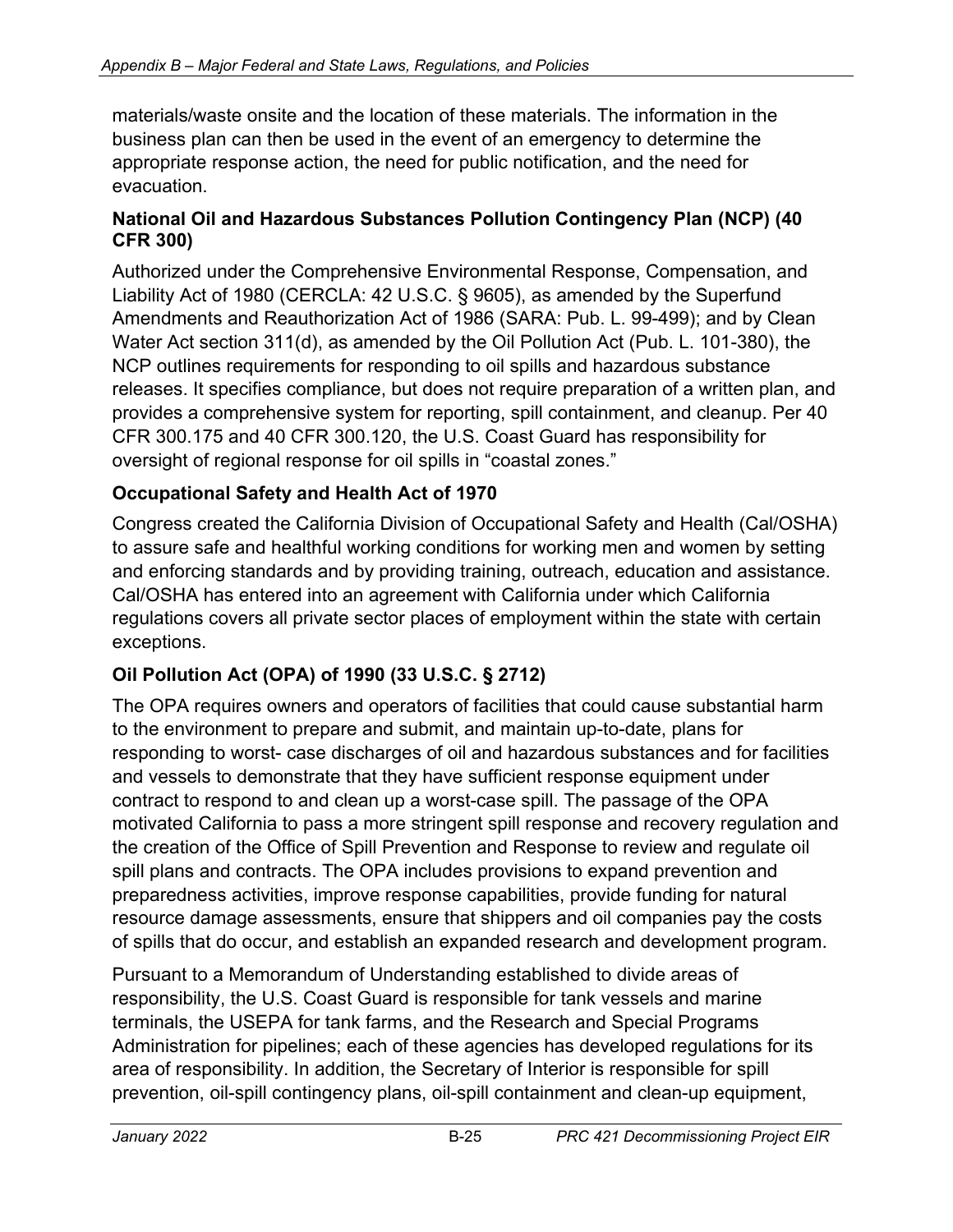financial responsibility certification, and civil penalties for offshore facilities and associated pipelines in all federal and state waters.

## **Resource Conservation and Recovery Act (RCRA) (42 U.S.C. § 6901 et seq.)**

The RCRA authorizes the USEPA to control hazardous waste from "cradle-to-grave" (generation, transportation, treatment, storage, and disposal). RCRA Hazardous and Solid Waste Amendments from 1984 include waste minimization, phasing out land disposal of hazardous waste, and corrective action for releases. The Department of Toxic Substances Control is the lead state agency for corrective action associated with RCRA facility investigations and remediation.

## **Toxic Substances Control Act (TSCA) (15 U.S.C. § 2601–2692)**

The TSCA authorizes the USEPA to require reporting, record-keeping, testing requirements, and restrictions related to chemical substances and/or mixtures. It also addresses production, importation, use, and disposal of specific chemicals, such as polychlorinated biphenyls (PCBs), asbestos-containing materials, lead-based paint, and petroleum.

#### **Other Relevant Laws, Regulations, and Recognized National Codes and Standards**

- **33 CFR, Navigation and Navigable Waters** regulates aids to navigation, vessel operations, anchorages, bridges, security of vessels, waterfront facilities, marine pollution financial responsibility and compensation, prevention and control of releases of materials (including oil spills) from vessels, ports and waterways safety, boating safety, and deep-water ports
- **40 CFR Parts 109, 110, 112, 113, and 114 – The Spill Prevention Countermeasures and Control (SPCC)** plans covered in these regulatory programs apply to oil storage and transportation facilities and terminals, tank farms, bulk plants, oil refineries, and production facilities, and bulk oil consumers (e.g., apartment houses, office buildings, schools, hospitals, government facilities). These regulations include minimum criteria for developing oil removal contingency plans, prohibit discharge of oil such that applicable water quality standards would be violated, and address oil spill prevention and preparation of SPCC plans. They also establish financial liability limits and provide civil penalties for violations of the oil spill regulations.
- Clean Water Act (see Hydrology and Water Quality)
- Hazardous Materials Transportation Act (see Transportation/Traffic)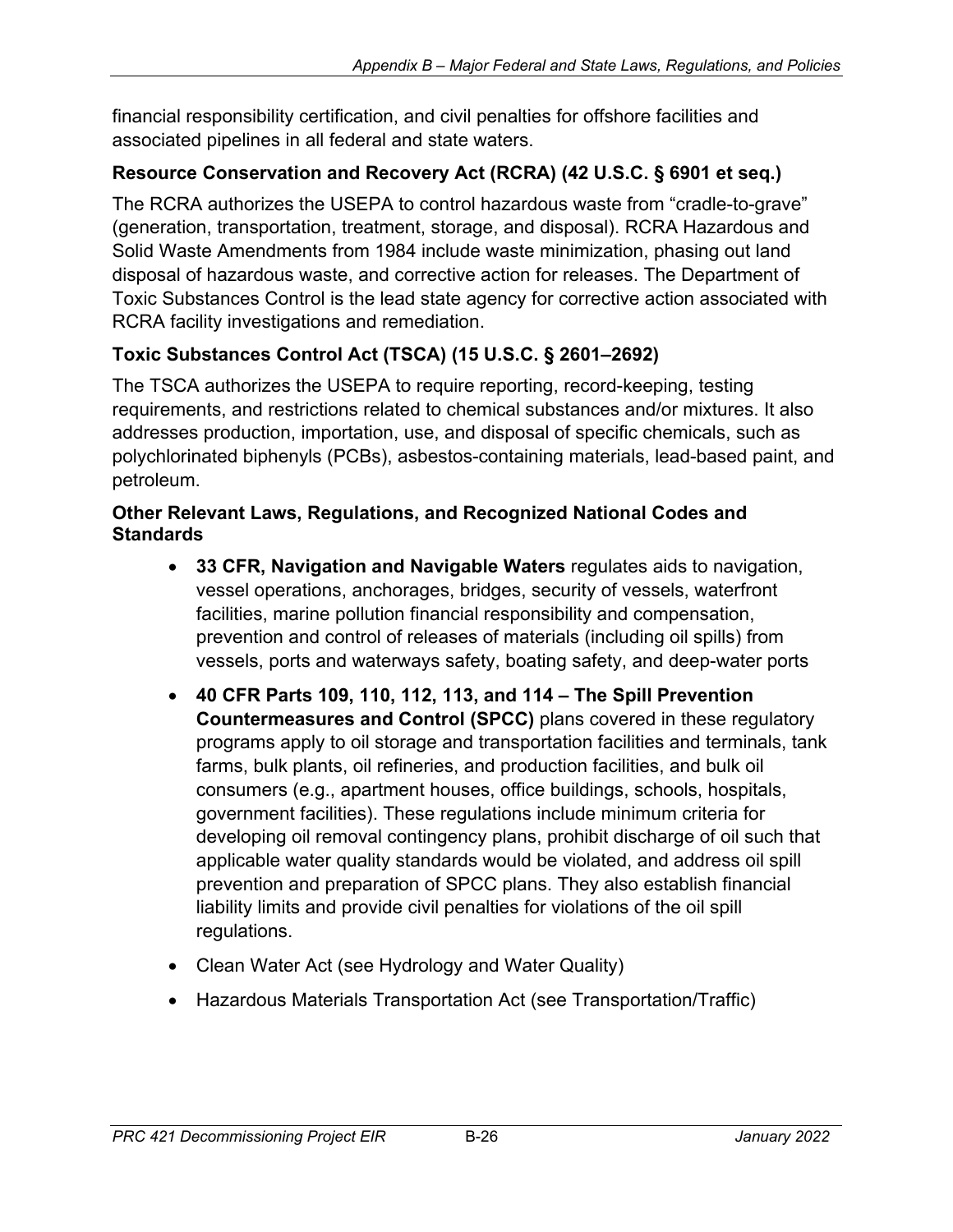#### **State**

#### **California Occupational Safety and Health Act (Cal/OSHA) of 1973 and California Code of Regulations, title 8**

California employers have many different responsibilities under the CalOSHA Regulations. The following represents several requirements:

- Establish, implement and maintain an Injury and Illness Prevention Program and update it periodically to keep employees safe.
- Inspect workplace(s) to identify and correct unsafe and hazardous conditions.
- Make sure employees have and use safe tools and equipment and properly maintain this equipment.
- Provide and pay for personal protective equipment.
- Use color codes, posters, labels or signs to warn employees of potential hazards.

#### **Lempert-Keene-Seastrand Oil Spill Prevention and Response Act (OSPRA) (Gov. Code, § 8670.1 et seq., Pub. Resources Code, § 8750 et seq., and Rev. & Tax. Code, § 46001 et seq.)**

The OSPRA and its implementing regulations seek to protect state waters from oil pollution and to plan for the effective and immediate response, removal, abatement, and cleanup in the event of an oil spill. The Act requires applicable operators to prepare and implement marine oil spill contingency plans and to demonstrate financial responsibility, and requires immediate cleanup of spills, following the approved contingency plans, and fully mitigating impacts on wildlife. The Act assigns primary authority to the Office of Spill Prevention and Response (OSPR) within the California Department of Fish and Wildlife (CDFW) to direct prevention, removal, abatement, response, containment, and cleanup efforts with regard to all aspects of any oil spill in the marine waters of the state; the California State Lands Commission is also provided with authority for oil spill prevention from and inspection of marine facilities and assists OSPR with spill investigations and response. Notification is required to the State Office of Emergency Services, which in turn notifies the response agencies, of all oil spills in the marine environment, regardless of size. The Act also created the Oil Spill Prevention and Administration Fund and the Oil Spill Response Trust Fund. Pipeline operators pay fees into the first of these funds for pipelines transporting oil into California across, under, or through marine waters.

### **Coastal Act Chapter 3 policies (see also Multiple Environmental Issues)**

Section 30232 of the Coastal Act addresses hazardous materials spills and states that "Protection against the spillage of crude oil, gas, petroleum products, or hazardous substances shall be provided in relation to any development or transportation of such materials. Effective containment and cleanup facilities and procedures shall be provided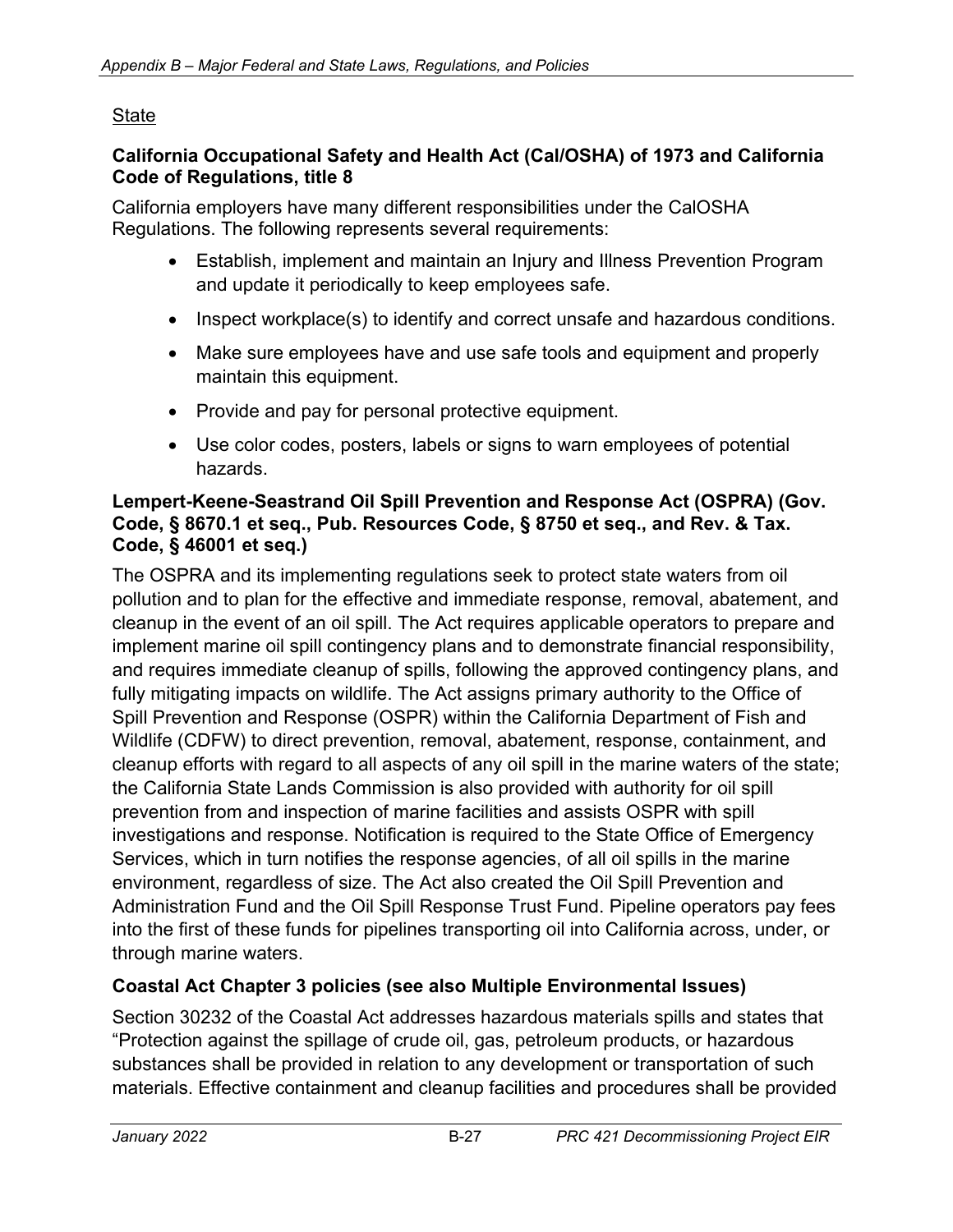for accidental spills that do occur."

### **Other Relevant Laws, Regulations, and Standards**

- **Hazardous Waste Control Act (Health & Saf. Code, ch. 6.5 & Cal. Code Regs., tit. 22 and 26)** establishes criteria for defining hazardous waste and its safe handling, storage, treatment, and disposal (law is designed to provide cradle-to-grave management of hazardous wastes and reduce the occurrence and severity of hazardous materials releases).
- **Hazardous Material Release Response Plans and Inventory Law** (Health & Saf. Code, ch. 6.95) is designed to reduce the occurrence and severity of hazardous materials releases. This state law requires businesses to develop a Release Response Plan for hazardous materials emergencies if they handle more than 500 pounds, 55 gallons, or 200 cubic feet of hazardous materials. In addition, the business must prepare a Hazardous Materials Inventory of all hazardous materials stored or handled at the facility over the above thresholds, and all hazardous materials must be stored in a safe manner.
- **California Code of Regulations, title 8, division 1** sets forth the Permissible Exposure Limit, the exposure, inhalation or dermal permissible exposure limit for numerous chemicals. Included are chemicals, mixture of chemicals, or pathogens for which there is statistically significant evidence, based on at least one study conducted in accordance with established scientific principles, that acute or chronic health effects may occur in exposed employees. Title 8 sections 5191 and 5194 require a Hazard Communication Plan to ensure both employers and employees understand how to identify potentially hazardous substances in the workplace, understand the associated health hazards, and follow safe work practices.
- **California Code of Regulations, title 19, division 2** establishes minimum statewide standards for Hazardous Materials Business Plans.
- **California Code of Regulations, title 22, division 4.5** regulates hazardous wastes and materials by implementation of a Unified Program to ensure consistency throughout the state in administration requirements, permits, inspections, and enforcement by Certified Unified Program Agencies (CUPAs).
- **California Code of Regulations, title 24, part 9** (Fire Code regulations) state hazardous materials should be used and storage in compliance with the state fire codes.
- **Porter-Cologne Water Quality Control Act** (see Hydrology and Water Quality)
- **Seismic Hazards Mapping Act/Regulations** (see Geology and Soils)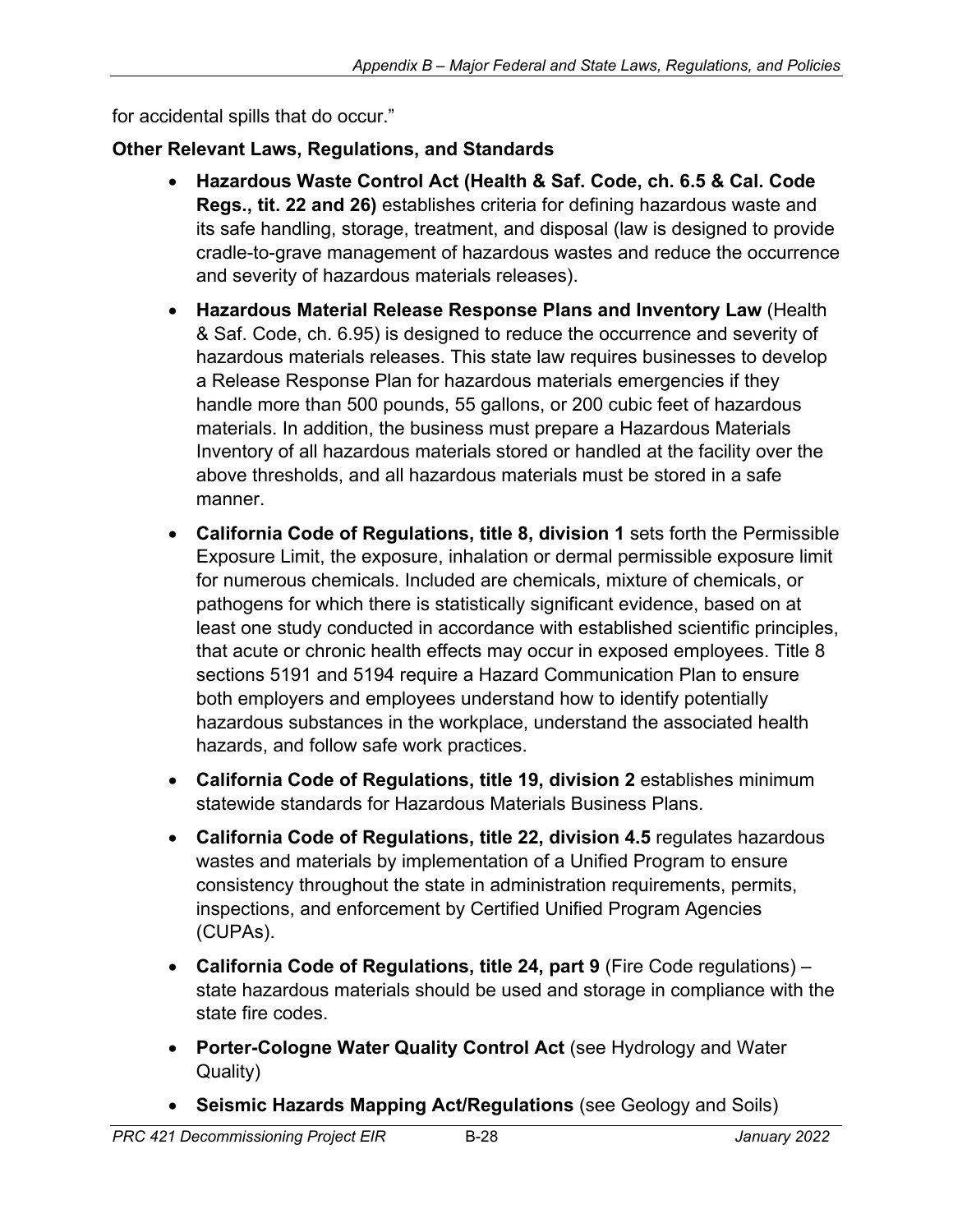• **California State Lands Commission Oil and Gas provisions and regulations** (see Multiple Environmental Issues)

#### **HYDROLOGY AND WATER QUALITY**

#### Federal

### **Federal Clean Water Act (CWA) (33 U.S.C. § 1251 et seq.)**

The CWA is comprehensive legislation (it generally includes the Federal Water Pollution Control Act of 1972, its supplementation by the CWA of 1977, and amendments in 1981, 1987, and 1993) that seeks to protect the nation's water from pollution by setting water quality standards for surface water and by limiting the discharge of effluents into waters of the U.S. These water quality standards are promulgated by the USEPA and enforced in California by the State Water Resources Control Board (SWRCB) and nine Regional Water Quality Control Boards (RWQCBs). Relevant CWA sections include:

- **Section 303(d) (33 U.S.C. § 1313)** requires states to list waters that are not attaining water quality standards, which is known as the 303(d) List of impaired waters. These requirements have led to the development of total maximum daily load (TMDL) guidance at the state level through the SWRCB and various RWQCBs.
- **Section 305(b) (33 U.S.C. § 1315)** requires states to assess and report on the water quality status of waters within the states.
- **Section 401 (33 U.S.C. § 1341)** specifies that any applicant for a federal permit or license to conduct any activity which may result in any discharge into the navigable waters of the U.S. to obtain a certification or waiver thereof from the state in which the discharge originates that such a discharge will comply with established state effluent limitations and water quality standards. ACOE projects are required to obtain this certification.
- **Section 402 (33 U.S.C. § 1342)** establishes conditions and permitting for discharges of pollutants under the National Pollutant Discharge Elimination System (NPDES). Under the NPDES Program, states establish standards specific to water bodies and designate the types of pollutants to be regulated, including total suspended solids and oil; all point sources that discharge directly into waterways are required to obtain a permit regulating their discharge. NPDES permits fall under the jurisdiction of the SWRCB or RWQCBs when the discharge occurs within state waters (out to 3 nautical miles).
- **Section 403 (33 U.S.C. § 1343)** provides permit issuance guidelines for ocean discharge. Section 403 provides that point source discharges to the territorial seas, contiguous zone, and oceans are subject to regulatory requirements in addition to the technology- or water quality-based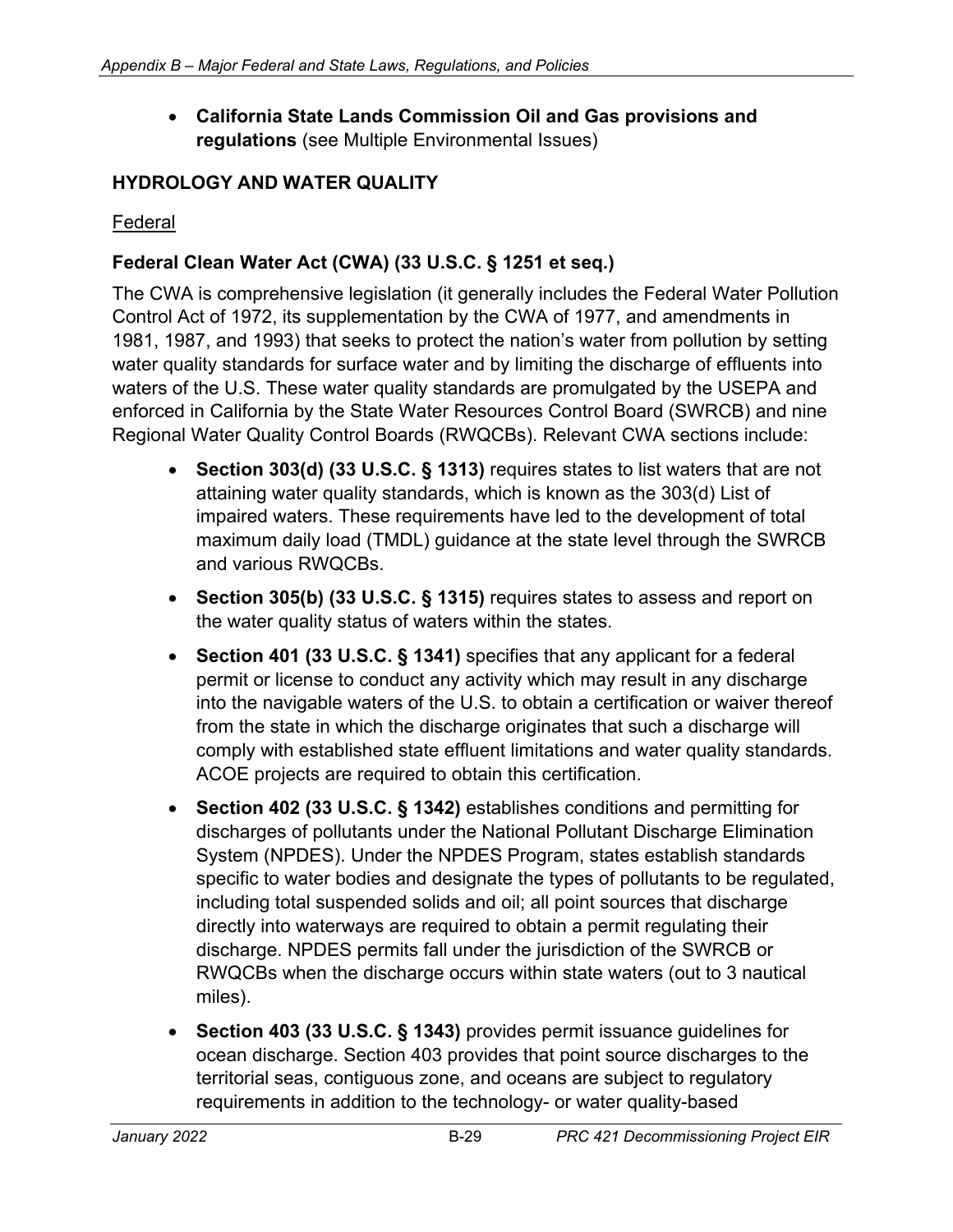requirements applicable to typical discharges. These requirements are intended to ensure that no unreasonable degradation of the marine environment will occur as a result of the discharge and to ensure that sensitive ecological communities are protected.

• **Section 404 (33 U.S.C. § 1344)** authorizes the U.S. Army Corps of Engineers to issue permits for the discharge of dredged or fill material into waters of the U.S., including wetlands, streams, rivers, lakes, coastal waters or other water bodies or aquatic areas that qualify as waters of the U.S. Rivers and Harbors Act (33 U.S.C. § 401).

This Act governs specified activities in "navigable waters" (waters subject to the ebb and flow of the tide or that are presently used, have been used in the past, or may be susceptible for use to transport interstate or foreign commerce). Section 10 provides that construction of any structure in or over any navigable water of the U.S., or the accomplishment of any other work affecting the course, location, condition, or physical capacity of such waters, is unlawful unless the U.S. Army Corps of Engineers approves the work and issues a Rivers and Harbors Act section 10 Permit (which may occur concurrently with Clean Water Act section 404 permits).

## **Other Relevant Laws and Regulations**

- **Marine Plastic Pollution Research and Control Act** prohibits the discharge of plastic, garbage, and floating wood scraps within 3 nautical miles of land. Beyond 3 nautical miles, garbage must be ground to less than 1 inch, but discharge of plastic and floating wood scraps is still restricted. This Act requires manned offshore platforms, drilling rigs, and support vessels operating under a federal oil and gas lease to develop waste management plans.
- **Oil Pollution Act (OPA)** (see Hazards and Hazardous Materials)

### **State**

### **Porter-Cologne Water Quality Control Act (Wat. Code, § 13000 et seq.) (Porter-Cologne)**

Porter-Cologne is the principal law governing water quality in California. The Act established the SWRCB and nine RWQCBs, which have primary responsibility for protecting water quality and beneficial uses of state waters. Porter-Cologne also implements many provisions of the federal Clean Water Act, such as the NPDES permitting program. Pursuant to Clean Water Act section 401, applicants for a federal license or permit for activities that may result in any discharge to waters of the U.S. must seek a Water Quality Certification from the state in which the discharge originates; such Certification is based on a finding that the discharge will meet water quality standards and other appropriate requirements of state law. In California, RWQCBs issue or deny certification for discharges within their jurisdiction. The SWRCB has this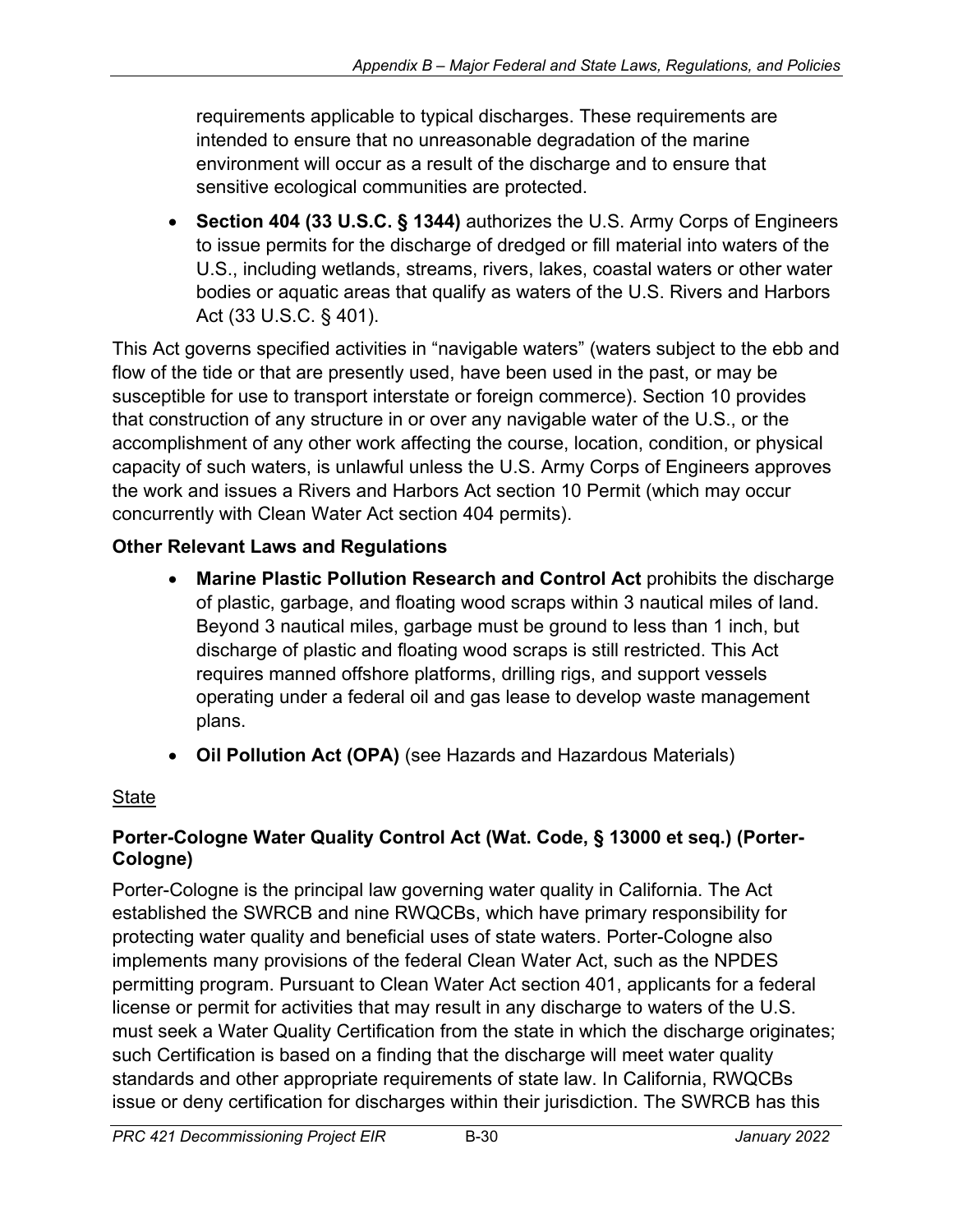responsibility where projects or activities affect waters in more than one RWQCB's jurisdiction. If the SWRCB or a RWQCB imposes a condition on its Certification, those conditions must be included in the federal permit or license. Plans that contain enforceable standards for the various waters they address include the following:

- **Basin Plan.** Porter-Cologne (see § 13240) requires each RWQCB to formulate and adopt a Basin Plan for all areas within the region. Each RWQCB must establish water quality objectives to ensure the reasonable protection of beneficial uses, and an implementation program for achieving water quality objectives within the basin plan. In California, the beneficial uses and water quality objectives are the state's water quality standards.
- **California Ocean Plan (see § 13170.2)** establishes water quality objectives for California's ocean waters and provides the basis for regulating wastes discharged into ocean and coastal waters. The plan applies to point and nonpoint sources. In addition, the Ocean Plan identifies applicable beneficial uses of marine waters and sets narrative and numerical water quality objectives to protect beneficial uses. The SWRCB first adopted this plan in 1972, and it reviews the plan at least every 3 years to ensure that current standards are adequate and are not allowing degradation to indigenous marine species or posing a threat to human health.

RWQCBs also oversee on-site treatment of "California Designated, Non-Hazardous Waste" and enforce water quality thresholds and standards set forth in the Basin Plan. Applicants may be required to obtain a General Construction Activities Storm Water Permit under the NPDES program, and develop and implement a Storm Water Pollution Prevention Plan (SWPPP) that includes best management practices to control erosion, siltation, turbidity, and other contaminants associated with construction activities. The SWPPP would include best management practices to control or prevent the release of non-storm water discharges, such as crude oil, in storm water runoff.

## **California Anti-Degradation Policy.**

In 1968, as required under the federal anti-degradation policy, the SWRCB adopted Resolution No. 68-16 a "Statement of Policy with Respect to Maintaining High Quality of Waters in California." Resolution 68-16 states that the disposal of wastes into state waters shall be regulated to achieve the highest water quality standard with maximum benefit to the people of the state and to promote the peace, health, safety, and welfare of the people of the state. The Policy prohibits discharges of wastes that will lower the quality of surface or groundwater so that the water is available for the maximum benefit of future residents.

### **California Water Code.**

The State Water Resources Control Board is the umbrella agency with jurisdiction over water quality issues in the State of California. In addition to standards and regulations established by the Federal NPDES program, California adopted a number of other,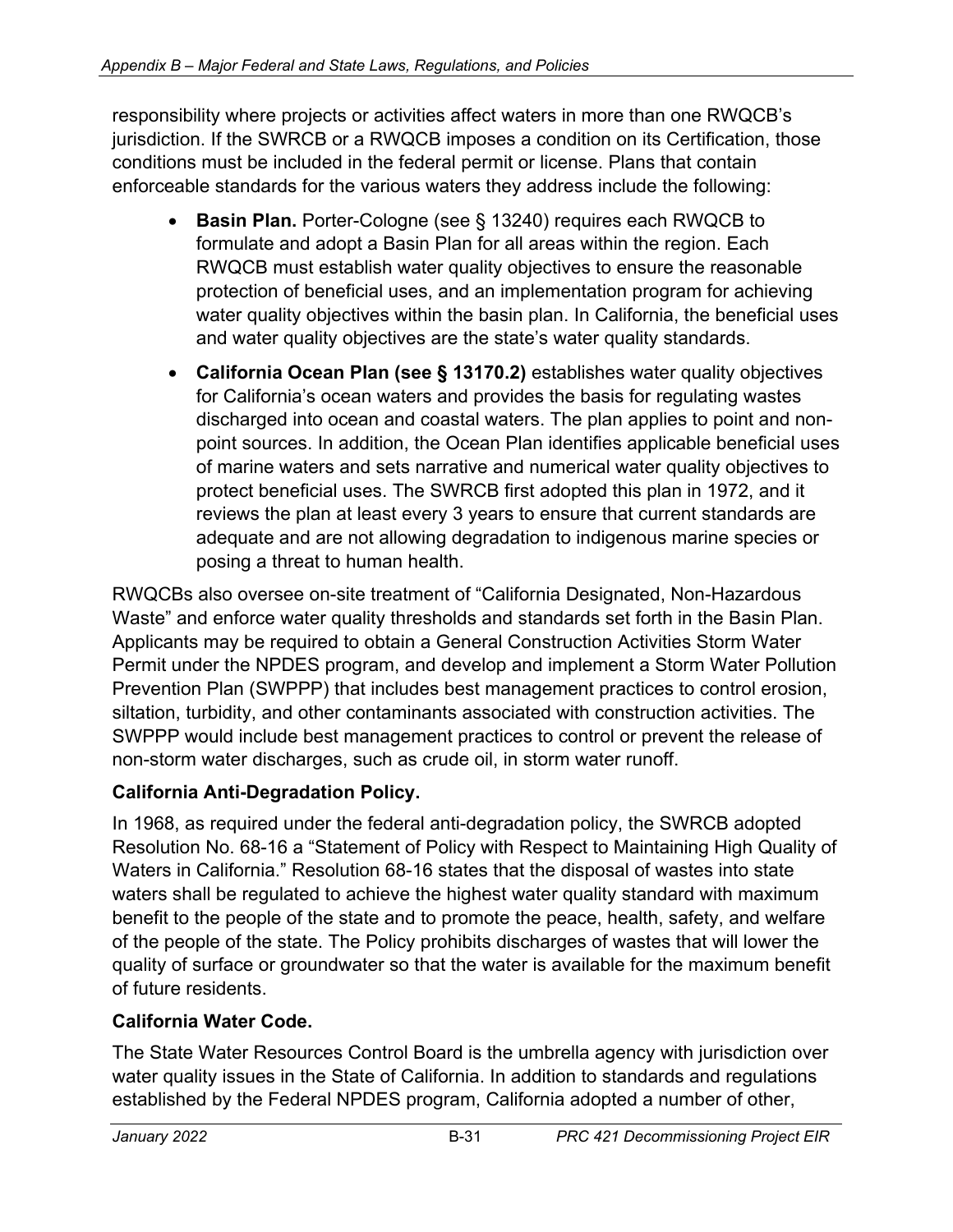more stringent legislative acts in order to further strengthen State water quality standards. These acts include the Porter- Cologne Water Quality Act, California Water Code, and Title 23 of the California Code of Regulations. Within California, the State Water Resources Control Board is responsible for developing and implementing water quality control policy. State Water Resources Control Board is the agency designated by the Environmental Protection Agency for administering applicable Federal Clean Water Act and Safe Drinking Water Act programs, which include adopting water quality standards for State waters.

The Central Coast Regional Water Quality Control Board is responsible for water quality permitting in Santa Barbara County. The Central Coast Regional Water Quality Control Board adopted the Central Coast Basin Plan, which designates beneficial uses and establishes water quality objectives for groundwater and surface water along the Central Coast.

## **Coastal Act Chapter 3 policies (see also Multiple Environmental Issues)**

Section 30231 states that the biological productivity and the quality of coastal waters, streams, wetlands, estuaries, and lakes appropriate to maintain optimum populations of marine organisms and for the protection of human health shall be maintained and, where feasible, restored through, among other means, minimizing adverse effects of waste water discharges and entrainment, controlling runoff, preventing depletion of ground water supplies and substantial interference with surface water flow, encouraging waste water reclamation, maintaining natural vegetation buffer areas that protect riparian habitats, and minimizing alteration of natural streams.

### **Construction Storm Water Regulations.**

Construction projects are required to comply with the statewide National Pollutant Discharge Elimination System General Permit for Storm Water Discharges Associated with Construction Activity (General Construction Permit) (Order No. 99-08-DWQ, Permit No. CAS000002).

Under this program, construction activities that would result in earth disturbance of one or more acres are required to file a Notice of Intent to obtain a General Construction Permit. The applicant is required to develop a Storm Water Pollution Prevention Plan, which provides best management practices (BMPs) to manage storm water runoff from the Project site. BMPs include erosion and sediment control devices, scheduling of activities, prohibitions of practices, maintenance procedures, and other management practices to prevent or reduce the pollutant of waters of the United States

## **Marine Life Management Act**

The Marine Life Management Act of 1999 is a plan for managing fisheries and other marine life in the state.

# **Marine Life Protection Act (MLPA) (Fish & G. Code, §§ 2850–2863)**

Pursuant to this Act, the California Department of Fish and Wildlife (CDFW) established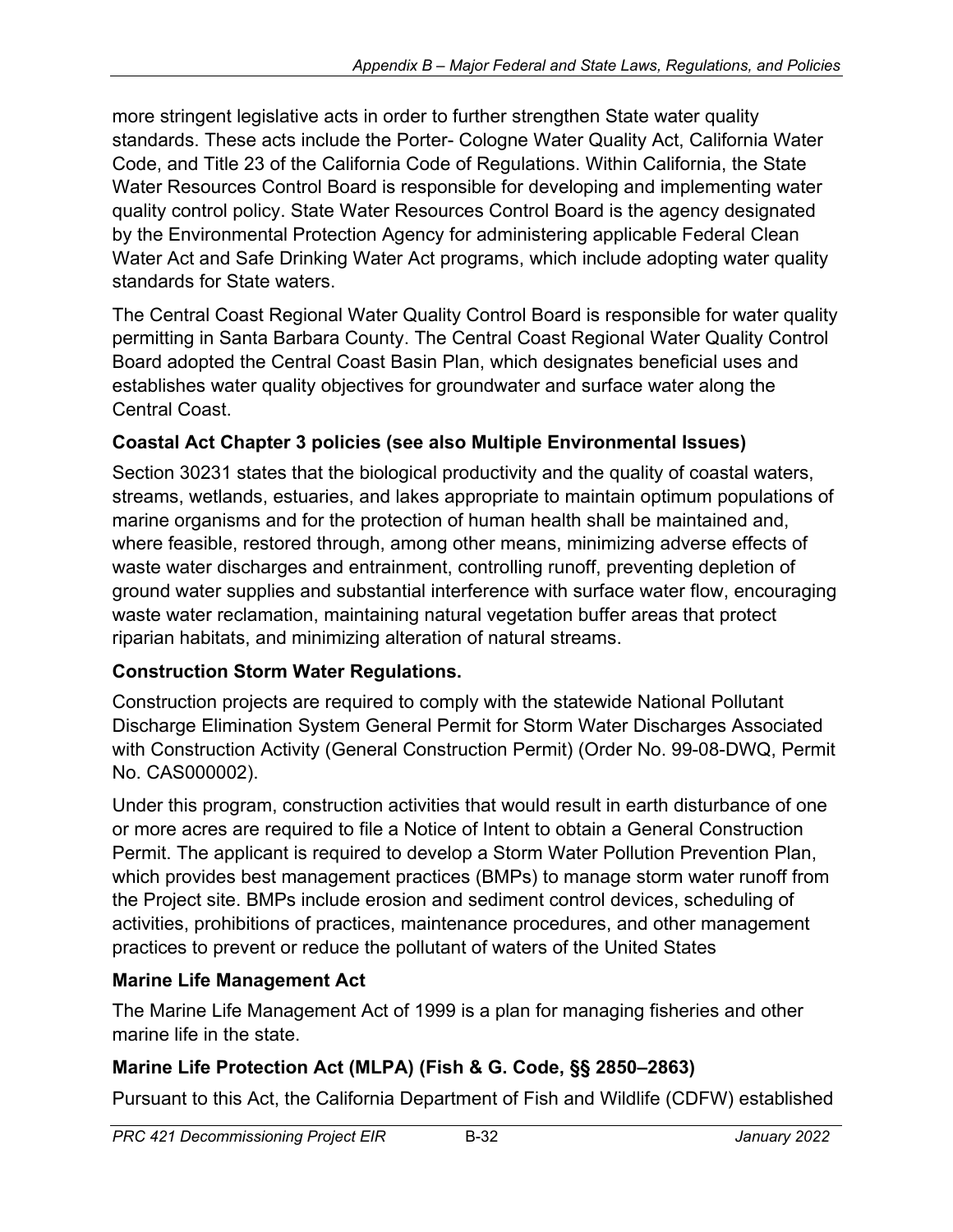and manages a network of Marine Protected Areas (MPAs) to, among other goals, protect marine life and habitats and preserve ecosystem integrity.

#### **Other Relevant Laws**

- **Lake and Streambed Alteration Program** (Fish & G. Code, §§ 1600-1616) (see Biological Resources section)
- **Water Code section 13142.5** provides marine water quality policies stating that wastewater discharges shall be treated to protect present and future beneficial uses, and, where feasible, to restore past beneficial uses of the receiving waters. The highest priority is given to improving or eliminating discharges that adversely affect wetlands, estuaries, and other biologically sensitive sites; areas important for water contact sports; areas that produce shellfish for human consumption; and ocean areas subject to massive waste discharge.

### **LAND USE AND PLANNING**

#### Federal

Coastal Zone Management Act (see Multiple Environmental Issues)

#### **State**

#### **Submerged Lands Act**

The State of California owns tide and submerged lands waterward of the ordinary high watermark. state law gives primary responsibility for determination of the precise boundary between these public tidelands and private lands, and administrative responsibility over state tidelands, to the CSLC. Access and use of state shoreline areas can be obtained through purchase or lease agreements.

#### **Coastal Act Chapter 3 policies (see also Multiple Environmental Issues)**

- **Section 30220** Coastal areas suited for water-oriented recreational activities that cannot readily be provided at inland water areas shall be protected for such uses.
- **Section 30221** Oceanfront land suitable for recreational use shall be protected for recreational use and development unless present and foreseeable future demand for public or commercial recreational activities that could be accommodated on the property is already adequately provided for in the area.
- **Section 30222**  The use of private lands suitable for visitor-serving commercial recreational facilities designed to enhance public opportunities for coastal recreation shall have priority over private residential, general industrial, or general commercial development, but not over agriculture or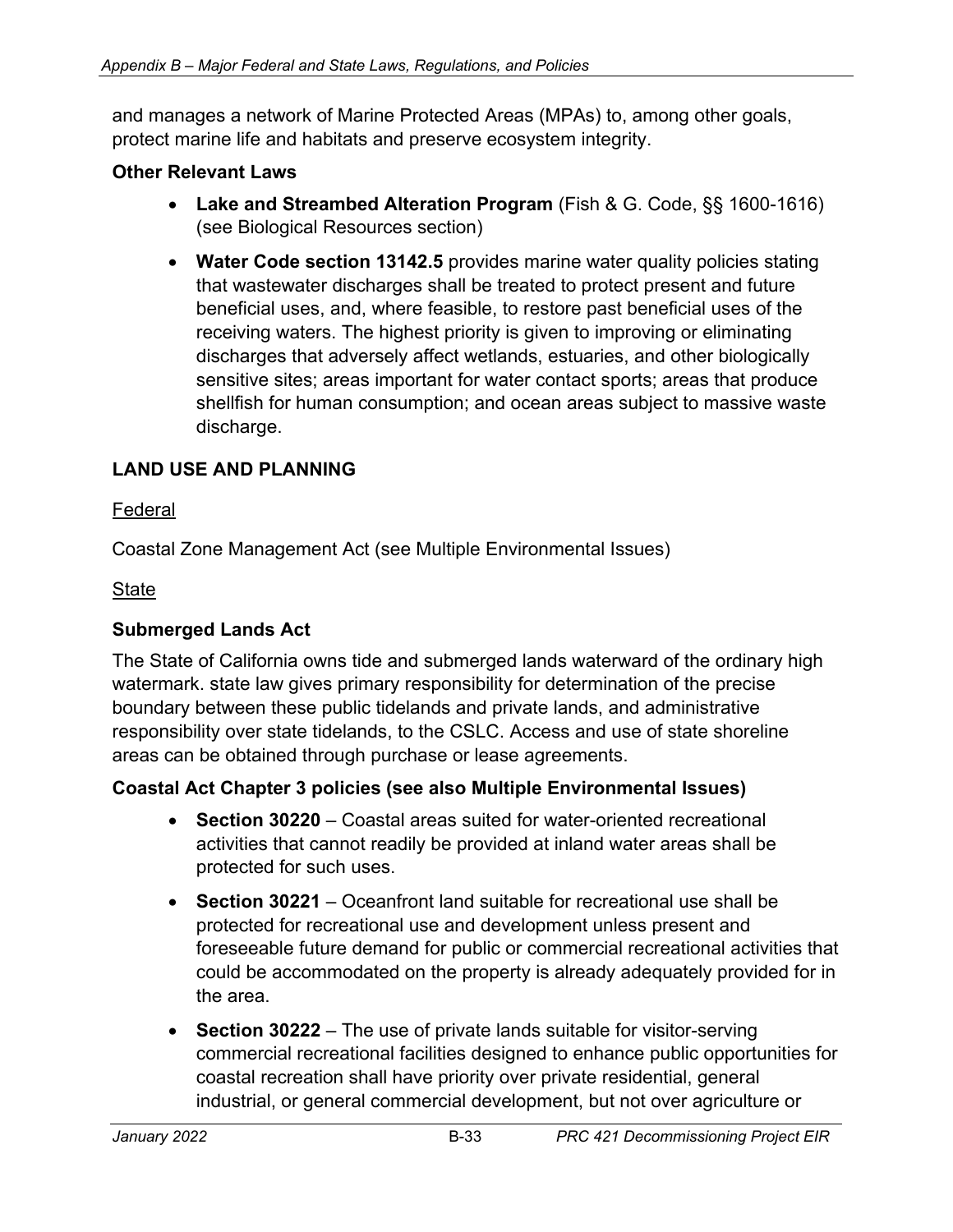coastal-dependent industry.

- **Section 30223** Upland areas necessary to support coastal recreational uses shall be reserved for such uses, where feasible.
- **Section 30224** Increased recreational boating use of coastal waters shall be encouraged, in accordance with this division, by developing dry storage areas, increasing public launching facilities, providing additional berthing space in existing harbors, limiting non-water- dependent land uses that congest access corridors and preclude boating support facilities, providing harbors of refuge, and by providing for new boating facilities in natural harbors, new protected water areas, and in areas dredged from dry land.

### **MINERAL RESOURCES**

#### Federal

There are no major federal laws, regulations, and policies potentially applicable to this project.

### **State**

#### **Surface Mining and Reclamation Act (SMARA) (Pub. Resources Code, §§ 2710- 2796).**

The California Department of Conservation is the primary agency tasked with mineral resource protection. The Department, which is charged with conserving earth resources (Pub.Resources Code, §§ 600-690), has five program divisions: California Geological Survey (CGS); Division of Oil, Gas, and Geothermal Resources (DOGGR); Division of Land Resource Protection; State Mining and Geology Board (SMGB); and Division of Mine Reclamation.

SMGB develops policy direction regarding the development and conservation of mineral resources and reclamation of mined lands. In accordance with SMARA, CGS classifies the regional significance of mineral resources and assists in designating lands containing significant aggregate resources. Four Mineral Resource Zones (MRZs) are designated to indicate the significance of mineral deposits.

- **MRZ-1** Areas where adequate information indicates that no significant mineral deposits are present or where it is judged that little likelihood exists for their presence.
- **MRZ-2** Areas where adequate information indicates significant mineral deposits are present, or where it is judged that a high likelihood exists for their presence.
- **MRZ-3** Areas containing mineral deposits the significance of which cannot be evaluated from available data.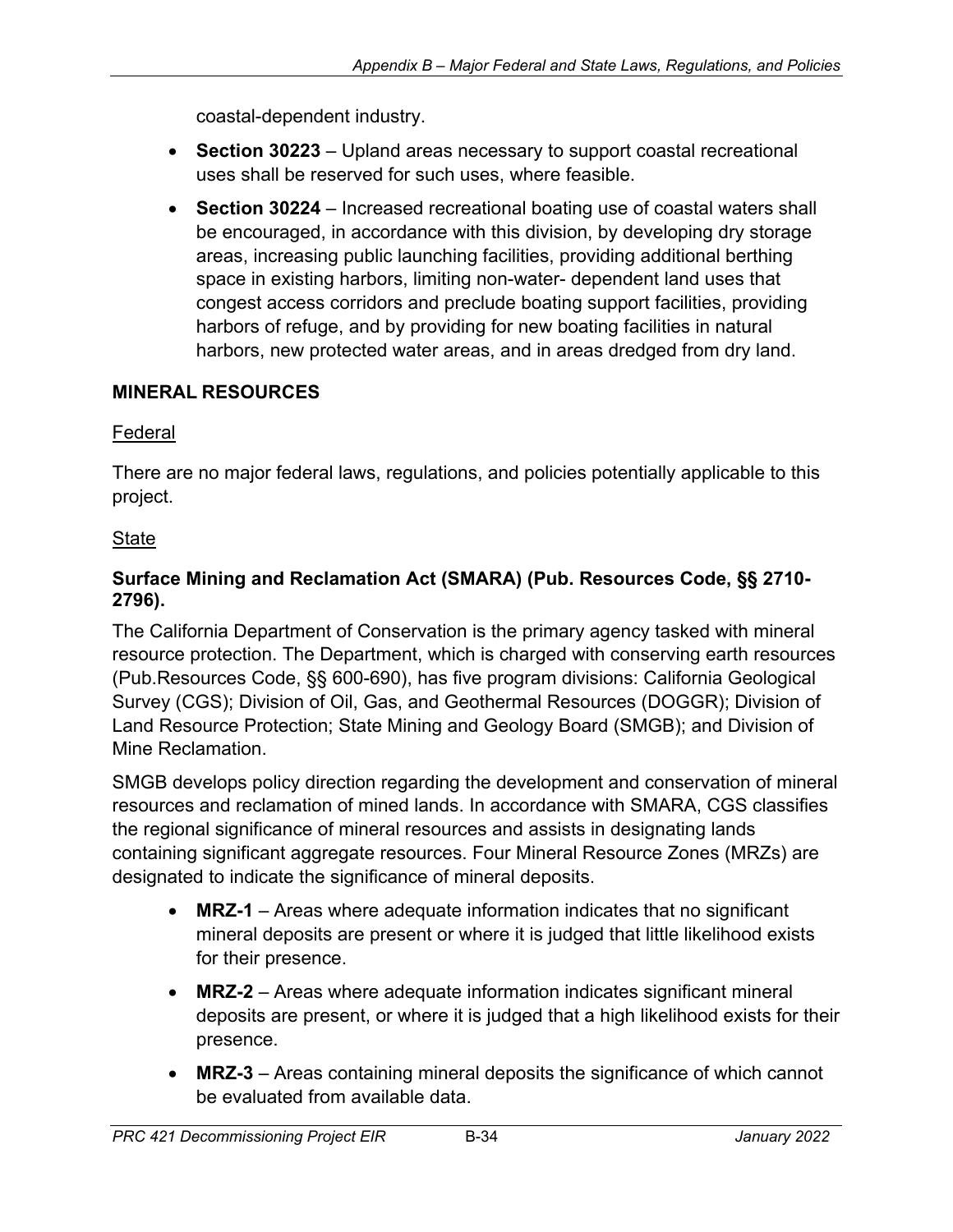• **MRZ-4** – Areas where available information is inadequate for assignment to any other MRZ.

#### **The Warren-Alquist Act**

This act was adopted in 1974 to encourage conservation of non-renewable energy resources.

#### **NOISE**

#### Federal

#### **Noise Control Act (42 U.S.C. § 4910) and NTIS 550\9-74-004, 1974**

The Noise Control Act required the USEPA to establish noise emission criteria and noise testing methods (40 CFR Chapter 1, Subpart Q). These criteria generally apply to interstate rail carriers and to some types of construction and transportation equipment. In 1974, the USEPA provided guidance in National Technical Information Service (NTIS) 550\9-74-004 ("Information on Levels of Environmental Noise Requisite to Protect Health and Welfare with an Adequate Margin of Safety;" referenced as the "Levels Document") that established a Day Night Average Sound Level (Ldn) of 55 dBA as the requisite level, with an adequate margin of safety, for areas of outdoor uses including residences and recreation areas. The recommendations do not consider technical or economic feasibility (i.e., the document identifies safe levels of environmental noise exposure without consideration for achieving these levels or other potentially relevant considerations), and therefore should not be construed as standards or regulations.

#### State

#### **Land Use Compatibility Guidelines from the now defunct California Office of Noise Control**

State regulations for limiting population exposure to physically and/or psychologically significant noise levels include established guidelines and ordinances for roadway and aviation noise under the California Department of Transportation and the now defunct California Office of Noise Control. Office of Noise Control land use compatibility guidelines provided the following:

- For residences, an exterior noise level of 60 to 65 dBA Community Noise Equivalent Level (CNEL) is considered "normally acceptable;" a noise level of greater than 75 dBA CNEL is considered "clearly unacceptable."
- A noise level of 70 dBA CNEL is considered "conditionally acceptable" (i.e., the upper limit of "normally acceptable" for sensitive uses [schools, libraries, hospitals, nursing homes, churches, parks, offices, commercial/professional businesses]).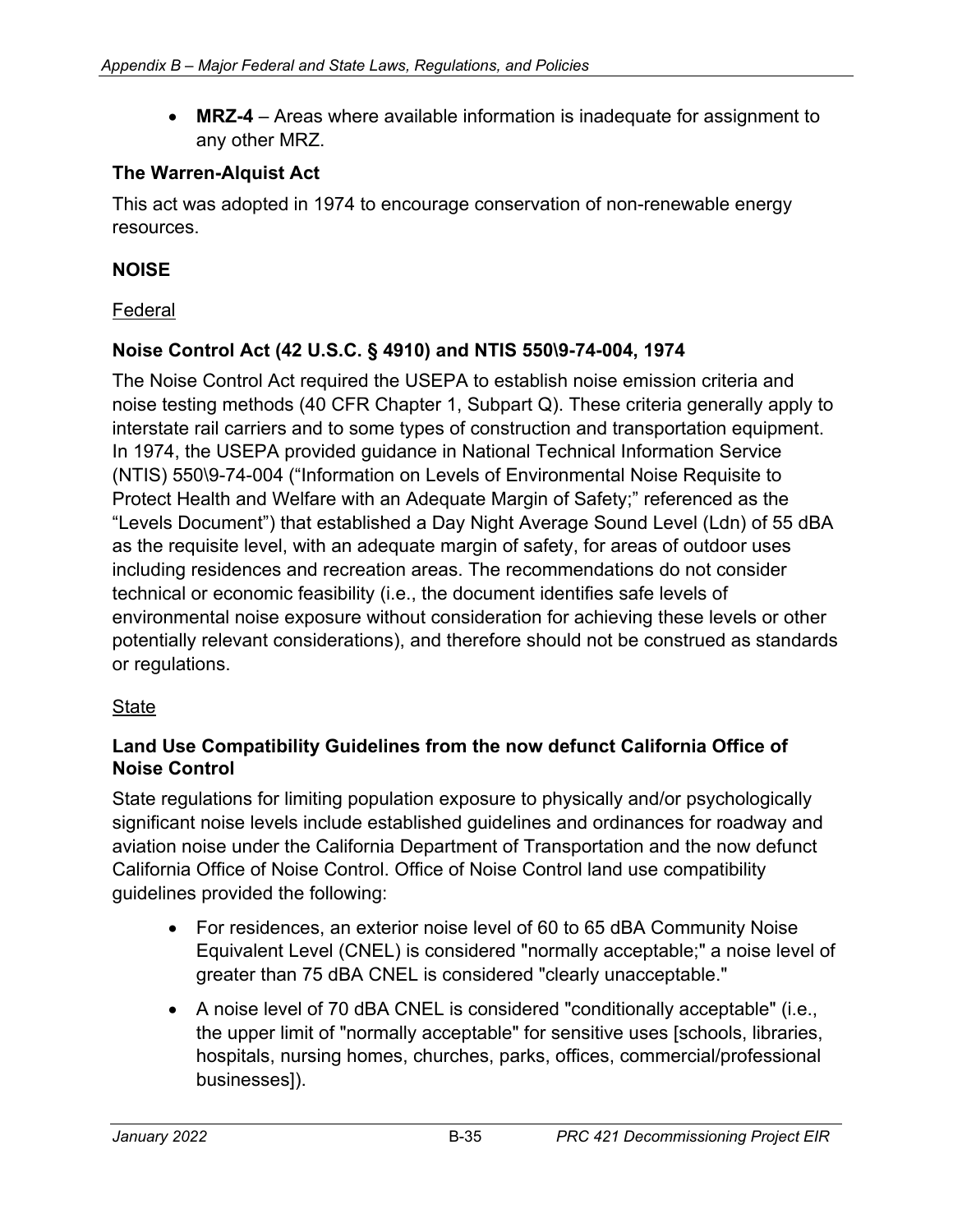#### **Other Relevant Regulation**

California Code of Regulations, title 24 establishes CNEL 45 dBA as the maximum allowable indoor noise level resulting from exterior noise sources for multi-family residences.

#### **POPULATION AND HOUSING**

#### Federal and State

There are no major federal or state laws, regulations, and policies potentially applicable to this project.

#### **PUBLIC SERVICES**

#### Federal

#### **CFR Title 29**

- **29 CFR 1910.38** requires an employer, when required by a California Division of Occupational Safety and Health (Cal/OSHA) standard, to have an Emergency Action Plan that must be in writing, kept in the workplace, and available to employees for review.
- **29 CFR 1910.39** requires an employer to have a Fire Prevention Plan.
- **29 CFR 1910.155, Subpart L**, Fire Protection requires employers to place and keep in proper working order fire safety equipment within facilities.

#### **State**

#### **California Code of Regulations, title 19 (Public Safety)**

California State Fire Marshal regulations establish minimum standards for the prevention of fire and for protection of life and property against fire, explosion, and panic.

#### **RECREATION**

#### Federal

There are no major federal laws, regulations, and policies potentially applicable to this project.

**State** 

#### **Coastal Act Chapter 3 policies (see also Multiple Environmental Issues)**

• **Section 30210** – In carrying out the requirement of Section 4 of Article X of the California Constitution, maximum access, which shall be conspicuously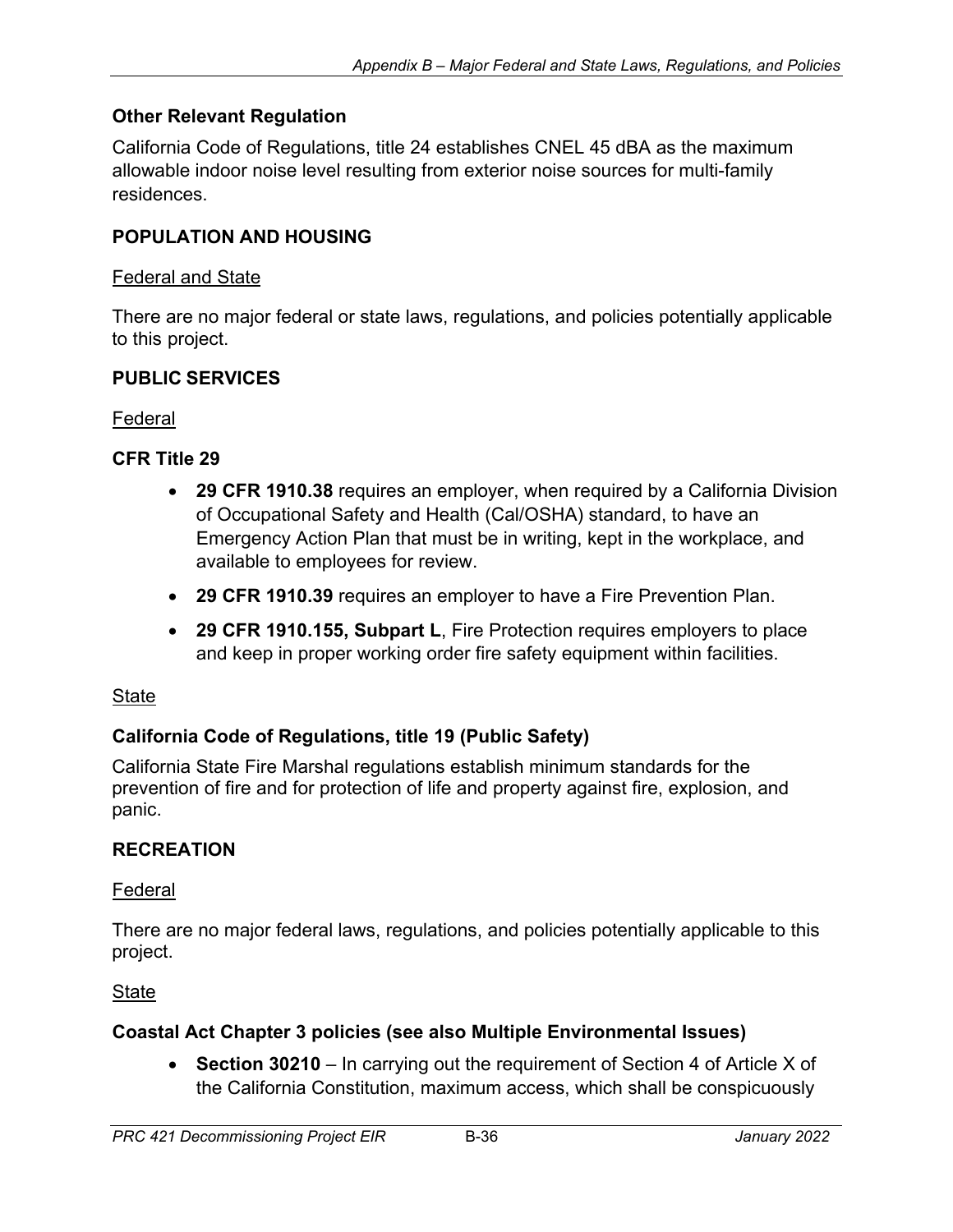posted, and recreational opportunities shall be provided for all the people consistent with public safety needs and the need to protect public rights, rights of private property owners, and natural resource areas from overuse.

- **Section 30220** Coastal areas suited for water-oriented recreational activities that cannot readily be provided at inland water areas shall be protected for such uses.
- **Section 30221** Oceanfront land suitable for recreational use shall be protected for recreational use and development unless present and foreseeable future demand for public or commercial recreational activities that could be accommodated on the property is already adequately provided for in the area.
- **Section 30222.5**  Oceanfront land that is suitable for coastal dependent aquaculture shall be protected for that use, and proposals for aquaculture facilities located on those sites shall be given priority, except over other coastal dependent developments or uses.

#### **Other Relevant Regulations**

• **California Ocean Sport Fishing Regulations**. Each year, the Fish and Game Commission issues regulations on the recreational fishing within state marine waters. These regulations specify season, size and bag limits, gear restrictions, as well as licensing requirements.

Following the development of the MPAs, a section on fishing restrictions within the MPAs was also included.

### **TRANSPORTATION / TRAFFIC**

#### Federal

#### **Hazardous Materials Transportation Act (HMTA) (49 U.S.C. § 5901)**

The HMTA delegates authority to the U.S. Department of Transportation to develop and implement regulations pertaining to the transport of hazardous materials and hazardous wastes by all modes of transportation. The USEPA's Hazardous Waste Manifest System is a set of forms, reports, and procedures for tracking hazardous waste from a generator's site to the disposal site. Applicable regulations are contained primarily in CFR Titles 40 and 49.

#### **Title 23 (Highways), CFR, Section 450.220**

Requires each state to carry out a continuing, comprehensive, and intermodal statewide transportation planning process. This planning process must include the development of a statewide transportation plan and transportation improvement program that facilitates the efficient, economic movement of people and goods in all areas of the state.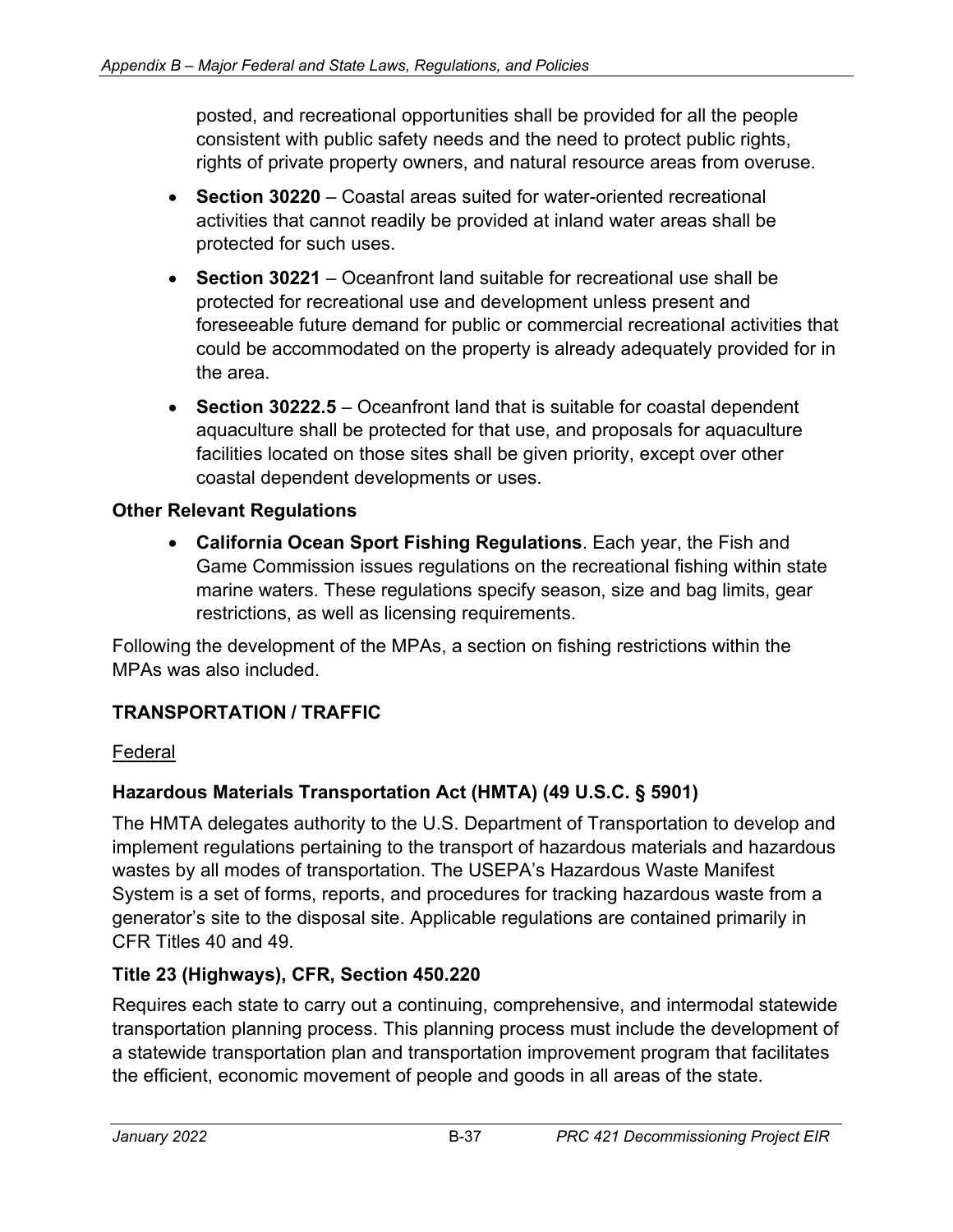# **State**

## **California Vehicle Code**

Chapter 2, article 3 defines the powers and duties of the California Highway Patrol, which enforces vehicle operation and highway use in the state. The California Department of Transportation is responsible for the design, construction, maintenance, and operation of the California State Highway System and the portion of the Interstate Highway System within state boundaries.

Caltrans has the discretionary authority to issue special permits for the use of California State highways for other than normal transportation purposes. Caltrans also reviews all requests from utility companies, developers, volunteers, nonprofit organizations, and others desiring to conduct various activities within the California Highway right of way. The Caltrans Highway Design Manual, prepared by the Office of Geometric Design Standards (Caltrans 2012), establishes uniform policies and procedures to carry out the highway design functions of Caltrans. Caltrans has also prepared a Guide for the Preparation of Traffic Impact Studies (Caltrans 2002). Objectives for the preparation of this guide include providing consistency and uniformity in the identification of traffic impacts generated by local land use proposals.

# **UTILITIES AND SERVICE SYSTEMS**

Federal

# **CFR Title 29 (see Public Services)**

State

# **California Integrated Waste Management Act (AB 939; Stats. 1989, ch. 1095)**

Assembly Bill (AB) 939 mandates management of non-hazardous solid waste throughout California. Its purpose includes: reduce, recycle, and reuse solid waste generated in the state to the maximum extent feasible; improve regulation of existing solid waste landfills; ensure that new solid waste landfills are environmentally sound; streamline permitting procedures for solid waste management facilities; and specify local government responsibilities to develop and implement integrated waste management programs. AB 939 policies preferred waste management practices include the following. The highest priority is to reduce the amount of waste generated at its source (source reduction). Second is to reuse, by extending the life of existing products and recycling those wastes that can be reused as components or feed stock for the manufacture of new products, and by composting organic materials. Source reduction, reuse, recycling and composting are jointly referred to as waste diversion methods because they divert waste from disposal. Third is disposal by environmentally safe transformation in a landfill. All local jurisdictions, cities, and counties must divert 50 percent of the total waste stream from landfill disposal by the year 2000 and each year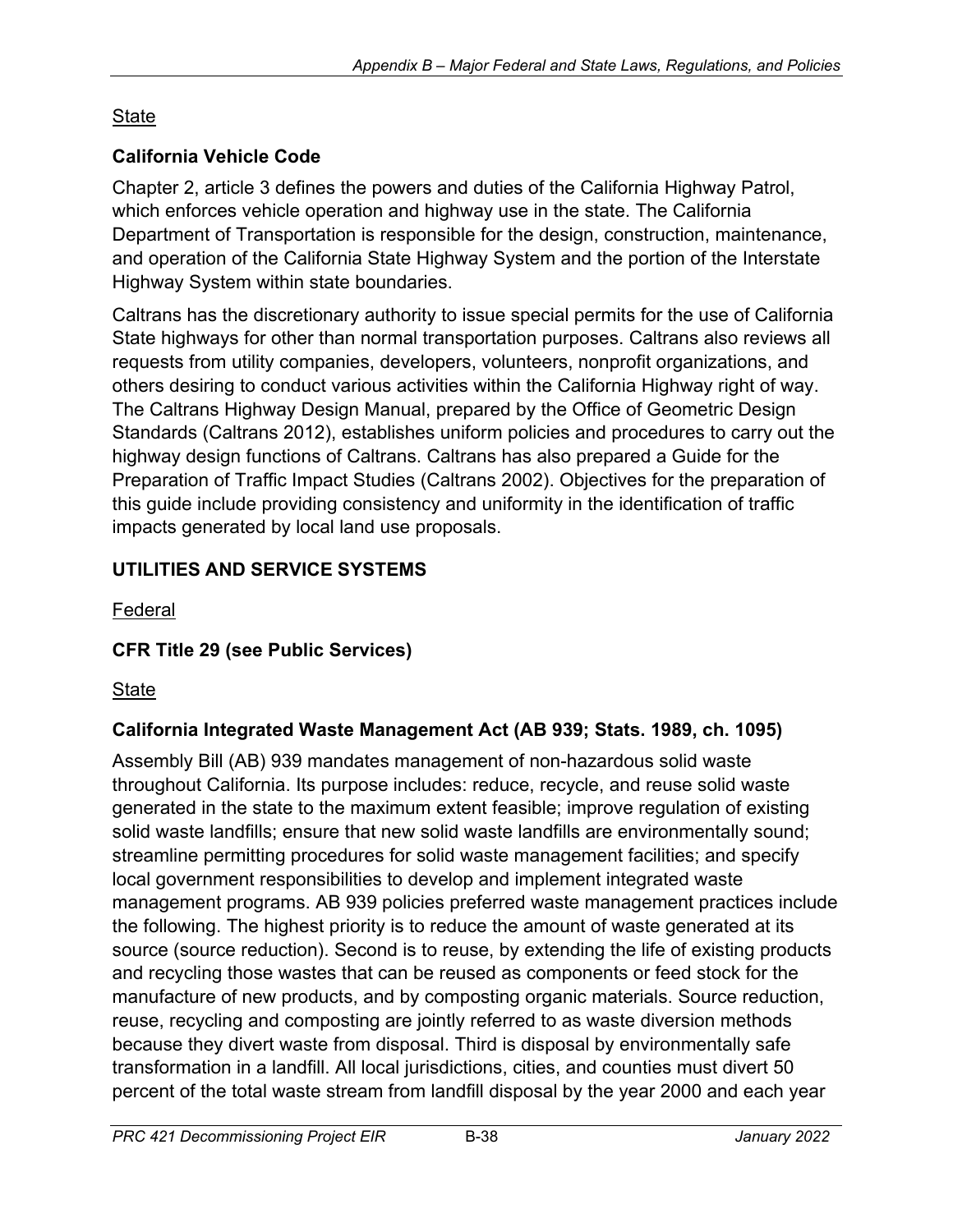thereafter (with 1990 as the base year).

## **California Code of Regulations, title 19 (Public Safety)**

Title 19 sets standards for the prevention of fire and protection of property and life by the Seismic Safety Commission, Office of Emergency Services, and Office of the Fire Marshall. It also contains guidelines and standards for general fire, construction, explosives, emergency management, earthquakes, and fire.

### **Coastal Act Chapter 3 policies (see also Multiple Environmental Issues)**

• **Section 30254** – New or expanded public works facilities shall be designed and limited to accommodate needs generated by development or uses permitted consistent with the provisions of this division; provided, however, that it is the intent of the Legislature that State Highway Route 1 in rural areas of the coastal zone remain a scenic two-lane road. Special districts shall not be formed or expanded except where assessment for, and provision of, the service would not induce new development inconsistent with this division. Where existing or planned public works facilities can accommodate only a limited amount of new development, services to coastal-dependent land use, essential public services and basic industries vital to the economic health of the region, state, or nation, public recreation, commercial recreation, and visitor-serving land uses shall not be precluded by other development.

### **WILDFIRE**

### Federal

There are no major federal laws, regulations, and policies potentially applicable to this project.

### State

### **State Responsibility Area (SRA)**

The California Public Resources Code (Section 4101 et seq.) includes fire safety requirements for which the Department of Forestry and Fire Protection (CAL FIRE) has adopted regulations (for example, Chapters 6 and 7 of Chapter 1.5 of 14 CCR) that apply to state responsibility areas (SRAs). As the name implies, SRAs are areas where CAL FIRE has primary responsibility for fire protection. During the fire hazard season, these regulations: (a) restrict the use of equipment that may produce a spark, flame, or fire; (b) require the use of spark arrestors on equipment that has an internal combustion engine; (c) specify requirements for the safe use of gasoline-powered tools in fire hazard areas; and (d) specify fire-suppression equipment that must be provided onsite for various types of work in fire-prone areas.